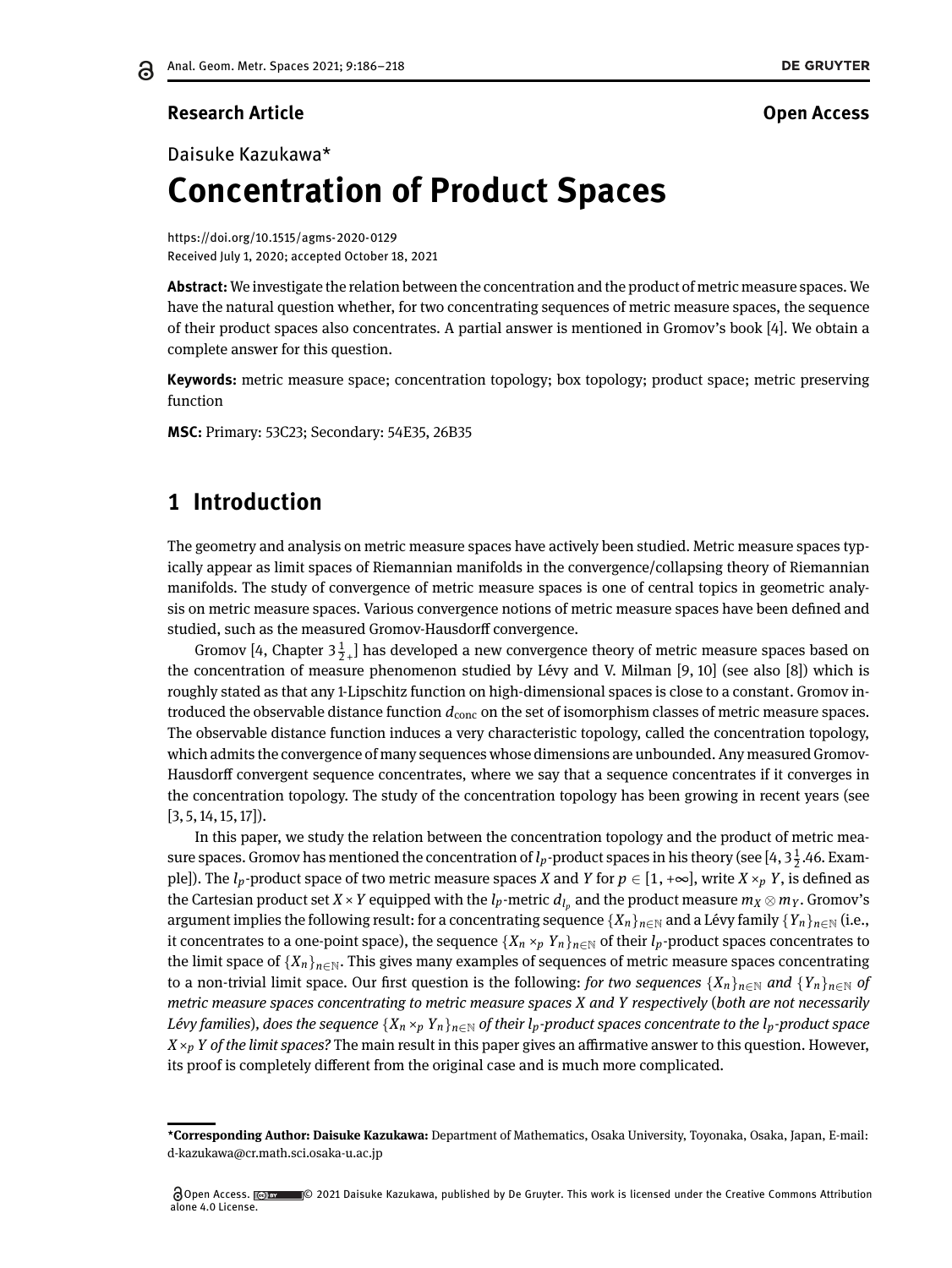Before describing the main theorem, we explain a notion of product, which is a generalized notion of the  $l_p$ -product, of two metric measure spaces. Let  $F\colon [0,+\infty)^2\to [0,+\infty)$  be a continuous function satisfying the following condition: for any two metric spaces  $(X, d_X)$  and  $(Y, d_Y)$ , the function

$$
d_F((x,y),(x',y')):=F(d_X(x,x'),d_Y(y,y'))
$$

is a metric on *X*×*Y*. Such a function *F* is called a metric preserving function. Given two metric measure spaces *X*, *Y* and a continuous metric preserving function  $F\colon [0,+\infty)^2 \to [0,+\infty)$ , the triple

$$
(X\times Y, d_F, m_X\otimes m_Y)
$$

is a metric measure space. In this paper, this space is called the product space of *X* and *Y* generated by *F* and is denoted by *X* ×*F Y*. For any extended real number  $p \in [1, +\infty]$ , the function

$$
F_p(s, t) := \begin{cases} (s^p + t^p)^{\frac{1}{p}} & \text{if } p < +\infty, \\ \max\{s, t\} & \text{if } p = +\infty \end{cases}
$$

is a metric preserving function. The distance function  $d_{F_p}$  coincides with the  $l_p$ -metric  $d_{l_p}$ , and then the product space  $X \times_{F_n} Y$  coincides with the *l<sub>p</sub>*-product space  $X \times_p Y$ . Thus, the product generated by the metric preserving functions is a generalization of the *lp*-product. Other than the function *Fp*, for example, the two functions

$$
log(e^{s} + e^{t} - 1),
$$
  $\frac{1}{2}(s + t) + \frac{1}{2}max\{s, t\}$ 

are two of the easiest examples of metric preserving functions. However, general metric preserving functions are more complicated. We say that the function *F* is an isotone if  $F(s, t) \leq F(s', t')$  for all  $s \leq s'$  and  $t \leq t'$ . In general, metric preserving functions are not necessarily isotones. We describe some properties of product spaces in Section 3.1 and show a lot more examples of metric preserving functions in Section 3.2.

The following main theorem gives an answer to the more general question than that stated before for the *lp*-product.

<span id="page-1-0"></span>**Theorem 1.1.** Let  $F_n$  ,  $F: [0,+\infty)^2 \to [0,+\infty)$ ,  $n=1,2,\ldots$  , be continuous metric preserving functions. Assume *that*  $F_n$  *converges pointwise to*  $F$  *as*  $n \to \infty$ *. Then the following* (1) *and* (2) *are equivalent to each other.* 

- <span id="page-1-3"></span>*(1) For any two sequences*  $\{X_n\}_{n\in\mathbb{N}}$  *and*  $\{Y_n\}_{n\in\mathbb{N}}$  *of metric measure spaces concentrating to metric measure spaces X* and *Y* respectively, the sequence  $\{X_n \times_{F_n} Y_n\}_{n \in \mathbb{N}}$  of their product spaces concentrates to the prod*uct space*  $X \times_F Y$  *as*  $n \to \infty$ *.*
- <span id="page-1-2"></span>*(2) For any s*, *t* ∈ [0, +∞),

$$
\lim_{n\to\infty}(F_n(s,t)-\inf_{s\leq s';\,t\leq t'}F_n(s',t'))=0.
$$

<span id="page-1-1"></span>*Remark* 1.2*.* We set

$$
I_n(s,t) := F_n(s,t) - \inf_{s \le s';\, t \le t'} F_n(s',t')
$$

and consider the following five conditions.

- (i) The functions  $F_n$  are isotones (i.e.,  $I_n \equiv 0$ ) for all  $n \in \mathbb{N}$ .
- (ii)  $\lim_{n \to \infty} \sup_{s,t \geq 0} I_n(s,t) = 0.$
- (iii)  $\lim_{n\to\infty} \sup_{0\le s,t\le D} I_n(s,t) = 0$  for any  $D > 0$ .
- (iv)  $\lim_{n\to\infty} I_n(s,t) = 0$  for any  $s, t \in [0, +\infty)$ .
- (v) The function *F* is an isotone.

Under the setting of Theorem [1.1,](#page-1-0) it is easy to see that (i)  $\Rightarrow$  (ii)  $\Rightarrow$  (iii)  $\Rightarrow$  (iv)  $\Rightarrow$  (v). On the other hand, we see that only (iv)  $\Rightarrow$  (iii) holds among the converse implications (see Lemmas [4.6,](#page-15-0) [4.10](#page-17-0) and Example [3.18\)](#page-10-0). The condition (iii) is also equivalent to the concentration of product spaces, that is, the condition (1) of Theorem [1.1.](#page-1-0)

Since the function  $F_p$  is an isotone for all  $p \in [1, +\infty]$ , we obtain the following corollary.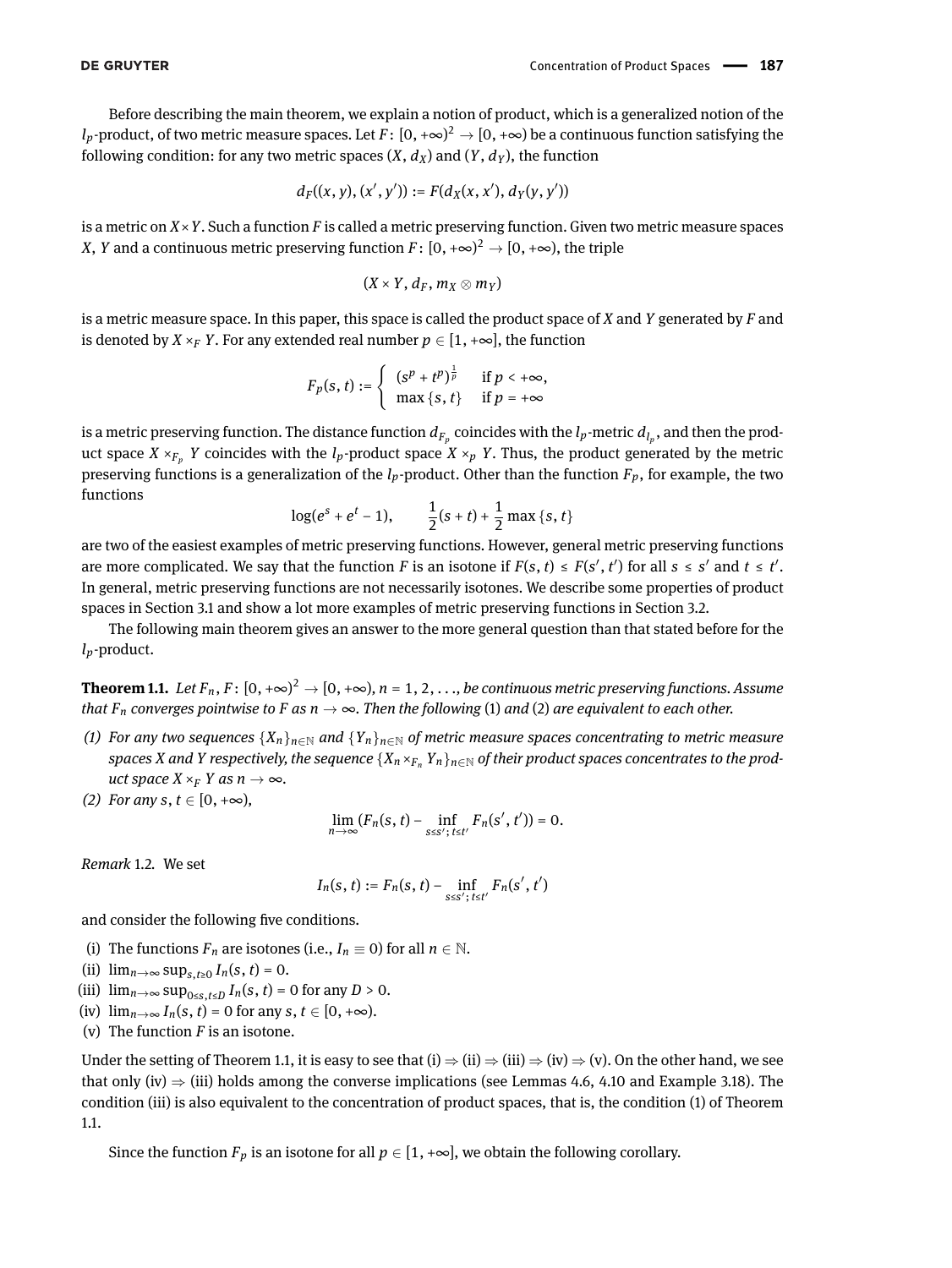<span id="page-2-3"></span>**Corollary 1.3.** *Let*  $\{X_n\}_{n\in\mathbb{N}}$  *and*  $\{Y_n\}_{n\in\mathbb{N}}$  *be two sequences of metric measure spaces concentrating to metric measure spaces X* and *Y respectively.* Assume that  $p_n \in [1, +\infty]$  *converges to*  $p \in [1, +\infty]$  *as*  $n \to \infty$ *. Then the* sequence  $\{X_n\times_{p_n}Y_n\}_{n\in\mathbb{N}}$  of their  $l_{p_n}$ -product spaces concentrates to the  $l_p$ -product space  $X\times_pY$  as  $n\to\infty$ .

We prove Theorem [1.1](#page-1-0) in Section 4.2 and Section 5. In addition, from our main result, we construct new examples of sequences of metric measure spaces concentrating to a non-trivial limit space. It was difficult to construct a new example of concentrating sequences and this point was a serious problem for the study of concentration. We describe in Section 4.3 a new specific example of the concentrating sequences that are obtained by Theorem [1.1.](#page-1-0)

Furthermore, it is interesting to compare Theorem [1.1](#page-1-0) with Proposition [4.2.](#page-14-0) This proposition shows that the convergence of product spaces in the box topology is true unconditionally. The box topology is finer than the concentration topology and had been introduced by Gromov at the same time as the concentration topology. A relation between the box topology and the product spaces is summarized in Section 4.1.

As another topic, the notion of metric preserving functions gives another question. Let  $F: [0, +\infty) \rightarrow$  $[0, +\infty)$  be a function such that for any metric space  $(X, d_X)$ , the function  $F \circ d_X$  is a metric on *X*. This *F* is also called a metric preserving function. Roughly speaking, such a function is a 1-dimensional version of a metric preserving function dened before. We consider the following question: *does a metric-transformed sequence of a concentrating sequence by some metric preserving functions also concentrate?* We obtain an answer, which is related with Theorem [1.1.](#page-1-0)

<span id="page-2-2"></span>**Theorem 1.4.** *Let*  $F_n$ ,  $F: [0, +\infty) \to [0, +\infty)$ ,  $n = 1, 2, \ldots$ , be continuous metric preserving functions. Assume *that*  $F_n$  *converges pointwise to*  $F$  *as*  $n \to \infty$ *. Then the following* (1) *and* (2) *are equivalent to each other.* 

- <span id="page-2-1"></span>(1) For any sequence  $\{X_n\}_{n\in\mathbb{N}}$  of metric measure spaces concentrating to a metric measure space X, the sequence  $\{(X_n,F_n\circ d_{X_n},m_{X_n})\}_{n\in\mathbb{N}}$  concentrates to  $(X,F\circ d_X,m_X)$  as  $n\to\infty$ .
- <span id="page-2-0"></span>*(2) For any s* ∈ [0, +∞),

$$
\lim_{n\to\infty}(F_n(s)-\inf_{s\leq s'}F_n(s'))=0.
$$

The implication "[\(2\)](#page-2-0)  $\Rightarrow$  [\(1\)](#page-2-1)" of Theorem [1.4](#page-2-2) is a corollary of Theorem [1.1.](#page-1-0) On the other hand, in Section 5, the proof of " $(1) \Rightarrow (2)$  $(1) \Rightarrow (2)$  $(1) \Rightarrow (2)$ " of Theorem [1.4](#page-2-2) gives an essential idea to the proof of Theorem [1.1.](#page-1-0) We prove this in Section 4.2 and Section 5 together with Theorem [1.1.](#page-1-0)

As a matter of fact, we are able to generalize Theorem [1.1](#page-1-0) to a statement for product spaces of *N* metric measure spaces for any finite number *N*. This generalization is shown in Section 6.

# **2 Preliminaries**

In this section, we describe the denitions and some properties of metric measure space, the box distance and the observable distance. We use most of these notions along [\[17\]](#page-32-9). As for more details, we refer to [\[17\]](#page-32-9) and [\[4,](#page-32-1) Chapter  $3\frac{1}{2}$ <sub>+</sub>].

### **2.1 Metric measure spaces**

Let  $(X, d_X)$  be a complete separable metric space and  $m_X$  a Borel probability measure on *X*. We call the triple  $(X, d_X, m_X)$  a *metric measure space*, or an *mm-space* for short. We sometimes say that *X* is an mm-space, in which case the metric and the measure of *X* are respectively indicated by  $d_X$  and  $m_X$ .

**Definition 2.1** (mm-Isomorphism). Two mm-spaces *X* and *Y* are said to be *mm-isomorphic* to each other if there exists an isometry  $f: \text{supp } m_X \to \text{supp } m_Y \text{ such that } f \star m_X = m_Y$ , where  $f \star m_X$  is the push-forward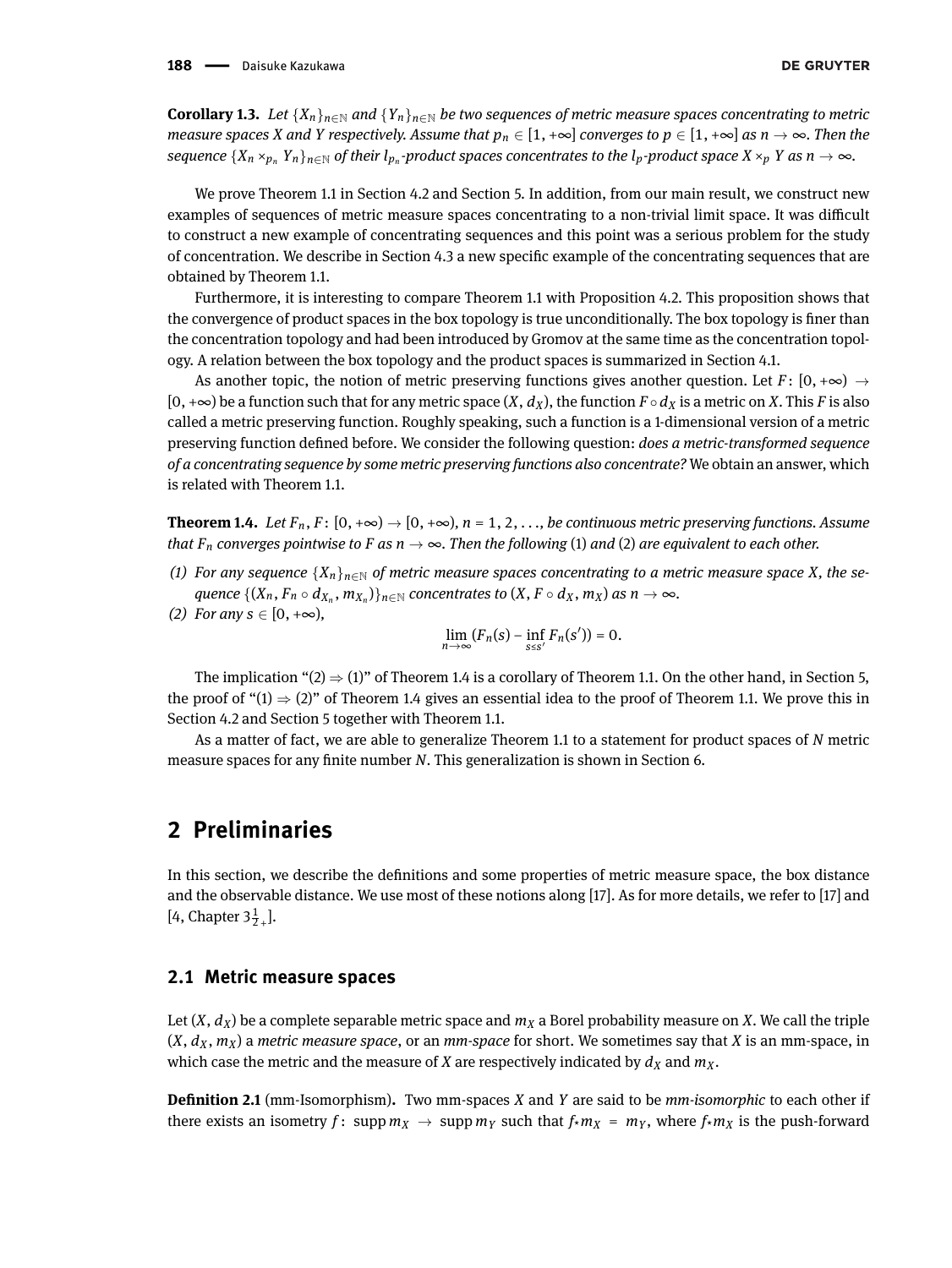measure of  $m_X$  by f. Such an isometry f is called an  $mm$ -isomorphism. Denote by X the set of mm-isomorphism classes of mm-spaces.

Note that an mm-space *X* is mm-isomorphic to (supp  $m_X$ ,  $d_X$ ,  $m_X$ ). We assume that an mm-space *X* satisfies  $X = \text{supp } m_X$  unless otherwise stated.

### **2.2 Observable diameter**

For a metric space  $(X, d_X)$ , we denote by  $\mathcal{L}ip_1(X)$  the set of 1-Lipschitz functions on X.

The observable diameter is one of the most fundamental invariants of an mm-space.

**Definition 2.2** (Partial and observable diameter). Let *X* be an mm-space. For a real number  $\alpha \leq 1$ , we define the *partial diameter* diam(*X*; *α*) of *X* to be the infimum of diam *A*, where  $A \subset X$  runs over all Borel subsets with  $m_X(A) \ge \alpha$  and diam *A* is the diameter of *A*. For a real number  $\kappa > 0$ , we define the *observable diameter* of *X* to be

$$
\text{ObsDiam}(X; -\kappa) := \sup_{f \in \mathcal{L}ip_1(X)} \text{diam}((\mathbb{R}, |\cdot|, f \star m_X); 1 - \kappa). \tag{2.1}
$$

The observable diameter is an invariant under mm-isomorphism. Note that ObsDiam(*X*; −*κ*) is nonincreasing in *κ* > 0.

**Definition 2.3** (Lévy family). A sequence of mm-spaces  $\{X_n\}_{n\in\mathbb{N}}$  is called a *Lévy family* if

$$
\lim_{n \to \infty} \text{ObsDiam}(X_n; -\kappa) = 0 \tag{2.2}
$$

for any  $\kappa > 0$ .

### **2.3 Box distance and observable distance**

For a subset *A* of a metric space  $(X, d_X)$  and for a real number  $r > 0$ , we set

$$
U_r(A) := \{ x \in X \mid d_X(x, A) < r \},\tag{2.3}
$$

where  $d_X(x, A) := \inf_{a \in A} d_X(x, a)$ .

**Definition 2.4** (Prokhorov distance). Let  $λ > 0$  be a real number. The  $λ$ -Prokhorov distance  $d_{\rm P}^{(\lambda)}(\mu,\nu)$  between two Borel probability measures  $\mu$  and  $\nu$  on a metric space *X* is defined to be the infimum of  $\varepsilon > 0$  satisfying

$$
\mu(U_{\varepsilon}(A)) \ge \nu(A) - \lambda \varepsilon \tag{2.4}
$$

for any Borel subset  $A \subset X$ . In particular, the 1-Prokhorov distance  $d_{\rm P}^{(1)}$  is called the *Prokhorov distance* and we denote it by  $d_{\rm P}$ .

The Prokhorov metric  $d<sub>P</sub>$  is a metrization of the weak convergence of Borel probability measures on *X* provided that *X* is a separable metric space.

**Definition 2.5** (Ky Fan metric). Let  $(X, \mu)$  be a measure space and  $(Y, d_Y)$  a metric space. For two  $\mu$ measurable maps  $f$  ,  $g\colon X\to Y$  , we define  $d_{\rm KF}^\mu(f,g)$  to be the infimum of  $\varepsilon\geq 0$  satisfying

$$
\mu({x \in X \mid d_Y(f(x), g(x)) > \varepsilon}) \leq \varepsilon. \tag{2.5}
$$

The two variable function  $d_{\text{KF}}^{\mu}$  is a metric on the set of  $\mu$ -measurable maps from *X* to *Y* by identifying two maps if they are equal to each other  $\mu$ -almost everywhere. We call  $d_{\text{KF}}^{\mu}$  the *Ky Fan metric*.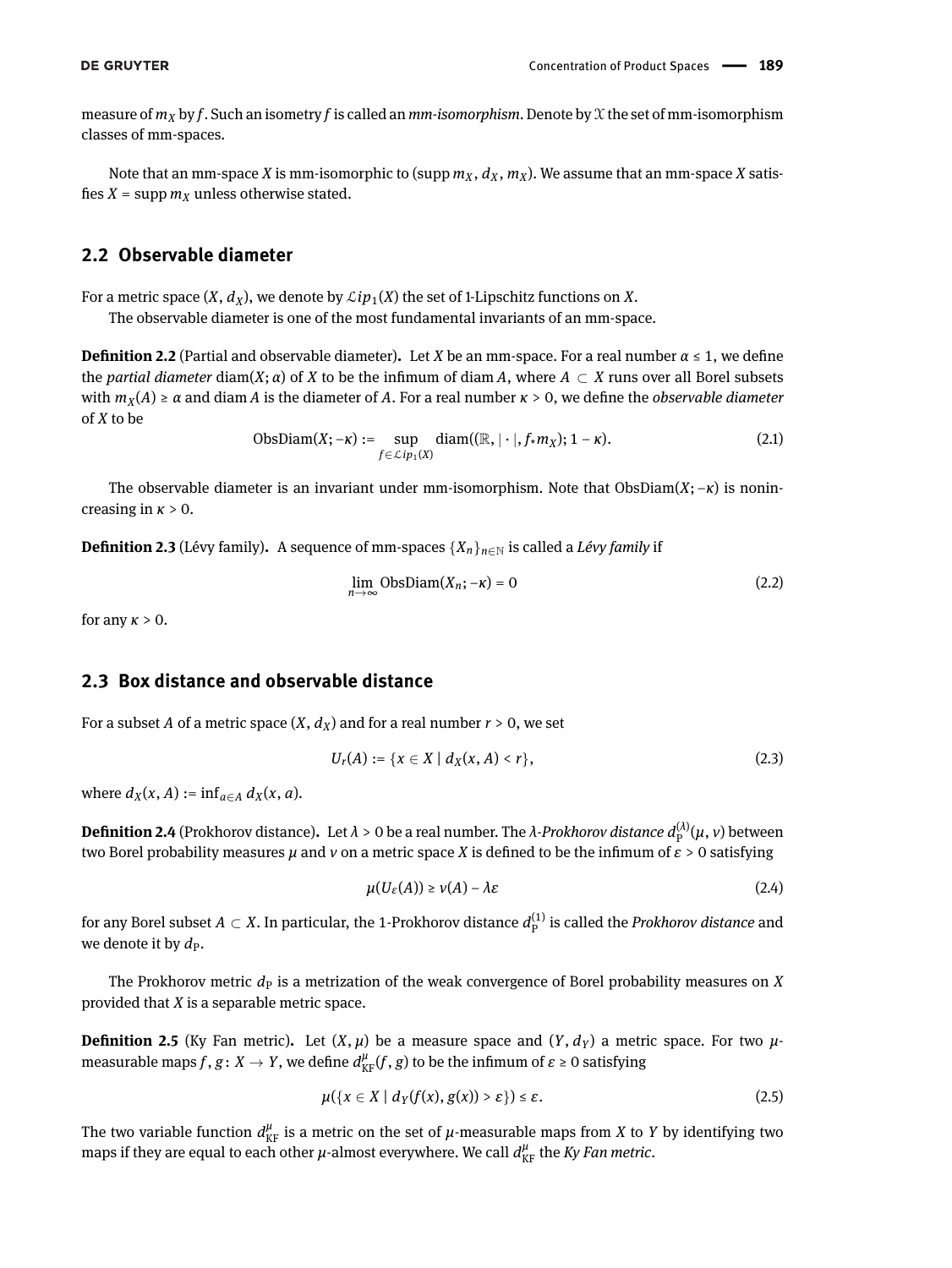**Lemma 2.6** ([\[17,](#page-32-9) Lemma 1.26])**.** *Let X be a topological space with a Borel probability measure µ and Y a metric space. For any two Borel measurable maps*  $f, g: X \rightarrow Y$ , we have

$$
d_{\mathcal{P}}(f \star \mu, g \star \mu) \leq d_{\text{KF}}^{\mu}(f, g). \tag{2.6}
$$

**Definition 2.7** (Parameter). Let  $I := [0, 1)$  and let *X* be an mm-space. A map  $\varphi: I \to X$  is called a *parameter* of *X* if  $\varphi$  is a Borel measurable map such that

$$
\varphi\star\mathcal{L}^1=m_X,
$$

where  $\mathcal{L}^1$  is the one-dimensional Lebesgue measure on *I*.

<span id="page-4-0"></span>**Lemma 2.8** ([\[17,](#page-32-9) Lemma 4.2])**.** *Any mm-space has a parameter.*

**Definition 2.9** (Box distance). We define the *box distance*  $\Box(X, Y)$  between two mm-spaces *X* and *Y* to be the infimum of  $\varepsilon \ge 0$  satisfying that there exist parameters  $\varphi: I \to X$ ,  $\psi: I \to Y$ , and a Borel subset *I*<sub>0</sub> ⊂ *I* with  $\mathcal{L}^1(I_0) \geq 1 - \varepsilon$  such that

$$
|d_X(\varphi(s), \varphi(t)) - d_Y(\psi(s), \psi(t))| \le \varepsilon
$$
\n(2.7)

for any  $s, t \in I_0$ .

**Theorem 2.10** ([\[17,](#page-32-9) Theorem 4.10]). *The box distance function*  $\Box$  *is a complete separable metric on*  $\mathcal{X}$ *.* 

**Lemma 2.11** ([\[17,](#page-32-9) Proposition 4.12])**.** *Let X be a complete separable metric space. For any two Borel probability measures µ and ν on X, we have*

$$
\square((X,\mu),(X,\nu))\leq 2d_{\mathcal{P}}(\mu,\nu).
$$
\n(2.8)

The following notion gives one of the conditions that are equivalent to the box convergence.

**Definition 2.12** ( $\varepsilon$ -mm-Isomorphism). Let *X* and *Y* be two mm-spaces and  $f: X \to Y$  a Borel measurable map. Let *ε* ≥ 0 be a real number. We say that *f* is an *ε-mm-isomorphism* if there exists a Borel subset *X*<sup>0</sup> ⊂ *X* such that

(1)  $m_X(X_0) \geq 1 - \varepsilon$ ,  $|d_X(x, x') - d_Y(f(x), f(x'))| \le \varepsilon$  for any  $x, x' \in X_0$ , (3)  $d_P(f \star m_X, m_Y) \leq \varepsilon$ .

We call  $X_0$  a *nonexceptional domain* of  $f$ .

It is easy to see that, for a 0-mm-isomorphism  $f: X \to Y$ , there is an mm-isomorphism  $\hat{f}: X \to Y$  that is equal to  $f$   $m_X$ -a.e. on  $X$ .

**Lemma 2.13** ([\[17,](#page-32-9) Lemma 4.22])**.**

*(1) If there exists an*  $\varepsilon$ *-mm-isomorphism*  $f: X \to Y$ , then  $\square(X, Y) \leq 3\varepsilon$ .

*(2) If*  $\Box$ (*X*, *Y*) < *ε*, then there exists a 3*ε*-mm-isomorphism  $f: X \rightarrow Y$ .

For any topological space *X*, any metric space *Y*, and any Borel measurable map  $p: X \to Y$ , we set

$$
p^{\star}\mathcal{L}ip_1(Y) := \{f \circ p \mid f \in \mathcal{L}ip_1(Y)\}.
$$
 (2.9)

Note that, for any mm-space  $X$  and any parameter  $\varphi\colon I\to X$  of  $X$ , the set  $\varphi^*\mathcal{L}ip_1(X)$  consists of Borel measurable functions on *I*.

**Definition 2.14** (Observable distance). We define the *observable distance*  $d_{\text{conc}}(X, Y)$  between two mm-spaces *X* and *Y* by

$$
d_{\mathrm{conc}}(X,Y) := \inf_{\varphi,\psi} d_{\mathrm{H}}(\varphi^{\star} \mathcal{L}ip_1(X), \psi^{\star} \mathcal{L}ip_1(Y)),
$$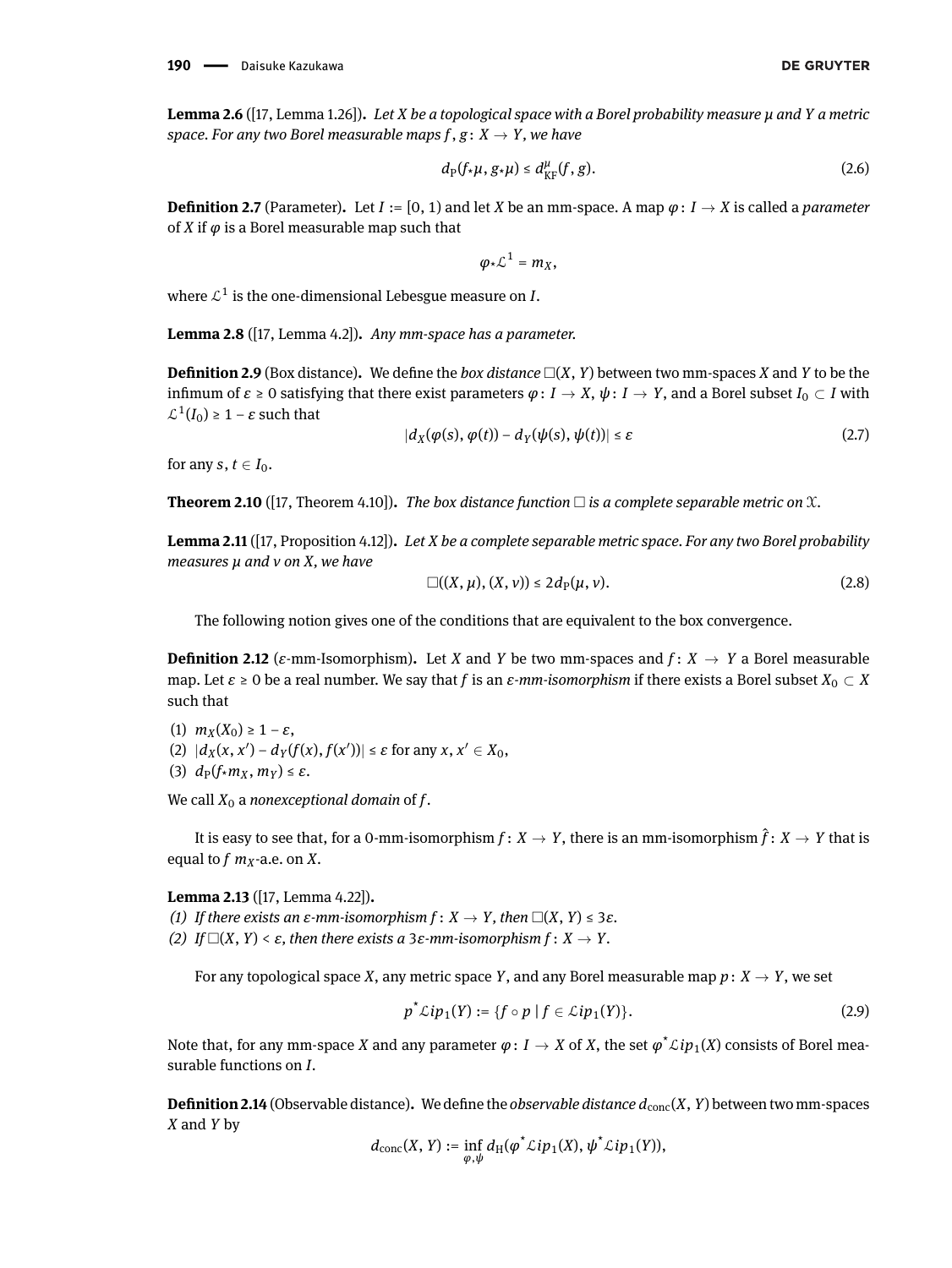where  $\varphi: I \to X$  and  $\psi: I \to Y$  run over all parameters of *X* and *Y* respectively, and  $d_H$  is the Hausdorff distance with respect to the metric  $d_{\text{KF}}^{\mathcal{L}^1}$ . We say that a sequence of mm-spaces  $\{X_n\}_{n\in\mathbb{N}}$  *concentrates* to an mm-space *X* if  $X_n$   $d_{\text{conc}}$ -converges to *X* as  $n \to \infty$ .

**Proposition 2.15** ([\[17,](#page-32-9) Corollary 5.8]). *Let*  $\{X_n\}_{n\in\mathbb{N}}$  *be a sequence of mm-spaces. Then,*  $\{X_n\}_{n\in\mathbb{N}}$  *is a Lévy family if and only if*  ${X_n}_{n \in \mathbb{N}}$  *concentrates to a one-point mm-space as*  $n \to \infty$ *.* 

<span id="page-5-0"></span>**Example 2.16** ([\[17,](#page-32-9) Section 2.3]). Let  $S^n(r_n)$ ,  $n = 1, 2, ...,$  be the sphere of radius  $r_n > 0$  in  $\mathbb{R}^{n+1}$ . Assume that  $S^n(r_n)$  is endowed with the standard Riemannian metric. Let  $\sigma^n$  be the Riemannian volume measure on  $S^n(r_n)$  normalized as  $\sigma^n(S^n(r_n)) = 1$ . Then we have

$$
ObsDiam((S^{n}(r_{n}), d_{S^{n}(r_{n})}, \sigma^{n}); -\kappa) = O(r_{n} n^{-1/2})
$$

for any  $\kappa > 0$  as  $n \to \infty$ . That is, the sequence  $\{S^n(r_n)\}_{n \in \mathbb{N}}$  is a Lévy family if  $r_n = o(\sqrt{n})$ .

**Proposition 2.17** ([\[17,](#page-32-9) Proposition 5.5])**.** *For any two mm-spaces X and Y, we have*

$$
d_{\text{conc}}(X, Y) \leq \Box(X, Y). \tag{2.10}
$$

**Definition 2.18** (Enforce *ε*-concentration). A Borel measurable map *p*: *X*  $\rightarrow$  *Y* is said to *enforce εconcentration of X to Y* if

$$
d_{\mathrm{H}}(\mathcal{L}ip_1(X), p^{\star}\mathcal{L}ip_1(Y)) \leq \varepsilon,\tag{2.11}
$$

where  $d_{\rm H}$  is the Hausdorff distance with respect to the metric  $d_{\rm KF}^{m_{\chi}}$ .

<span id="page-5-1"></span>**Theorem 2.19** ([\[17,](#page-32-9) Corollary 5.36]). Let  $X_n$  and  $X$  be mm-spaces, where  $n = 1, 2, \ldots$  Then the following (1) *and* (2) *are equivalent to each other.*

- *(1)*  ${X_n}_{n \in \mathbb{N}}$  *concentrates to X as*  $n \to \infty$ *.*
- *(2)* There exists a sequence of Borel measurable maps  $p_n: X_n \to X$ ,  $n = 1, 2, \ldots$ , that enforce  $\varepsilon_n$ -concentration of  $X_n$  to  $X$  and  $d_\text{P}((p_n)_*m_{X_n},$   $m_X)\leq\varepsilon_n$  for all  $n$  and for some sequence  $\varepsilon_n\to0.$

### **2.4 Strassen's theorem and Lévy mean**

**Definition 2.20** (Transport plan). Let  $\mu$  and  $\nu$  be two finite Borel measures on *X*. A Borel measure  $\pi$  on  $X \times X$ is called a *transport plan* (or *coupling*) between *µ* and *ν* if

$$
\pi(A \times X) = \mu(A) \quad \text{and} \quad \pi(X \times A) = \nu(A) \tag{2.12}
$$

for any Borel subset  $A \subset X$ .

**Definition 2.21** (*ε*-Subtransport plan). Let  $\mu$  and  $\nu$  be two Borel probability measures on *X*. A Borel measure *π* on *X* × *X* is called an *ε-subtransport plan* between  $\mu$  and  $\nu$  if there exist two Borel measures  $\mu'$  and  $\nu'$  on *X* with  $μ' ≤ μ$  and  $ν' ≤ ν$  such that  $π$  is a transport plan between  $μ'$  and  $ν'$ , and  $π$  satisfies

$$
\operatorname{supp} \pi \subset \Delta_{\varepsilon} := \{ (x, x') \in X \times X \mid d_X(x, x') \leq \varepsilon \}. \tag{2.13}
$$

For an *ε*-subtransport plan  $π$  between  $μ$  and  $ν$ , the *deficiency* of  $π$  is defined to be

$$
\text{def } \pi := 1 - \pi(X \times X). \tag{2.14}
$$

<span id="page-5-2"></span>**Theorem 2.22** (Strassen's theorem)**.** *Assume that X is a complete separable metric space. For any real number λ* > 0 *and for any two Borel probability measures µ and ν on X, we have*

$$
d_{\rm p}^{(\lambda)}(\mu,\nu) = \inf \left\{ \varepsilon > 0 \; \middle| \; \begin{array}{c} \text{There exists an } \varepsilon \text{-subtransport plan } \pi \\ \text{between } \mu \text{ and } \nu \text{ with } \text{def } \pi \leq \lambda \varepsilon \end{array} \right\}.
$$
 (2.15)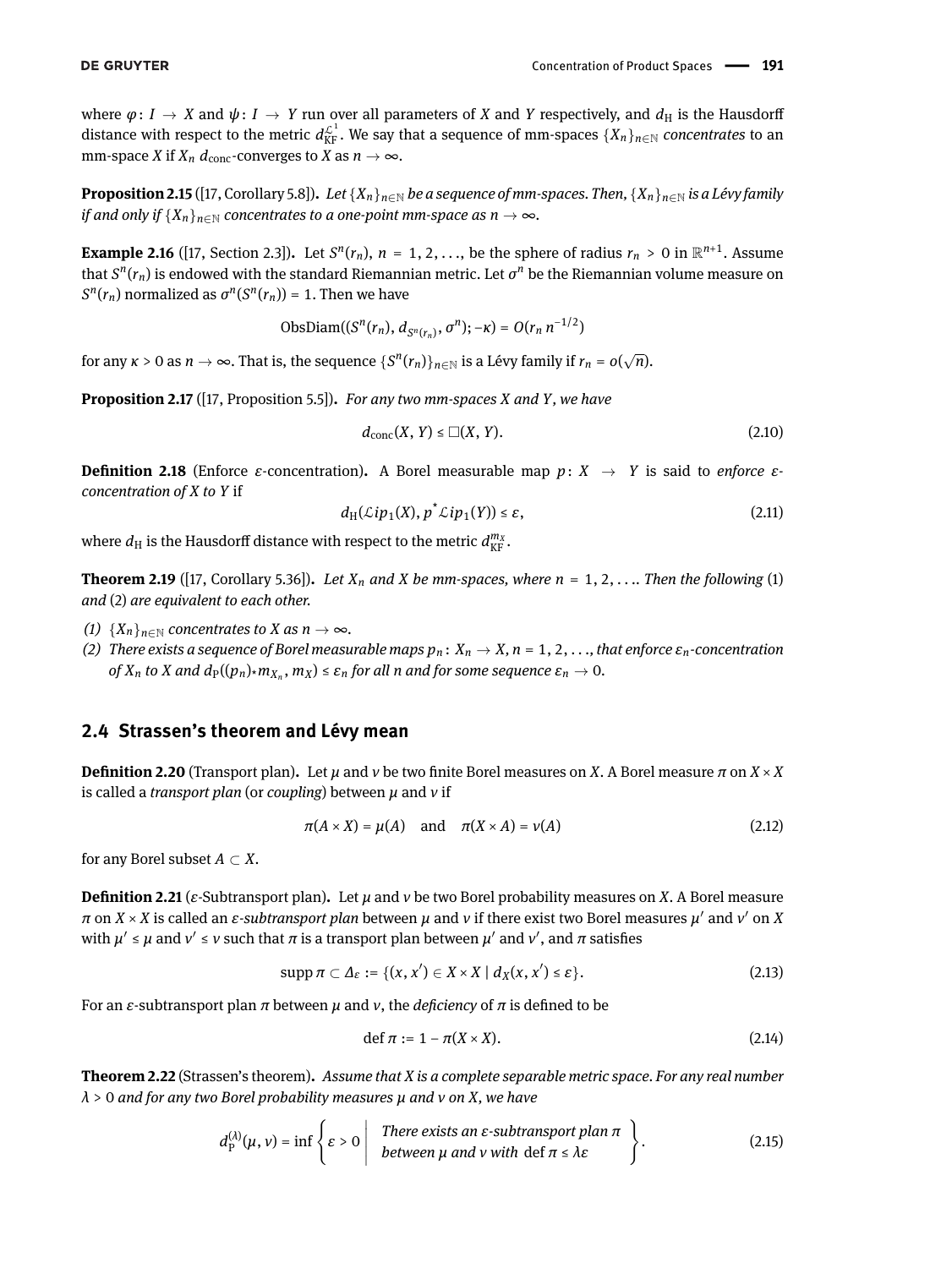**Definition 2.23** (Median and Lévy mean). Let *X* be a measure space with probability measure  $\mu$  and  $f: X \to \mathbb{R}$ a measurable function. A real number  $m \in \mathbb{R}$  is called a *median* of *f* if it satisfies

$$
\mu({x \in X | f(x) \ge m}) \ge \frac{1}{2}
$$
 and  $\mu({x \in X | f(x) \le m}) \ge \frac{1}{2}$ .

It is easy to see that the set of medians of *f* is a closed and bounded interval. The *Lévy mean* lm(*f*; *µ*) of *f* with respect to  $\mu$  is defined to be

$$
\operatorname{lm}(f;\mu) := \frac{m + \overline{m}}{2},\tag{2.16}
$$

where *m* is the minimum of medians of *f*, and  $\overline{m}$  the maximum of medians of *f*.

**Proposition 2.24** ([\[17,](#page-32-9) Section 2.3]). Let  $\{X_n\}_{n\in\mathbb{N}}$  be a sequence of mm-spaces. Then,  $\{X_n\}_{n\in\mathbb{N}}$  is a Lévy family *if and only if for any*  $f_n \in \mathcal{L}ip_1(X_n)$ ,

$$
\lim_{n\to\infty} d_{\text{KF}}^{m_{X_n}}(f_n, \text{Im}(f_n; m_{X_n})) = 0. \tag{2.17}
$$

**Denition 2.25** (Lévy radius)**.** Let *X* be an mm-space and *κ* > 0 a real number. The *Lévy radius* LeRad(*X*; −*κ*) of *X* is defined to be the infimum of  $\varepsilon > 0$  satisfying

$$
m_X(\lbrace x \in X \mid |f(x) - \text{Im}(f; m_X) | > \varepsilon \rbrace) \le \kappa \tag{2.18}
$$

for any  $f \in \mathcal{L}ip_1(X)$ .

<span id="page-6-1"></span>**Lemma 2.26** ([\[17,](#page-32-9) Lemma 7.31])**.** *Let X be an mm-space. For any κ with* 0 < *κ* < 1/2*, we have*

$$
LeRad(X; -\kappa) \leq ObsDiam(X; -\kappa). \tag{2.19}
$$

<span id="page-6-2"></span>**Lemma 2.27** ([\[17,](#page-32-9) Lemma 9.6])**.** *Let µ and ν be two Borel probability measures on a metric space X. Assume that there exists an ε-subtransport plan π between µ and ν with* def *π* < 1 − 2*κ for two real numbers ε and κ with ε* > 0 *and* 0 < *κ* < 1/2*. Then, for any* 1*-Lipschitz function f* : *X* → R*, we have*

$$
|\operatorname{Im}(f;\mu) - \operatorname{Im}(f;\nu)| \le \varepsilon + \operatorname{ObsDiam}((X,\mu); -\kappa) + \operatorname{ObsDiam}((X,\nu); -\kappa). \tag{2.20}
$$

# **3 Product space of metric measure spaces**

#### **3.1 Metric preserving functions and product spaces**

**Definition 3.1** (Metric preserving function). Let  $N \in \mathbb{N}$ . A function  $F \colon [0, +\infty)^N \to [0, +\infty)$  is called a *metric*  $p$ reserving function if for any  $N$  metric spaces  $(X_1, d_{X_1}), \ldots, (X_N, d_{X_N}),$  the function

$$
d_F((x_i)_{i=1}^N, (x_i')_{i=1}^N) := F(d_{X_1}(x_1, x_1'), \dots, d_{X_N}(x_N, x_N'))
$$
\n(3.1)

is a metric on  $X_1 \times \cdots \times X_N$ .

Note that for a metric preserving function *F*,

$$
F^{-1}(0) = \{(0, \ldots, 0)\}
$$

holds necessarily. Let *a*, *b*, and *c* be three nonnegative real numbers. We call the triplet (*a*, *b*, *c*) a *triangle triplet* if  $a \le b + c$ ,  $b \le a + c$ , and  $c \le a + b$  are all satisfied.

<span id="page-6-0"></span>**Theorem 3.2** ([\[1,](#page-32-10) Theorem 2.6]). A function  $F: [0, +\infty)^N$  →  $[0, +\infty)$  with  $F^{-1}(0) = \{(0, ..., 0)\}$  is a metric *preserving function if and only if for any N triangle triplets* (*a<sup>i</sup>* , *b<sup>i</sup>* , *c<sup>i</sup>* )*, i* = 1, *. . .* , *N, the triplet*

$$
(F(a_1,\ldots,a_N),F(b_1,\ldots,b_N),F(c_1,\ldots,c_N))
$$

*is a triangle triplet.*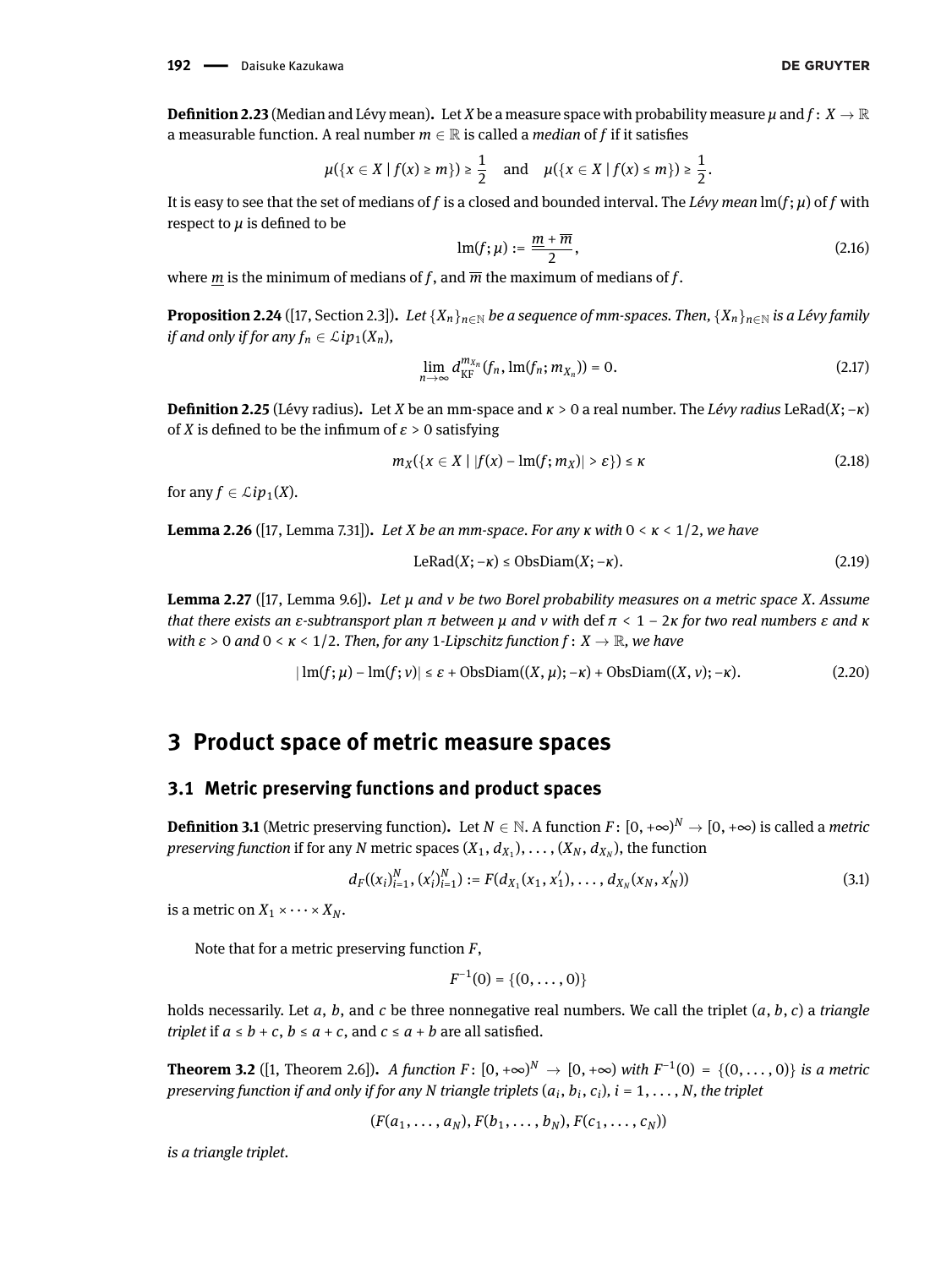<span id="page-7-0"></span>**Corollary 3.3.** Let  $F: [0, +\infty)^N \to [0, +\infty)$  be a metric preserving function. Then, for any  $(s_i)_{i=1}^N$ ,  $(s'_i)_{i=1}^N \in$  $[0, +\infty)$ <sup>N</sup>, we have

(1)  $|F(s_1,\ldots,s_N)-F(s'_1,\ldots,s'_N)| \leq F(|s_1-s'_1|,\ldots,|s_N-s'_N|),$ (2)  $F(s_1, \ldots, s_N) \leq 2F(s'_1, \ldots, s'_N)$  if  $s_i \leq 2s'_i$  for every *i*.

*Proof.* For any  $s, s' \in [0, +\infty)$ , the triplet  $(s, s', |s - s'|)$  is a triangle triplet, and the triplet  $(s, s', s')$  is a triangle triplet if  $s \leq 2s'$ . Applying Theorem [3.2](#page-6-0) to them, we obtain this corollary.  $\Box$ 

**Definition 3.4.** Let  $N \in \mathbb{N}$ . A function  $F: [0, +\infty)^N \to [0, +\infty)$  is said to be *subadditive* if for any  $(s_i)_{i=1}^N$ ,  $(s'_i)_{i=1}^N \in [0, +\infty)^N$ ,

$$
F(s_1 + s'_1, \ldots, s_N + s'_N) \leq F(s_1, \ldots, s_N) + F(s'_1, \ldots, s'_N).
$$

*F* is called an *isotone* if

$$
F(s_1,\ldots,s_N)\leq F(s_1',\ldots,s_N')
$$

for any  $(s_i)_{i=1}^N$ ,  $(s'_i)_{i=1}^N \in [0, +\infty)^N$  such that  $s_i \leq s'_i$  for each *i*.

In the case of  $N = 1$ , an isotone means a nondecreasing function.

**Lemma 3.5** ([\[6,](#page-32-11) Exercise 4.C], [\[12,](#page-32-12) Satz 1]). *Let N*  $\in$  *N and let F* : [0, +∞)<sup>N</sup>  $\to$  [0, +∞) *be a function. Then the following* (1) *and* (2) *hold.*

- *(1) If F is a metric preserving function, then F is subadditive.*
- (2) If *F* is a subadditive isotone fulfilling  $F^{-1}(0) = \{(0, \ldots, 0)\}\$ , then *F* is a metric preserving function.

*Remark* 3.6*.* There are many examples of metric preserving functions that are not isotones even if *N* = 1. We show such examples in the next subsection.

In this paper, we usually consider the case of *N* = 2.

<span id="page-7-1"></span>**Example 3.7.** We cite some easy (however important) examples of metric preserving functions.

<span id="page-7-2"></span>(1) For any extended real number  $p \in [1, +\infty]$ , we define

$$
F_p(s,t) := \begin{cases} (s^p + t^p)^{\frac{1}{p}} & \text{if } p < +\infty, \\ \max\{s,t\} & \text{if } p = +\infty. \end{cases}
$$

- <span id="page-7-3"></span>(2) Let  $F_{\text{exp}}(s, t) := \log(e^s + e^t - 1)$ .
- (3) For any real number  $\alpha \in (0, 1)$ , we define

$$
F_\alpha(s,t):=s^\alpha+t^\alpha.
$$

(4) For two real numbers  $p, q \in [1, +\infty)$  with  $p < q$ , we define

$$
F_{p,q}(s,t):=(s^p+t^p)^{\frac{1}{q}}.
$$

**Theorem 3.8** ([\[1,](#page-32-10) Section 3]). Let  $F: [0, +\infty)^N \to [0, +\infty)$  be a metric preserving function. Then the following *conditions are equivalent to each other.*

- *(1) F is continuous.*
- *(2)*  $F$  *is continuous at*  $(0, \ldots, 0)$ *.*
- *(3) F is uniformly continuous.*
- *(4)* For each  $i = 1, \ldots, N$ , the map  $F \circ \iota_i \colon [0, +\infty) \to [0, +\infty)$  is continuous, where  $\iota_i \colon [0, +\infty) \to [0, +\infty)^N$  is  $t$ *he natural i-th inclusion map (i.e.,*  $\mathrm{pr}_i \circ \iota_i = \mathrm{id}$  *and*  $\mathrm{pr}_j \circ \iota_i = 0$  *for*  $j \neq i$ *).*
- (5) For any N metric spaces  $(X_1,d_{X_1}),\ldots,(X_N,d_{X_N})$ , the metric  $d_F$  induces the product topology on  $X_1\times\cdots\times X_N$ .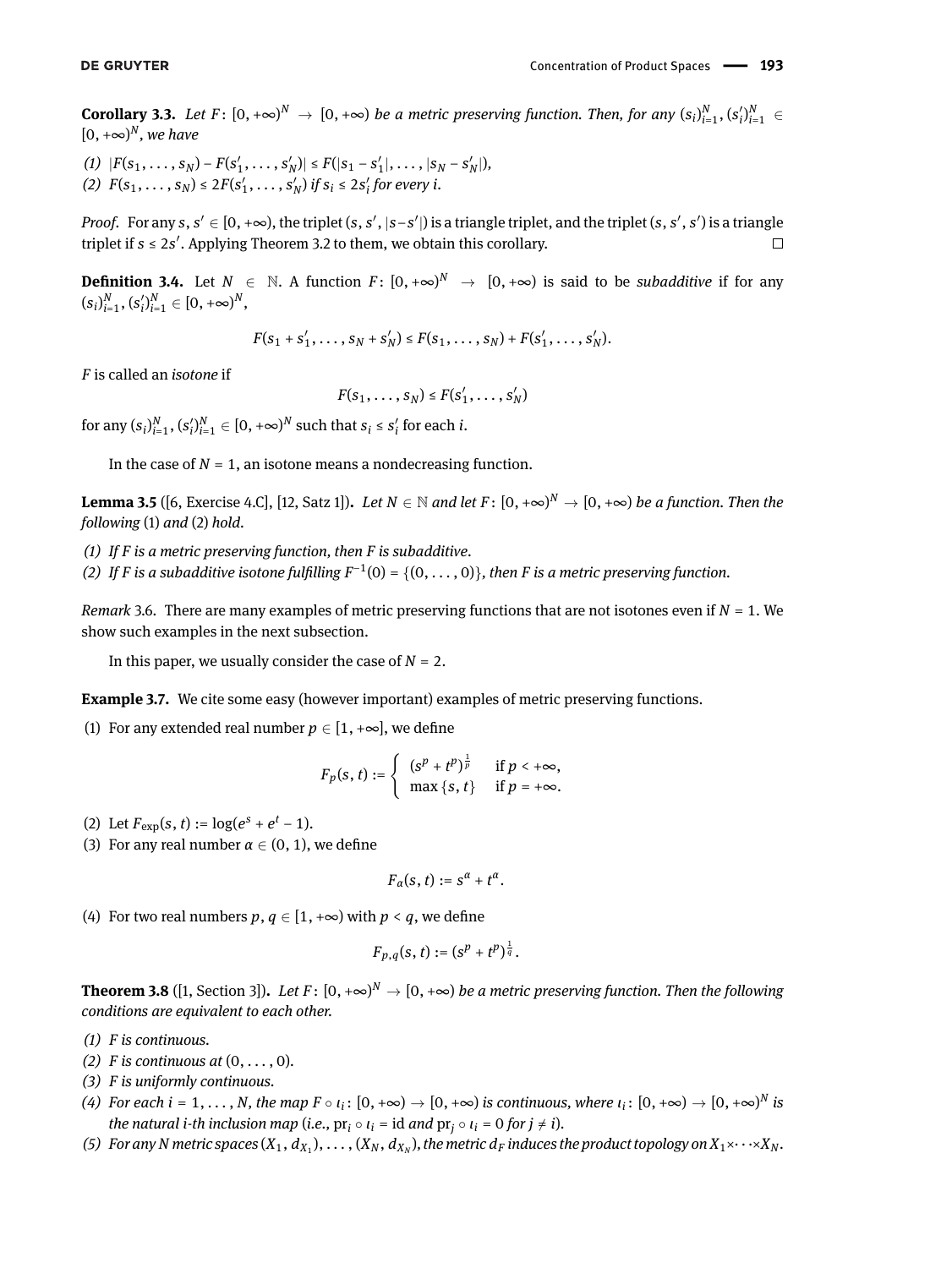*Remark* 3.9. In the case of *N* = 1, we understand the condition (5) in the above theorem to mean that  $(X, F \circ d_X)$ has the same topology as  $(X, d_X)$ .

**Proposition 3.10.** Let  $F\colon [0,+\infty)^N \to [0,+\infty)$  be a continuous metric preserving function. If N metric spaces  $X_1, \ldots, X_N$  are complete, then the metric space  $(X_1 \times \cdots \times X_N, d_F)$  is also complete.

*Proof.* We take any  $d_F$ -Cauchy sequence  $\{(x_n^1, \dots, x_n^N)\}_{n \in \mathbb{N}}.$  We have

$$
\lim_{m,n\to\infty}F(d_{X_1}(x_m^1,x_n^1),\ldots,d_{X_N}(x_m^N,x_n^N))=0.
$$

Fix  $i \in \{1, \ldots, N\}$ . Since

$$
F(0,\ldots,0,d_{X_i}(x_m^i,x_n^i),0,\ldots,0) \leq 2F(d_{X_1}(x_m^1,x_n^1),\ldots,d_{X_N}(x_m^N,x_n^N)) \to 0
$$

as  $m, n \rightarrow \infty$ , Corollary [3.3](#page-7-0) (2) leads to

$$
\lim_{m,n\to\infty}d_{X_i}(x_m^i,x_n^i)=0.
$$

By the completeness of  $X_i$ , there exists  $x^i \in X_i$  such that  $x^i_n \to x^i$  in  $X_i$  as  $n \to \infty.$  Thus

$$
\lim_{n\to\infty}d_F((x_n^1,\ldots,x_n^N),(x^1,\ldots,x^N))=\lim_{n\to\infty}F(d_{X_1}(x_n^1,x^1),\ldots,d_{X_N}(x_n^N,x^N))=0,
$$

which implies that  $d_F$  is complete.

We denote by  $\mathscr{F}^N$  the set of continuous metric preserving functions on  $[0,+\infty)^N.$ 

**Definition 3.11** (Product space). Given two mm-spaces *X*, *Y* and a function  $F \in \mathcal{F}^2$ , we define the *product space*  $X \times_F Y$  of *X* and *Y* as the mm-space

$$
(X \times Y, d_F, m_X \otimes m_Y) \tag{3.2}
$$

which consists of the complete separable metric space  $(X \times Y, d_F)$  and the product measure  $m_X \otimes m_Y$  of  $m_X$ and  $m_V$ .

**Definition 3.12** ( $l_p$ -Product space). For two mm-spaces *X*, *Y* and an extended real number  $p \in [1, +\infty]$ , we call the distance function  $d_{F_p}$  on  $X \times Y$ , where  $F_p$  is of Example [3.7](#page-7-1) [\(1\)](#page-7-2), the  $l_p$ *-metric*, and the product space  $X \times_{F_n} Y$  the *l<sub>p</sub>*-product space. From now on, we denote  $X \times_{F_n} Y$  by  $X \times_p Y$ .

### **3.2 Examples of metric preserving function**

In this subsection, we present many examples of continuous metric preserving functions. At first, we are able to make such functions from the Mulholland inequality known as the generalized Minkowski inequality.

<span id="page-8-0"></span>**Theorem 3.13** (Mulholland inequality [\[11\]](#page-32-13), [\[7,](#page-32-14) Theorem 8.8.1]). If both a homeomorphism  $\varphi: [0, +\infty) \to$ [0, +∞) (*i.e., continuous and increasing bijection with φ*(0) = 0) *and* log ◦*φ* ◦ exp *are convex, then*

$$
\varphi^{-1}(\varphi(s+s') + \varphi(t+t')) \leq \varphi^{-1}(\varphi(s) + \varphi(t)) + \varphi^{-1}(\varphi(s') + \varphi(t')) \tag{3.3}
$$

*for any s*, *s'*, *t*, *t'*  $\in$   $[0, +\infty)$ .

For a homeomorphism  $\varphi\colon [0,+\infty)\to [0,+\infty),$  the function  $F_\varphi$  on  $[0,+\infty)^2$  defined by

<span id="page-8-1"></span>
$$
F_{\varphi}(s, t) := \varphi^{-1}(\varphi(s) + \varphi(t))
$$
\n(3.4)

for  $s, t \in [0, +\infty)$  is an isotone with  $F^{-1}(0) = \{(0, 0)\}$ . The Mulholland inequality says that if both  $\varphi$  and  $\log \circ \varphi \circ \exp$  are convex, then  $F_{\varphi}$  is subadditive, so that it is a metric preserving function.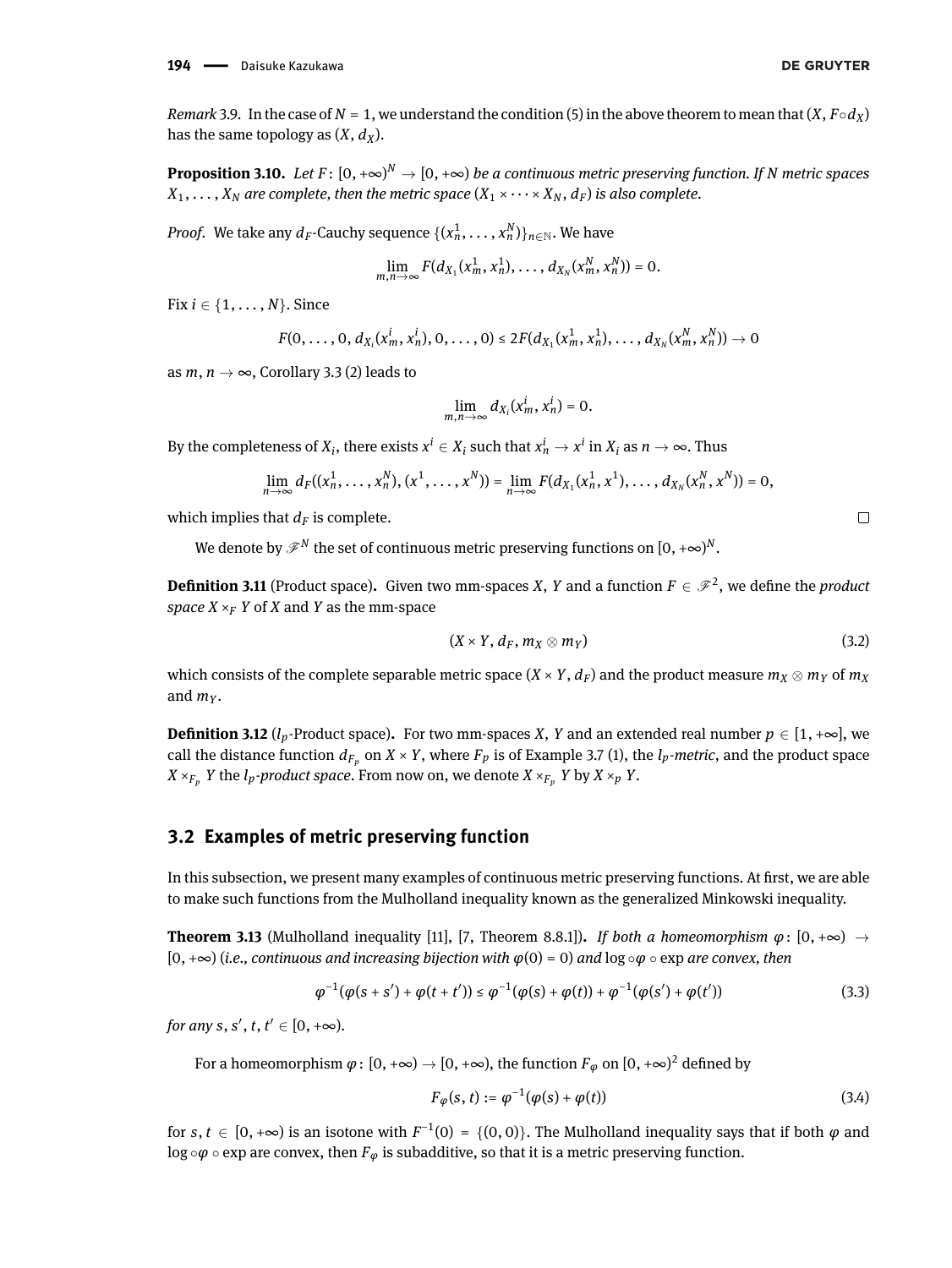**Lemma 3.14** ([\[7,](#page-32-14) Lemma 8.8.1])**.** *We consider the following two classes A and B of functions.*

- *(A)* The class A consists of homeomorphisms  $\varphi: [0, +\infty) \to [0, +\infty)$  such that both  $\varphi$  and  $\log \circ \varphi \circ \exp$  are *convex.*
- *(B)* The class *B* consists of the functions  $\gamma: \mathbb{R} \to \mathbb{R}$  that are continuous, increasing, and convex.

*For any function*  $\varphi$  *in A*, we define a function  $\gamma$  *belonging to B as* 

$$
\gamma(t) := \log \circ \varphi \circ \exp(t) - t. \tag{3.5}
$$

*Then this gives a one to one correspondence between A and B.*

**Example 3.15.** We cite below some specific examples of functions fulfilling the assumptions of Theorem [3.13.](#page-8-0)

- [\(1\)](#page-7-2) For a real number  $p \in [1, +\infty)$ , let  $\varphi(s) := s^p$ . Then the function  $F_\varphi$  coincides with  $F_p$  in Example [3.7](#page-7-1) (1).
- [\(2\)](#page-7-3) Let  $\varphi(s) := e^s 1$ . Then the function  $F_{\varphi}$  coincides with  $F_{\text{exp}}$  in Example [3.7](#page-7-1) (2).
- (3) Let  $\varphi(s) := \sinh s$ . Then  $F_{\varphi}(s, t) = \operatorname{arsinh}(\sinh s + \sinh t)$ .
- (4) Let  $\varphi(s) := s^2 + 2s$ . Then  $F_{\varphi}(s, t) = \sqrt{s^2 + 2s + t^2 + 2t + 1} 1$ .

*Remark* 3.16. In [\[11\]](#page-32-13), Mulholland proved that if a homeomorphism  $\omega$ :  $[0, +\infty) \rightarrow [0, +\infty)$  satisfies [\(3.3\)](#page-8-1), then  $\varphi$  is convex. In recent years, Petrík [\[16\]](#page-32-15) gave new type examples of functions that fulfill [\(3.3\)](#page-8-1). One of his specific examples is

$$
\varphi(s) := \begin{cases} \frac{5}{3}s & \text{if } s \in [0, 1), \\ \frac{7}{3}s - \frac{2}{3} & \text{if } s \in [1, 2), \\ s^2 & \text{if } s \in [2, +\infty). \end{cases}
$$
(3.6)

This  $\varphi$  satisfies [\(3.3\)](#page-8-1) but log ∘ $\varphi$  ∘ exp is not convex. Of course, for this  $\varphi$ , the function  $F_{\varphi}$  is a metric preserving function.

We show some examples of metric preserving functions that are not isotones. We say that a function  $F\colon [0,+\infty)^N \to [0,+\infty)$  is *tightly bounded* if there exists  $T>0$  such that  $T\leq F(s_1,\ldots,s_N)\leq 2T$  for every  $(s_i)_{i=1}^N\in[0,+\infty)^N\setminus\{(0,\dots,0)\}.$  It is easy to prove that if a function  $F\colon[0,+\infty)^N\to[0,+\infty)$  is tightly bounded and  $F(0, \ldots, 0) = 0$ , then *F* is a metric preserving function (but is not continuous).

<span id="page-9-0"></span>**Theorem 3.17** ([\[2,](#page-32-16) Theorem 1]). Let *F* and *G* be two metric preserving functions on  $[0, +\infty)$ . Assume that there *exists*  $r > 0$  *such that*  $F(r) = G(r)$ *. Define a function H on* [0, + $\infty$ ) *by* 

$$
H(s):=\left\{\begin{array}{ll}F(s) & \textit{if $s\in [0,r)$,}\\G(s) & \textit{if $s\in [r,+\infty)$.}\end{array}\right.
$$

If F is concave and  $|G(s) - G(t)| \leq F(|s - t|)$  holds for any  $s, t \in [r, +\infty)$  with  $|s - t| \leq r$ , then H is a metric *preserving function.*

For example, by Theorem [3.17,](#page-9-0) the following functions are continuous metric preserving functions although these are not isotones.

$$
H_1(s) := \begin{cases} s & \text{if } s \in [0, 2), \\ 4 - s & \text{if } s \in [2, 3), \\ 1 & \text{if } s \in [3, +\infty). \end{cases}
$$

$$
H_2(s) := \begin{cases} s & \text{if } s \in [0, 1), \\ \frac{1 + s + \sin^2(s - 1)}{2s} & \text{if } s \in [1, +\infty). \end{cases}
$$

We gives counterexamples for Remark [1.2](#page-1-1) as follows.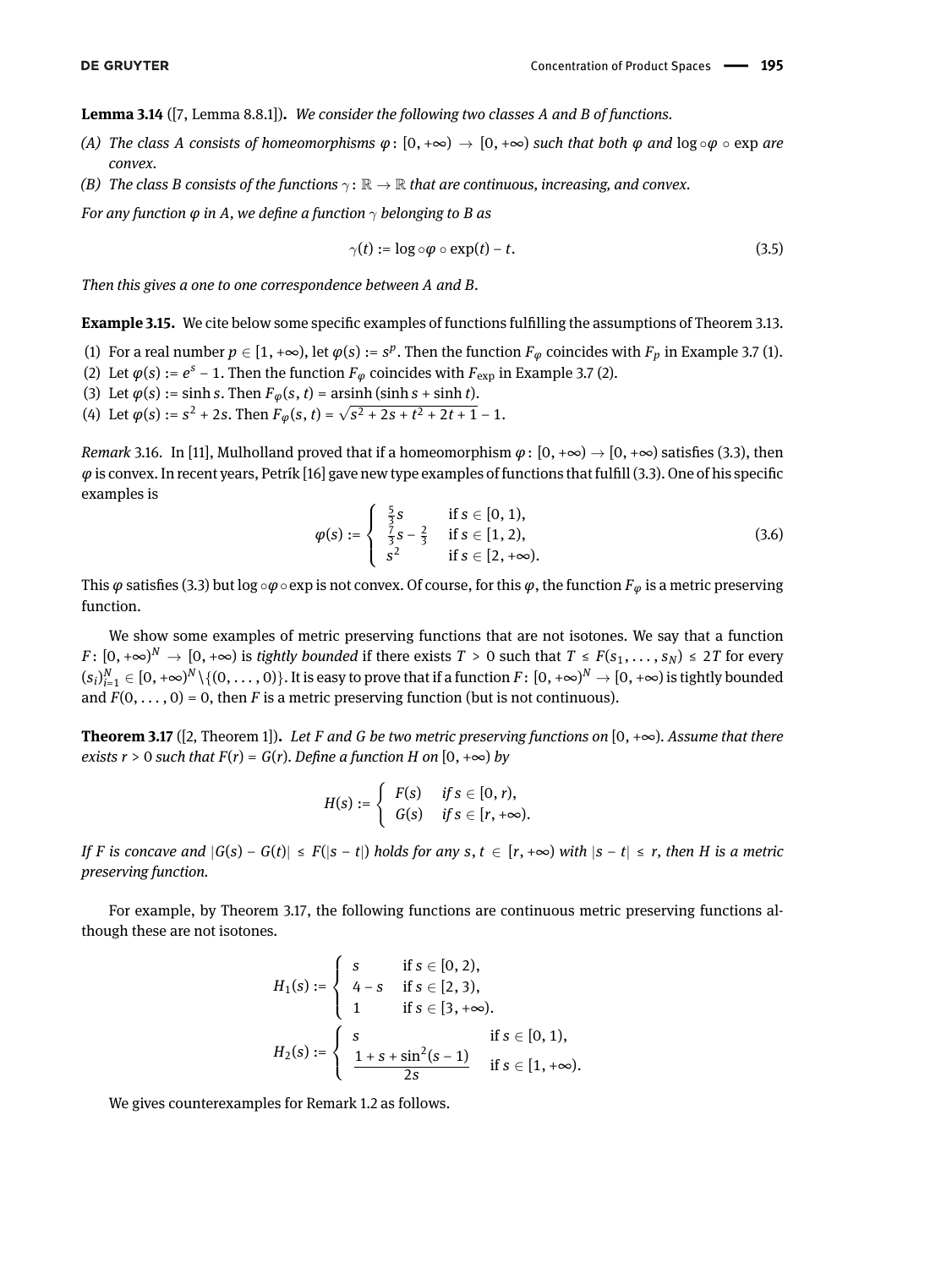<span id="page-10-0"></span>
$$
F_n^1(s) := \begin{cases} s & \text{if } s \in [0, 2), \\ 4 - s & \text{if } s \in [2, 2 + n^{-1}), \\ 2 - n^{-1} & \text{if } s \in [2 + n^{-1}, +\infty). \end{cases}
$$
  

$$
F_n^2(s) := \begin{cases} s & \text{if } s \in [0, 2), \\ 2 & \text{if } s \in [2, n + 2), \\ s - n & \text{if } s \in [n + 2, n + 3), \\ n + 6 - s & \text{if } s \in [n + 3, n + 4), \\ 2 & \text{if } s \in [n + 4, +\infty). \end{cases}
$$
  

$$
F_n^3(s) := \begin{cases} s & \text{if } s \in [0, 2), \\ 2 & \text{if } s \in [2, n + 2), \\ n + 4 - s & \text{if } s \in [n + 2, n + 3), \\ 1 & \text{if } s \in [n + 3, +\infty). \end{cases}
$$

By Theorem [3.17,](#page-9-0) the functions  $F_n^i$ ,  $i=1,2,3,$  belong to  $\mathscr{F}^1$  and converge to the function min{s, 2} as  $n\to\infty.$ Let

$$
G_n^i(s,t) := F_n^i(s) + F_n^i(t)
$$

for every  $i = 1, 2, 3.$  Note that  $G_n^i$  belongs to  $\mathscr{F}^2$  and converges to  $\min\{s, 2\} + \min\{t, 2\}$  for every  $i.$  The functions  $G_n^1,$   $G_n^2,$  and  $G_n^3$  are counterexamples of "(ii)  $\Rightarrow$  (i)", "(iii)  $\Rightarrow$  (ii)", and "(v)  $\Rightarrow$  (iv)" of Remark [1.2](#page-1-1) respectively.

**Example 3.19.** The following function *F* is a continuous metric preserving function such that *F* is not an isotone but both  $s \mapsto F(s, 0)$  and  $t \mapsto F(0, t)$  are nondecreasing.

> $F(s, t) := \begin{cases} \min\{s, 1\} + \min\{t, 1\} & \text{if } s \in [0, 1) \text{ or } t \in [0, 1), \\ 0 & \text{if } s \in [0, 1] \end{cases}$ 2 − min{*s* − 1, *t* − 1, 1} if *s*, *t* ∈ [1, +∞).

## **3.3 Estimates of observable diameter**

In this subsection, we study the relation between the observable diameter and the metric preserving function. Our goal is the estimate of the observable diameter of product spaces.

**Definition 3.20** (Concentration function). Let *X* be an mm-space. We define the *concentration function*  $\alpha_X$  of *X* to be

$$
\alpha_X(r) := \sup_A (1 - m_X(U_r(A))) \tag{3.7}
$$

for *r* > 0, where *A*  $\subset$  *X* runs over all Borel subsets with  $m_X(A) \ge 1/2$ .

<span id="page-10-1"></span>**Proposition 3.21** ([\[8,](#page-32-4) Proposition 1.12], [\[17,](#page-32-9) Remark 2.28])**.**

*(1)* ObsDiam(*X*; −*κ*) ≤ 2 inf{*r* > 0 |  $\alpha$ <sub>*X*</sub>(*r*) ≤ *κ*/2} *for any κ* > 0*. (2)*  $\alpha_X(r)$  ≤ sup { $\kappa > 0$  | ObsDiam(*X*; −*κ*) ≥ *r*} *for any r* > 0.

<span id="page-10-2"></span>**Lemma 3.22.** Let  $F \in \mathscr{F}^1$  and let  $X$  be an mm-space. Denote the mm-space  $(X, F \circ d_X, m_X)$  by  $X^F$ . Then, we *have*

- *(1)*  $\sup_{s>0} \alpha_{X^F}(2F(s) + \varepsilon) \leq \alpha_X(s)$  *for any*  $s > 0$ *,*
- *(2)* ObsDiam(*X<sup>F</sup>*; −2*κ*) ≤ 4*F*(ObsDiam(*X*; −*κ*)) *for any κ* > 0*.*

*Proof.* We first prove (1). Let  $\varepsilon$  and  $s$  be arbitrary positive real numbers. We take any  $r > 0$  such that  $r <$  $\alpha_{X^F}(2F(s) + \varepsilon)$ . There exists a Borel subset  $A \subset X$  such that  $m_X(A) \geq 1/2$  and

$$
1-m_X(U_{2F(s)+\varepsilon}^F(A))>r,
$$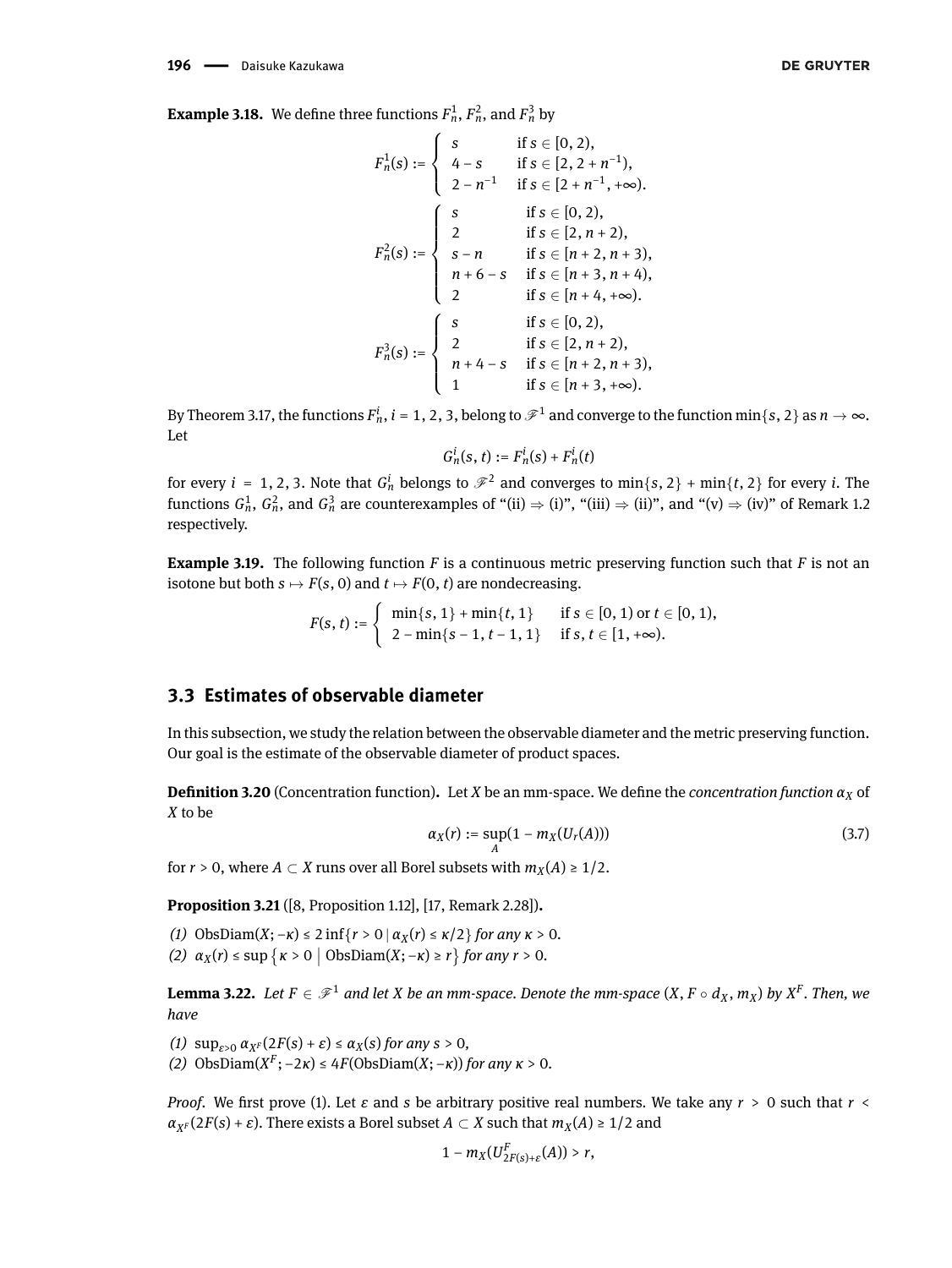where  $U_r^F(A)$  is the *r*-open neighborhood of  $A$  with respect to  $F\circ d_X.$  By Corollary [3.3](#page-7-0) (2), we have  $U_s(A)\subset$  $U_{2F(s)+\varepsilon}^F(A)$ . Indeed, for  $x \in X$ , if there exists  $x' \in A$  such that  $d_X(x,x') < s$ , then  $F(d_X(x,x')) \le 2F(s)$  by Corollary [3.3](#page-7-0) (2). We obtain

$$
\inf_{x'\in A}F(d_X(x,x'))<2F(s)+\varepsilon,
$$

which implies  $U_{\mathcal{S}}(A) \subset U^F_{2F(\mathcal{S})+\varepsilon}(A).$  By this, we have

$$
r<1-m_X(U_{2F(s)+\varepsilon}^F(A))\leq 1-m_X(U_s(A))\leq \alpha_X(s).
$$

Since *r* is arbitrary, we obtain  $\alpha_{X^F}(2F(s) + \varepsilon) \leq \alpha_X(s)$ .

We next prove (2). Let *ε* and *κ* be arbitrary positive real numbers. Setting

$$
s_{\varepsilon}:=\mathrm{ObsDiam}(X;-\kappa)+\varepsilon,
$$

by (1) of this lemma and Proposition [3.21](#page-10-1) (2), we have

$$
\alpha_{X^F}(2F(s_{\varepsilon})+\varepsilon)\leq \alpha_X(s_{\varepsilon})\leq \kappa.
$$

Combining this and Proposition [3.21](#page-10-1) (1) implies

$$
ObsDiam(X^F; -2\kappa) \le 4F(s_{\varepsilon}) + 2\varepsilon.
$$

As  $\varepsilon \to 0$ , we obtain ObsDiam( $X^F$ ;  $-2\kappa$ ) ≤ 4*F*(ObsDiam( $X$ ;  $-\kappa$ )). The proof is completed.

<span id="page-11-3"></span>**Lemma 3.23** ([\[17,](#page-32-9) in the proof of Proposition 7.32]). Let *X* and *Y* be two mm-spaces and let  $p \in [1, +\infty]$ . Given  $f \in \mathcal{L}ip_1(X \times_p Y)$ , we define functions  $g: X \to \mathbb{R}$  and  $h: Y \to \mathbb{R}$  by

$$
g(x) := \text{Im}(f(x, \cdot); m_Y) \text{ and } h(y) := \text{Im}(f(\cdot, y); m_X) \tag{3.8}
$$

*for*  $x \in X$  *and*  $y \in Y$ *. Then we have*  $g \in \mathcal{L}ip_1(X)$  *and*  $h \in \mathcal{L}ip_1(Y)$ *.* 

<span id="page-11-1"></span>**Proposition 3.24.** Let X and Y be two mm-spaces and let F,  $G \in \mathscr{F}^2$ . If  $F \leq G$ , that is,  $F(s, t) \leq G(s, t)$  for every *s*, *t, then we have*

<span id="page-11-0"></span>
$$
ObsDiam(X \times_F Y; -\kappa) \leq ObsDiam(X \times_G Y; -\kappa)
$$
\n(3.9)

*for any κ* > 0*.*

*Proof.* We take any  $f \in \mathcal{L}ip_1(X \times_F Y)$ . Since

$$
|f(x,y)-f(x',y')|\leq F(d_X(x,x'),d_Y(y,y'))\leq G(d_X(x,x'),d_Y(y,y')),
$$

we have  $f \in \mathcal{L}ip_1(X \times_G Y)$ . Thus

$$
\text{diam}(f_*(m_X\otimes m_Y); 1-\kappa)\leq \text{ObsDiam}(X\times_G Y; -\kappa),
$$

which implies [\(3.9\)](#page-11-0). The proof is completed.

*Remark* 3.25*.* It is well-known that the observable diameter is monotone with respect to the Lipschitz order which is a partial order relation over  $X$  (see [\[17,](#page-32-9) Proposition 2.18]). Proposition [3.24](#page-11-1) is a special case of this.

The following lemmas are keys to the proof of Theorem [1.1.](#page-1-0)

<span id="page-11-2"></span>**Lemma 3.26.** *Let X and Y be two mm-spaces and let*  $p \in [1, +\infty]$ *. Then we have* 

$$
ObsDiam(X \times_p Y; -(k + \kappa')) \leq ObsDiam(X; -\kappa) + 2 ObsDiam(Y; -\kappa') \tag{3.10}
$$

*for any*  $\kappa > 0$  *and any*  $\kappa' \in (0, 1/2)$ *.* 

 $\Box$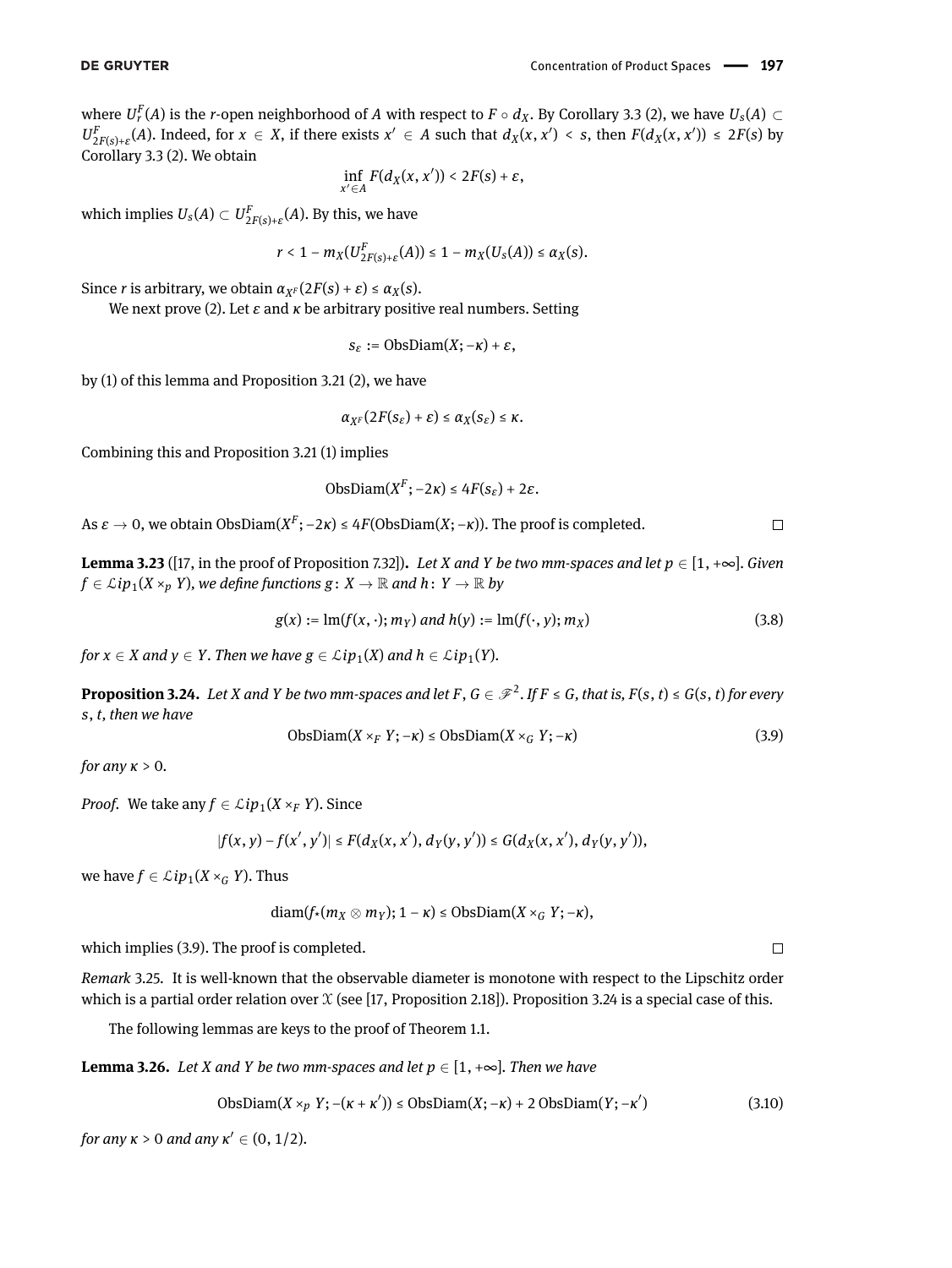<span id="page-12-1"></span>**Lemma 3.27.** Let *X* and *Y* be two mm-spaces and let  $F \in \mathcal{F}^2$ . Then we have

$$
\text{ObsDiam}(X \times_F Y; -2(\kappa + \kappa')) \le 4F(\text{ObsDiam}(X; -\kappa), 0) + 8F(0, \text{ObsDiam}(Y; -\kappa')) \tag{3.11}
$$

*for any*  $\kappa > 0$  *and any*  $\kappa' \in (0, 1/4)$ *.* 

*Proof of Lemma [3.26.](#page-11-2)* We take any real numbers *ε*, *δ* > 0 with

$$
ObsDiam(X; -\kappa) < \varepsilon \text{ and } ObsDiam(Y; -\kappa') < \delta,
$$

and take any  $f \in \mathcal{L}ip_1(X \times_p Y)$ . It suffices to prove

<span id="page-12-0"></span>
$$
diam(f_*(m_X \otimes m_Y); 1-(\kappa+\kappa')) \leq \varepsilon+2\delta. \tag{3.12}
$$

For all  $x \in X$ , let  $f_x := f(x, \cdot) \in \mathcal{L}ip_1(Y)$ . We define  $g: X \to \mathbb{R}$  by

$$
g(x):=\mathrm{lm}(f_x;m_Y)
$$

for  $x \in X$ . By Lemma [3.23,](#page-11-3) we have  $g \in \mathcal{L}ip_1(X)$ . By ObsDiam $(X; -\kappa) < \varepsilon$ , we have diam $(g * m_X; 1 - \kappa) < \varepsilon$ . Thus there exists an interval  $I \subset \mathbb{R}$  such that

$$
g \star m_X(I) \geq 1 - \kappa
$$
 and  $\text{diam } I < \varepsilon$ .

We take countable dense points  $\{x_i\}_{i\in\mathbb{N}}$  in  $g^{-1}(I)$ . By ObsDiam $(Y; -\kappa') < \delta$ , we have diam $((f_{x_i})_\star m_Y; 1-\kappa') < \delta$ for any *i*  $\in$  N. For each *i*  $\in$  N, there exists an interval *J<sub>i</sub>*  $\subset$  R such that

$$
(f_{x_i})_\star m_Y(J_i) \geq 1-\kappa' \quad \text{ and } \quad \text{diam}\, J_i < \delta.
$$

Combining  $(f_{x_i})$ \* $m_Y(J_i)$  > 1/2 and the connectedness of  $J_i$  leads to  $\text{Im}(f_{x_i}; m_Y) \in J_i$ .

We take any  $\eta > 0$  and fix it. We define a Borel set  $\tilde{A}_{\eta}$  by

$$
\tilde{A}_{\eta} := \bigsqcup_{i \in \mathbb{N}} \left( U_{\eta}^{i} \times f_{x_i}^{-1}(J_i) \right) \subset X \times Y, \tag{3.13}
$$

where  $U^1_\eta := U_\eta(x_1)$  and  $U^i_\eta := U_\eta(x_i) \setminus \bigcup_{j < i} U^j_\eta$  for  $i \ge 2$ . Then we see that

$$
\begin{aligned} m_X\otimes m_Y(\tilde A_\eta)=\sum_{i=1}^\infty m_X(U_\eta^i)m_Y(f_{x_i}^{-1}(J_i))\geq (1-\kappa')\sum_{i=1}^\infty m_X(U_\eta^i)\\ \geq (1-\kappa')m_X(g^{-1}(I))\geq (1-\kappa)(1-\kappa')\geq 1-(\kappa+\kappa'). \end{aligned}
$$

A closed subset  $A_\eta$  of  $\mathbb R$  is defined as the closure of  $f(\tilde{A}_\eta)$ . Then we have

$$
f_{*}(m_X \otimes m_Y)(A_{\eta}) \geq m_X \otimes m_Y(\tilde{A}_{\eta}) \geq 1-(\kappa+\kappa').
$$

Moreover, we have

$$
\operatorname{diam} A_{\eta} = \operatorname{diam} f(\tilde{A}_{\eta}) \leq \varepsilon + 2\delta + 2\eta.
$$

Indeed, for any  $(x,y)\in U^i_{\eta}\times f^{-1}_{x_i}(J_i)$  and  $(x',y')\in U^j_{\eta}\times f^{-1}_{x_j}(J_j),$ 

$$
|f(x, y) - f(x', y')|
$$
  
\n
$$
\leq |f(x, y) - f(x_i, y)| + |f(x_i, y) - g(x_i)| + |g(x_i) - g(x_j)|
$$
  
\n
$$
+ |g(x_j) - f(x_j, y')| + |f(x_j, y') - f(x', y')|
$$
  
\n
$$
\leq d_X(x, x_i) + \text{diam } J_i + \text{diam } J_j + d_X(x_j, x')
$$
  
\n
$$
\leq \varepsilon + 2\delta + 2\eta.
$$

Thus we have diam( $f_*(m_X \otimes m_Y)$ ; 1 –  $(\kappa + \kappa')$ ) ≤ diam  $A_\eta \le \varepsilon + 2\delta + 2\eta$ , which implies [\(3.12\)](#page-12-0). This completes the proof. $\Box$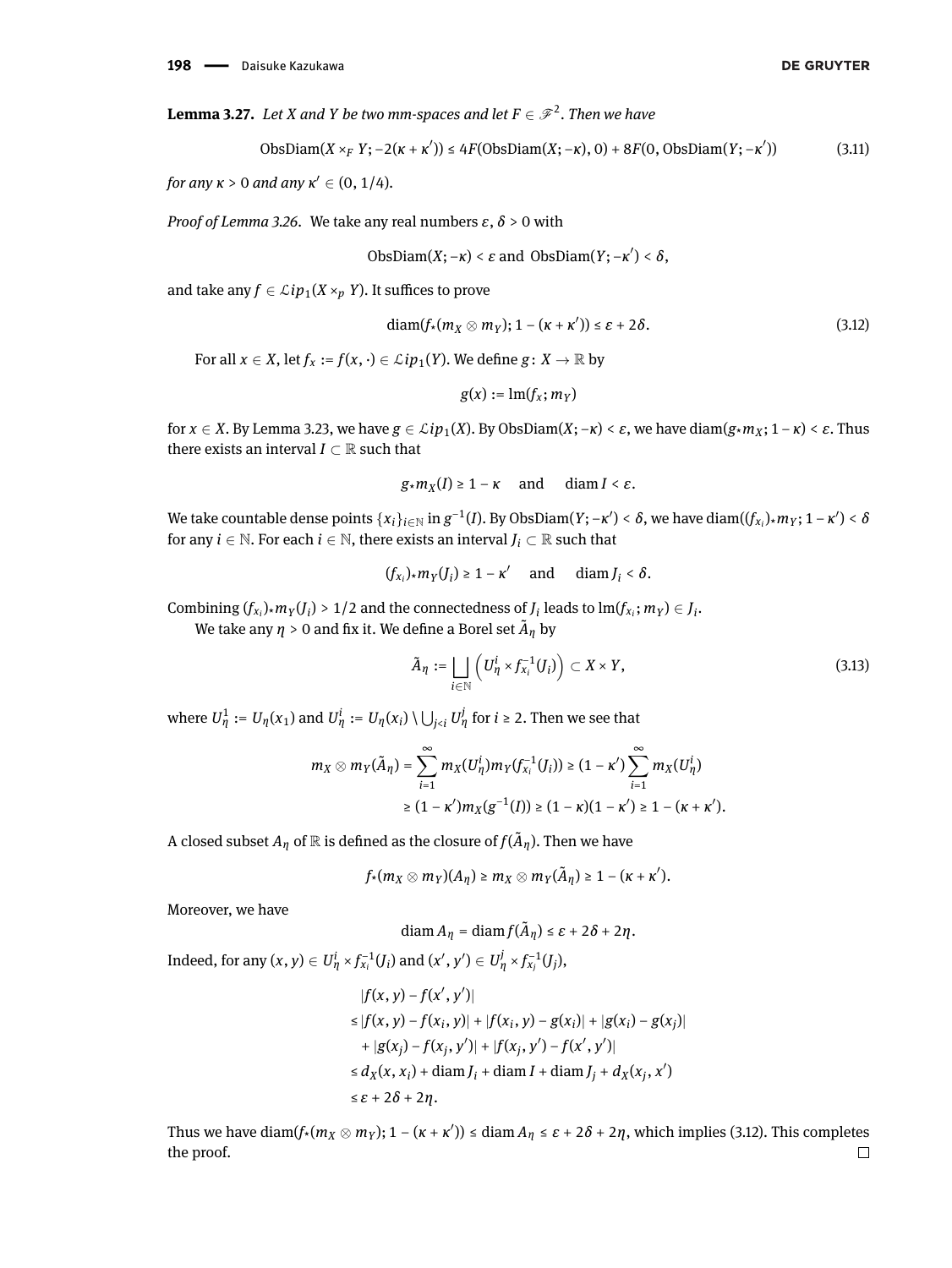$\Box$ 

*Proof of Lemma [3.27.](#page-12-1)* Let *κ* and *κ'* be two real numbers with  $\kappa > 0$  and  $\kappa' \in (0, 1/4)$  and let  $F \in \mathscr{F}^2$ . The two functions  $F_1$  and  $F_2$  on [0, + $\infty$ ) defined by

$$
F_1(s) := F(s, 0),
$$
  $F_2(t) := F(0, t)$ 

for  $s, t \in [0,+\infty)$  belong to  $\mathscr{F}^1$ , and then the function  $G$  on  $[0,+\infty)^2$  defined by

$$
G(s, t) := F_1(s) + F_2(t) = F(s, 0) + F(0, t)
$$

for  $s, t \in [0, +\infty)$  belongs to  $\mathscr{F}^2$ . Since  $F \leq G$  holds, by Proposition [3.24,](#page-11-1) we have

$$
\text{ObsDiam}(X\times_F Y;-2(\kappa+\kappa'))\leq \text{ObsDiam}(X\times_G Y;-2(\kappa+\kappa')).
$$

Taking into account that  $X \times_G Y$  is mm-isomorphic to

$$
(X, F_1 \circ d_X, m_X) \times_1 (Y, F_2 \circ d_Y, m_Y),
$$

by Lemma [3.26](#page-11-2) and Lemma [3.22](#page-10-2) (2), we have

$$
\begin{aligned} \text{ObsDiam}(X \times_G Y; -2(\kappa + \kappa'))\\ &\leq 4F_1(\text{ObsDiam}(X; -\kappa)) + 8F_2(\text{ObsDiam}(Y; -\kappa'))\\ &= 4F(\text{ObsDiam}(X; -\kappa), 0) + 8F(0, \text{ObsDiam}(Y; -\kappa')). \end{aligned}
$$

This completes the proof.

We use the following example in Section 5.

<span id="page-13-3"></span>**Example 3.28.** Let  $S^n(r_n)$ ,  $n = 1, 2, ...,$  be the sphere of radius  $r_n > 0$  in  $\mathbb{R}^{n+1}$  and let  $\sigma^n$  be the Riemannian volume measure on  $S^n(r_n)$  normalized as  $\sigma^n(S^n(r_n))$  = 1. Let  $F_n$  be the function in  $\mathscr{F}^1$  defined by

$$
F_n(s) := \begin{cases} 2r_n \sin \frac{s}{2r_n} & \text{if } s \leq \pi r_n, \\ 2r_n & \text{if } s > \pi r_n \end{cases}
$$

for  $s\in[0,+\infty)$ . Let  $d$  be the Riemannian distance on  $S^n(r_n)$  and let  $\|\cdot\|$  be the Euclidean norm on  $\R^{n+1}$ . We see that

$$
||x - x'|| = F_n(d(x, x')) \leq d(x, x')
$$

for any  $x, x' \in S^n(r_n)$ . Thus, by Proposition [3.24,](#page-11-1) we have

$$
\text{ObsDiam}((S^n(r_n), \|\cdot\|, \sigma^n); -\kappa) \leq \text{ObsDiam}((S^n(r_n), d, \sigma^n); -\kappa)
$$

for any  $\kappa > 0$ . Combining this and Example [2.16](#page-5-0) implies that the sequence  $\{(S^n(r_n), \| \cdot \|, \sigma^n)\}_{n \in \mathbb{N}}$  is a Lévy family if  $r_n = o(\sqrt{n})$ .

# **4 Convergence of product spaces**

### **4.1 Box-convergence of product spaces**

The purpose of this subsection is to prove the following two propositions and their corollaries. We denote by  $\mathbb N$  the set of positive integers and by  $\mathscr F^N$  the set of continuous metric preserving functions on  $[0,+\infty)^N.$ 

<span id="page-13-0"></span>**Proposition 4.1.** Let X, Y, Z, and W be four mm-spaces and let  $F \in \mathcal{F}^2$ . Then we have

$$
\Box(X\times_F Z, Y\times_F W)\leq \max\left\{\Box(X,Y)+\Box(Z,W), 2F(\frac{1}{2}\Box(X,Y),\frac{1}{2}\Box(Z,W))\right\}.
$$
 (4.1)

*In particular, for any*  $p \in [1, +\infty]$ *, it holds that* 

<span id="page-13-2"></span><span id="page-13-1"></span>
$$
\Box(X \times_p Z, Y \times_p W) \leq \Box(X, Y) + \Box(Z, W). \tag{4.2}
$$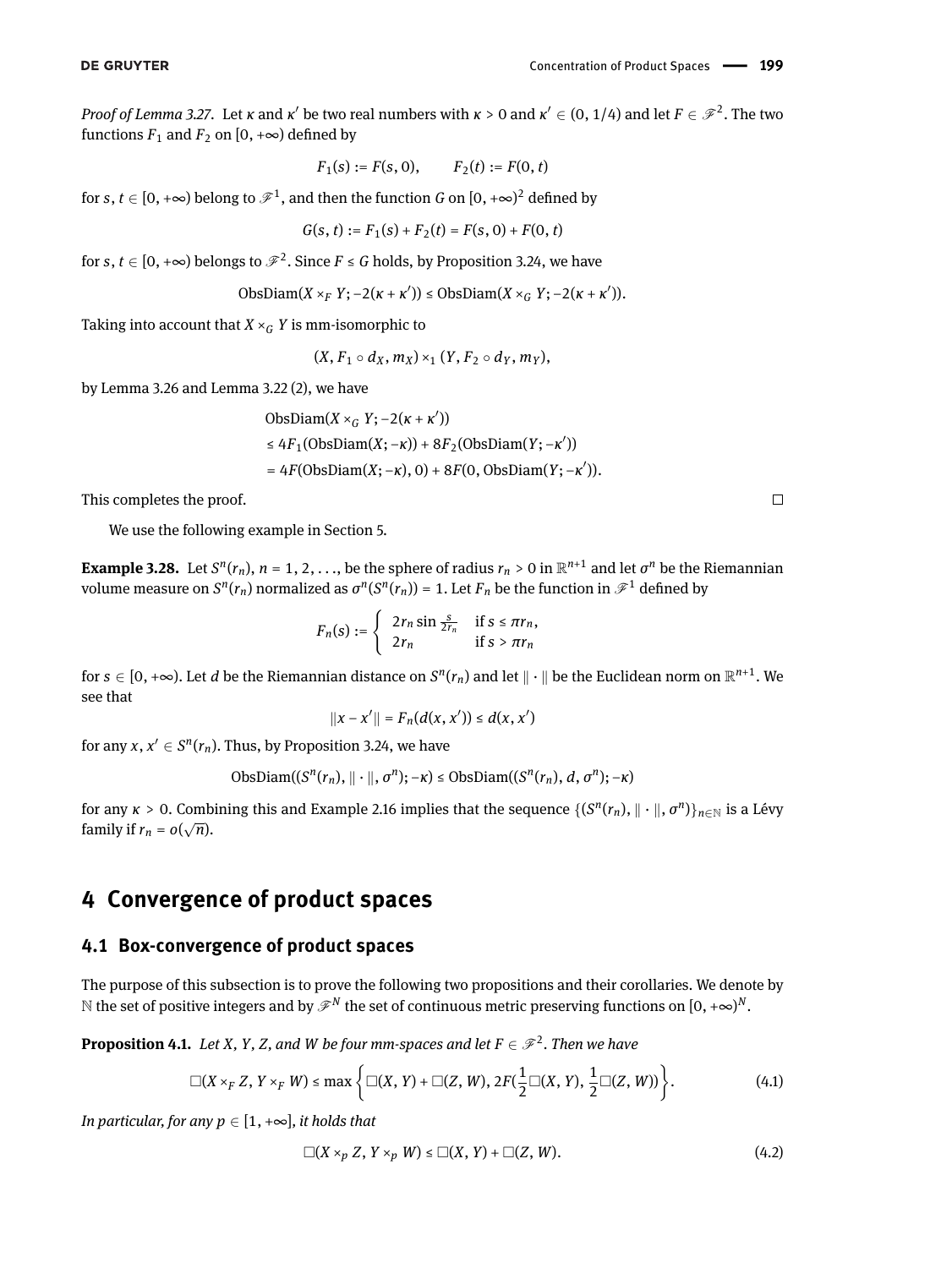200 - Daisuke Kazukawa

<span id="page-14-0"></span>**Proposition 4.2.** *Let* { $X_n$ }<sub>*n*∈N</sub> *and* { $Y_n$ }<sub>*n*∈N</sub> *be two sequences of mm-spaces*  $\Box$ *-converging to mm-spaces X and Y* respectively. Let  $F_n$ ,  $n = 1, 2, \ldots$ , and F be functions in  $\mathcal{F}^2$  such that  $F_n$  converges pointwise to F as *n* → ∞. Then the sequence  ${X_n \times_{F_n} Y_n}_{n \in \mathbb{N}}$  of their product spaces  $\Box$ -converges to the product space  $X \times_F Y$ .

<span id="page-14-3"></span>**Corollary 4.3.** *Let* { $X_n$ } $_{n \in \mathbb{N}}$  *and* { $Y_n$ } $_{n \in \mathbb{N}}$  *be two sequences of mm-spaces*  $\Box$ *-converging to mm-spaces X and Y respectively. Assume that*  $p_n \in [1, +\infty]$  *converges to*  $p \in [1, +\infty]$  *as*  $n \to \infty$ *. Then the sequence*  $\{X_n \times_{p_n} Y_n\}_{n \in \mathbb{N}}$ of their  $l_{p_n}$ -product spaces  $\Box$ -converges to the  $l_p$ -product space  $X \times_p Y$ .

<span id="page-14-4"></span>**Corollary 4.4.** *Let* { $X_n$ } $_{n \in \mathbb{N}}$  *be a sequence of mm-spaces* □-converging to an mm-space *X*. Let  $F_n$ ,  $n = 1, 2, \ldots$ , and F be functions in  $\mathscr{F}^1$  such that  $F_n$  converges pointwise to F as  $n\to\infty$ . Then the sequence  $\{(X_n,F_n\circ\phi):x\in X\}$  $(d_{X_n}, m_{X_n})\}_{n \in \mathbb{N}}$  of mm-spaces  $\Box$ -converges to the mm-space  $(X, F \circ d_X, m_X)$ .

Given two maps  $f\colon X\to X'$  and  $g\colon Y\to Y'$ , a map  $f\times g\colon X\times Y\to X'\times Y'$  is defined by

<span id="page-14-1"></span>
$$
(f \times g)(x, y) := (f(x), g(y))
$$
\n(4.3)

for  $(x, y) \in X \times Y$ . In this paper, for two maps *f* and *g*, we always use the notation  $f \times g$  in the sense of [\(4.3\)](#page-14-1).

*Proof of Proposition [4.1.](#page-13-0)* This proposition is a generalization of [\[13,](#page-32-17) Lemma 3.3] and its proof is similar to that of [\[13,](#page-32-17) Lemma 3.3].

Take any two real numbers  $\varepsilon$ ,  $\delta$  > 0 such that  $\Box(X, Y) < \varepsilon$ ,  $\Box(Z, W) < \delta$ . Then there exist four parameters  $\varphi: I \to X$ ,  $\psi: I \to Y$ ,  $\xi: I \to Z$ , and  $\eta: I \to W$  of every X, Y, Z, and W respectively, and two Borel subsets  $I_1$ ,  $I_2 \subset I$  such that

$$
|d_X(\varphi(s), \varphi(t)) - d_Y(\psi(s), \psi(t))| < \varepsilon \text{ for any } s, t \in I_1,
$$
\n
$$
|d_Z(\xi(s), \xi(t)) - d_W(\eta(s), \eta(t))| < \delta \text{ for any } s, t \in I_2,
$$
\n
$$
\mathcal{L}^1(I_1) \ge 1 - \varepsilon, \quad \text{and} \quad \mathcal{L}^1(I_2) \ge 1 - \delta.
$$

Let  $\varPhi$  be a parameter of ( $I$  ×  $I$ ,  $\mathcal{L}^1\otimes\mathcal{L}^1$ ), i.e., a Borel measurable map  $\varPhi\colon I\to I$  ×  $I$  with

$$
\Phi_{\star}\mathcal{L}^1=\mathcal{L}^1\otimes\mathcal{L}^1,
$$

where the existence of  $\Phi$  follows from Lemma [2.8.](#page-4-0) Then the Borel measurable map ( $\varphi \times \xi$ ) ∘  $\Phi$ : *I* → *X* × *Z* is a parameter of  $X \times Z$ . Indeed, we have

$$
((\varphi \times \xi) \circ \varPhi)_* \mathcal{L}^1 = (\varphi \times \xi)_* (\mathcal{L}^1 \otimes \mathcal{L}^1) = \varphi_* \mathcal{L}^1 \otimes \xi_* \mathcal{L}^1 = m_X \otimes m_Z.
$$

Similarly, the Borel measurable map  $(\psi \times \eta) \circ \Phi \colon I \to Y \times W$  is a parameter of  $Y \times W.$  Setting  $I_0 := \Phi^{-1}(I_1 \times I_2),$ we have

$$
\mathcal{L}^1(I_0)=\mathcal{L}^1(\Phi^{-1}(I_1\times I_2))=\mathcal{L}^1(I_1)\mathcal{L}^1(I_2)\geq (1-\varepsilon)(1-\delta)\geq 1-(\varepsilon+\delta).
$$

In addition, we define four functions  $\varphi', \psi', \xi', \eta'$  by

$$
(\varphi'(s), \xi'(s)) = (\varphi \times \xi) \circ \varPhi(s) \text{ and } (\psi'(s), \eta'(s)) = (\psi \times \eta) \circ \varPhi(s)
$$

for any *s*  $\in$  *I*. Then, for any *s*, *t*  $\in$  *I*<sub>0</sub>, we have

$$
|d_F((\varphi \times \xi) \circ \Phi(s), (\varphi \times \xi) \circ \Phi(t)) - d_F((\psi \times \eta) \circ \Phi(s), (\psi \times \eta) \circ \Phi(t))|
$$
  
= |F(d\_X(\varphi'(s), \varphi'(t)), d\_Z(\xi'(s), \xi'(t))) - F(d\_Y(\psi'(s), \psi'(t)), d\_W(\eta'(s), \eta'(t)))|  

$$
\leq F(|d_X(\varphi'(s), \varphi'(t)) - d_Y(\psi'(s), \psi'(t))|, |d_Z(\xi'(s), \xi'(t)) - d_W(\eta'(s), \eta'(t))|)
$$
  

$$
\leq 2F(\frac{1}{2}\varepsilon, \frac{1}{2}\delta),
$$

where the inequalities follow from Corollary [3.3.](#page-7-0) Thus we have

<span id="page-14-2"></span>
$$
\Box(X \times_F Z, Y \times_F W) \le \max\left\{\varepsilon + \delta, 2F(\frac{1}{2}\varepsilon, \frac{1}{2}\delta)\right\},\tag{4.4}
$$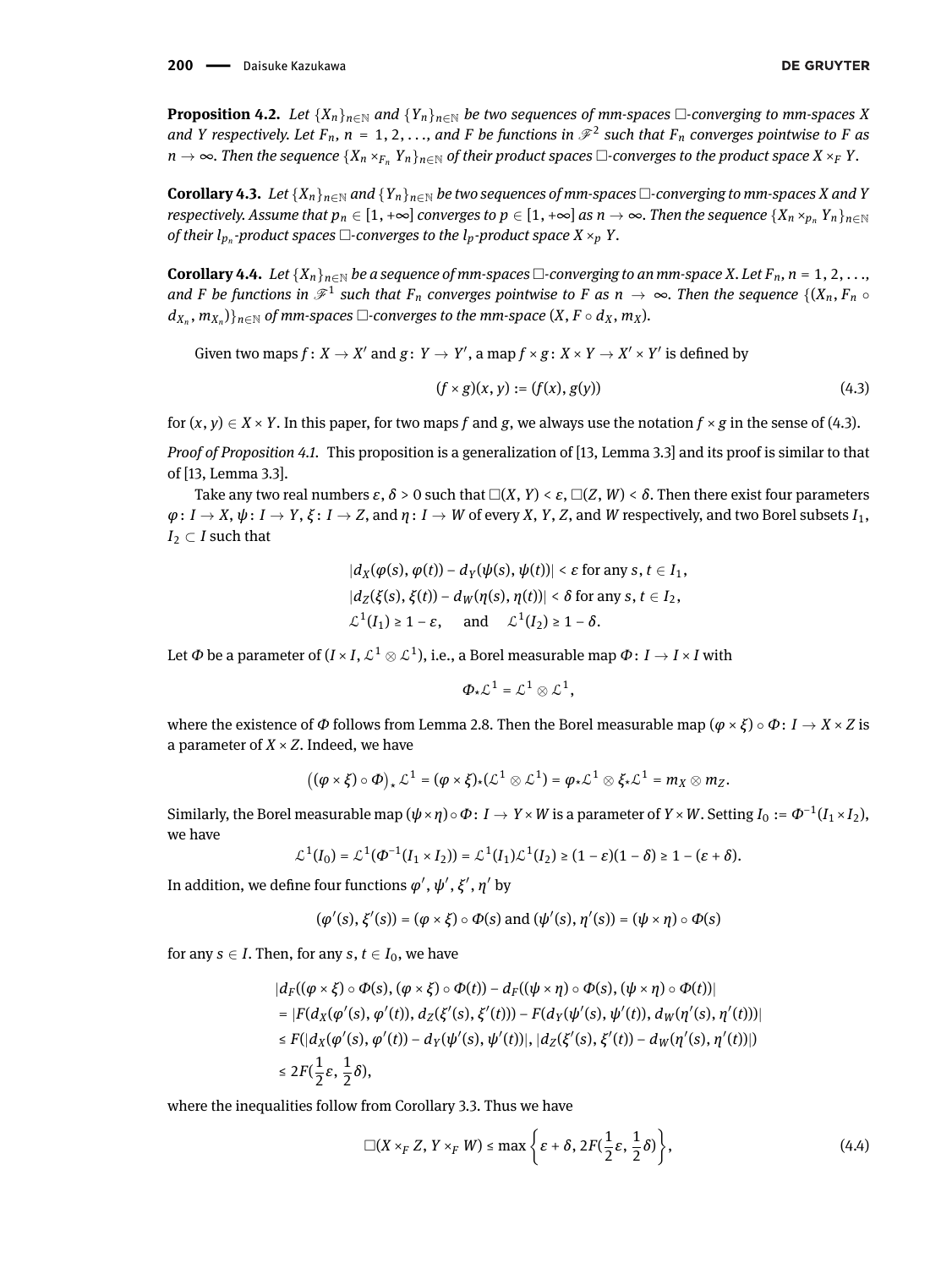so that we obtain [\(4.1\)](#page-13-1). Furthermore, in the case of  $F = F_p$  in Example [3.7](#page-7-1) (1) for  $p \in [1, +\infty]$ , we see that  $F_p(s, t) \leq s + t$  for every *s*, *t*. Combining this and [\(4.4\)](#page-14-2) implies

<span id="page-15-1"></span>
$$
\Box(X\times_F Z, Y\times_F W)\leq \varepsilon+\delta,
$$

which gives [\(4.2\)](#page-13-2). The proof of the proposition is completed.

We need the following two lemmas for the proof of Proposition [4.2.](#page-14-0)

<span id="page-15-5"></span>**Lemma 4.5.** *Let µ*, *µ* <sup>0</sup> *be two Borel probability measures on a separable metric space X and let ν*, *ν* <sup>0</sup> *be two Borel probability measures on a separable metric space Y. Let F be a function in*  $\mathscr{F}^2$ *. Then we have* 

$$
d_{\mathrm{P}}^{(\lambda)}(\mu \otimes \nu, \mu' \otimes \nu') \leq \max \left\{ d_{\mathrm{P}}^{(\lambda)}(\mu, \mu') + d_{\mathrm{P}}^{(\lambda)}(\nu, \nu'), 2F(d_{\mathrm{P}}^{(\lambda)}(\mu, \mu'), d_{\mathrm{P}}^{(\lambda)}(\nu, \nu')) \right\}
$$
(4.5)

for any  $\lambda > 0$ , where  $d_{\rm P}^{(\lambda)}$  in the left-hand side is with respect to  $d_F$ .

*Proof.* We take any two real numbers *ε* and *δ* such that  $d_P^{(\lambda)}(\mu, \mu') < \varepsilon$ ,  $d_P^{(\lambda)}(\nu, \nu') < \delta$  and fix them. For the proof of  $(4.5)$ , it suffices to prove that

<span id="page-15-2"></span>
$$
(\mu \otimes \nu)(A) \leq (\mu' \otimes \nu')(U_{2F(\varepsilon,\delta)+\eta}(A)) + \lambda(\varepsilon+\delta)
$$
\n(4.6)

for any Borel subset *A* ⊂ *X* × *Y* and for any *η* > 0. The famous *π*-*λ* theorem shows that if we prove

$$
(\mu \otimes \nu)(B \times C) \leq (\mu' \otimes \nu')(U_{2F(\varepsilon,\delta)+\eta}(B \times C)) + \lambda(\varepsilon+\delta)
$$
\n(4.7)

for any Borel subsets  $B \subset X$  and  $C \subset Y$ , then we obtain [\(4.6\)](#page-15-2) for any Borel subset  $A \subset X \times Y$ . Let us prove [\(4.7\)](#page-15-3). By  $d_{\rm P}^{(\lambda)}(\mu, \mu') < \varepsilon$  and  $d_{\rm P}^{(\lambda)}(\nu, \nu') < \delta$ , we have

<span id="page-15-3"></span>
$$
(\mu \otimes \nu)(B \times C) = \mu(B)\nu(C)
$$
  
\n
$$
\leq (\mu'(U_{\varepsilon}(B)) + \lambda \varepsilon) \nu(C)
$$
  
\n
$$
\leq \mu'(U_{\varepsilon}(B))\nu(C) + \lambda \varepsilon
$$
  
\n
$$
\leq \mu'(U_{\varepsilon}(B)) (\nu'(U_{\delta}(C)) + \lambda \delta) + \lambda \varepsilon
$$
  
\n
$$
\leq \mu'(U_{\varepsilon}(B))\nu'(U_{\delta}(C)) + \lambda(\varepsilon + \delta)
$$
  
\n
$$
\leq (\mu' \otimes \nu')(U_{2F(\varepsilon,\delta)+\eta}(B \times C)) + \lambda(\varepsilon + \delta)
$$

for any Borel subsets *B* ⊂ *X* and *C* ⊂ *Y*, where the last inequality follows from Corollary [3.3](#page-7-0) (2). Thus we obtain [\(4.7\)](#page-15-3) and then [\(4.5\)](#page-15-1). The proof is completed.  $\Box$ 

<span id="page-15-0"></span>**Lemma 4.6.** Let  $F_n$ ,  $n = 1, 2, \ldots$ , and  $F$  be metric preserving functions. If  $F$  is continuous and  $F_n$  converges *pointwise to F, then Fn uniformly converges to F on compact sets.*

*Proof.* We take any compact set  $K \subset [0,+\infty)^2$  and any real number  $\varepsilon > 0.$  Let us prove that

<span id="page-15-4"></span>
$$
\sup_{(s,t)\in K} |F_n(s,t) - F(s,t)| \le 7\varepsilon \tag{4.8}
$$

holds for every sufficiently large *n*. By the continuity of *F*, there exists a real number  $\delta > 0$  such that  $F(\delta, \delta) \leq \varepsilon$ . By the compactness of *K*, we find finitely many points  $\{(s_i, t_i)\}_{i=1}^k$  in *K* such that

$$
K\subset \bigcup_{i=1}^k \big(U_\delta(s_i)\times U_\delta(t_i)\big)\ .
$$

Let  $N \in \mathbb{N}$  be a number such that

$$
\max_{i=1,\ldots,k}|F_n(s_i,t_i)-F(s_i,t_i)|\leq \varepsilon \text{ and } |F_n(\delta,\delta)-F(\delta,\delta)|\leq \varepsilon
$$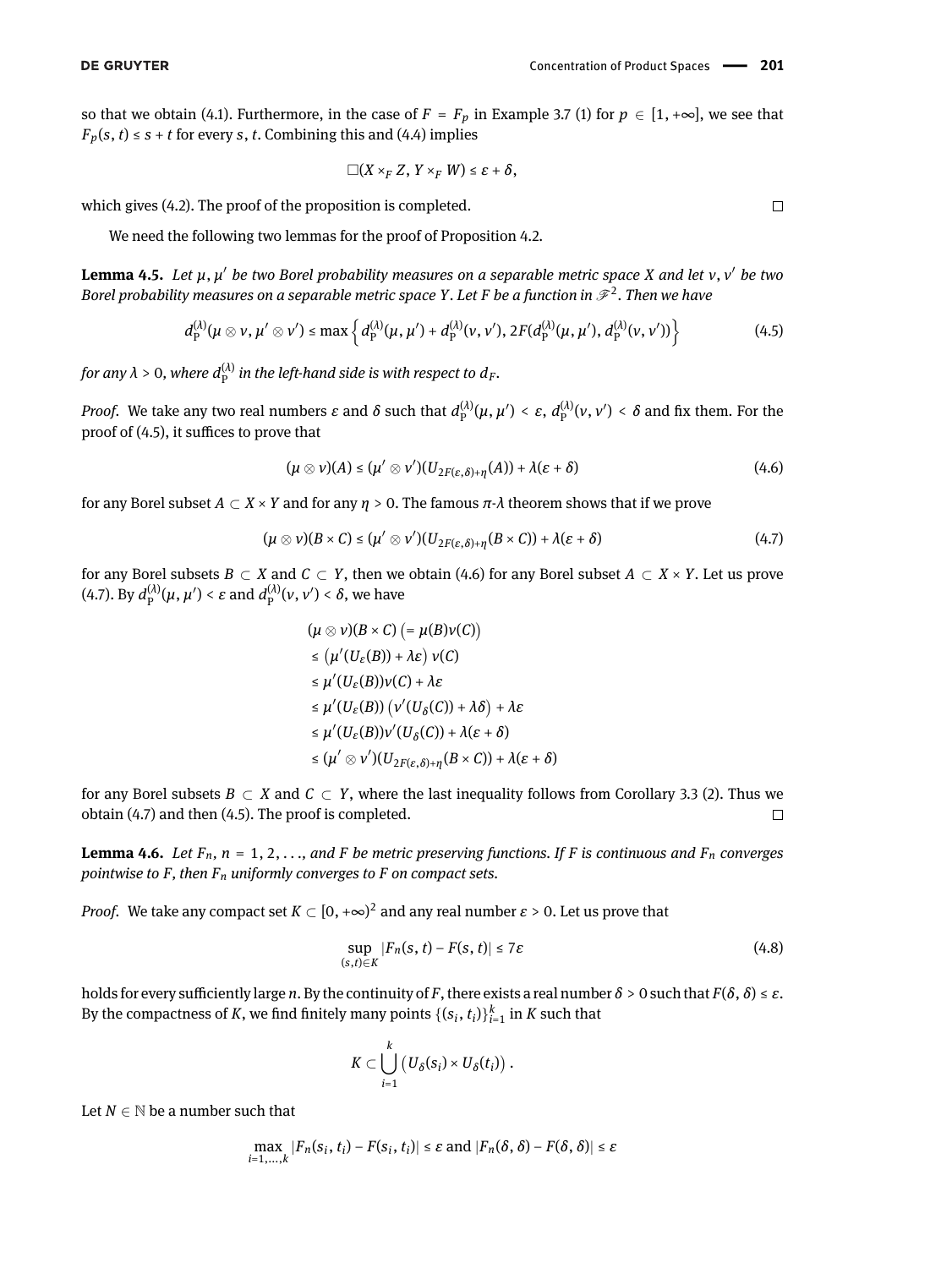$\Box$ 

hold for all  $n\geq N.$  Given a fixed point  $(s,t)\in K,$  we find  $i\in\{1,\ldots,k\}$  such that  $(s,t)\in U_\delta(s_i)\times U_\delta(t_i).$  By Corollary [3.3,](#page-7-0) we have

$$
|F_n(s, t) - F(s, t)|
$$
  
\n
$$
\leq |F_n(s_i, t_i) - F(s_i, t_i)| + F_n(|s - s_i|, |t - t_i|) + F(|s - s_i|, |t - t_i|)
$$
  
\n
$$
\leq |F_n(s_i, t_i) - F(s_i, t_i)| + 2F_n(\delta, \delta) + 2F(\delta, \delta)
$$
  
\n
$$
\leq |F_n(s_i, t_i) - F(s_i, t_i)| + 2|F_n(\delta, \delta) - F(\delta, \delta)| + 4F(\delta, \delta)
$$
  
\n
$$
\leq 7\varepsilon
$$

for every  $n \geq N$ . Thus we obtain [\(4.8\)](#page-15-4). This completes the proof.

*Proof of Proposition [4.2.](#page-14-0)* It is sufficient to prove that, for any real number  $\varepsilon > 0$ , there exists  $N(\varepsilon) \in \mathbb{N}$  such that an *ε*-mm-isomorphism  $Φ_n$ :  $X_n ×_{F_n} Y_n → X ×_F Y$  exists for each  $n ≥ N(ε)$ . Take any  $ε > 0$  and fix it. By the inner regularity of probability measures  $m_X$  and  $m_Y$ , there exist compact sets  $K\subset X$  and  $K'\subset Y$  such that

$$
m_X(K) \geq 1-\varepsilon \quad \text{ and } \quad m_Y(K') \geq 1-\varepsilon.
$$

Let  $D_{\varepsilon}$  := max {diam K, diam K'} + 3 $\varepsilon$ . Since  $\{X_n\}_{n\in\mathbb{N}}, \{Y_n\}_{n\in\mathbb{N}}$   $\Box$  converge to X, Y respectively and  $F_n$  uniformly converges to  $F$  on  $[0,D_\varepsilon]^2$  following from Lemma [4.6,](#page-15-0) there exists  $N(\varepsilon)\in\mathbb N$  such that, for any  $n\ge N(\varepsilon),$ 

- an  $\varepsilon$ -mm-isomorphism  $f_n: X_n \to X$  exists,
- an  $\varepsilon$ -mm-isomorphism  $g_n: Y_n \to Y$  exists,
- $|F_n(s,t) F(s,t)| < \varepsilon$  for all  $s, t \in [0, D_{\varepsilon}].$

If we prove that the map  $f_n \times g_n$  is a  $(4F(\varepsilon, \varepsilon) + 6\varepsilon)$ -mm-isomorphism for any  $n \ge N(\varepsilon)$ , then we obtain the conclusion with  $\Phi_n = f_n \times g_n$ . Take any  $n \ge N(\varepsilon)$  and fix it. Let us prove that the map  $f_n \times g_n$  is a  $(4F(\varepsilon, \varepsilon) + 6\varepsilon)$ mm-isomorphism. By Lemma [4.5,](#page-15-5) taking

$$
(f_n \times g_n)_*(m_{X_n} \otimes m_{Y_n}) = f_{n*}m_{X_n} \otimes g_{n*}m_{Y_n}
$$

into account, we have

<span id="page-16-0"></span>
$$
d_{\rm P}((f_n\times g_n)_*(m_{X_n}\otimes m_{Y_n}), m_X\otimes m_Y)\leq \max\{2\varepsilon, 4F(\varepsilon,\varepsilon)\}.
$$
 (4.9)

Let  $X'_n$ ,  $Y'_n$  be nonexceptional domains of  $f_n$ ,  $g_n$  respectively and let

$$
\widetilde{X}_n := X'_n \cap f_n^{-1}(U_{\varepsilon}(K))
$$
 and  $\widetilde{Y}_n := Y'_n \cap g_n^{-1}(U_{\varepsilon}(K')).$ 

Since  $d_P(f_{n*}m_{X_n}, m_X) \leq \varepsilon$ , we have

$$
m_{X_n}(\widetilde{X}_n) \geq m_{X_n}(X'_n) + m_{X_n}(f_n^{-1}(U_{\varepsilon}(K))) - 1 \geq m_{X_n}(X'_n) + (m_X(K) - \varepsilon) - 1 \geq 1 - 3\varepsilon.
$$

Similarly,  $d_P(g_{n*}m_{Y_n}, m_Y) \leq \varepsilon$  implies  $m_{Y_n}(Y_n) \geq 1 - 3\varepsilon$ . Thus we obtain

<span id="page-16-1"></span>
$$
m_{X_n} \otimes m_{Y_n}(\widetilde{X}_n \times \widetilde{Y}_n) \ge 1 - 6\varepsilon. \tag{4.10}
$$

Furthermore we see that diam  $\widetilde{X}_n \leq D_{\varepsilon}$  and diam  $\widetilde{Y}_n \leq D_{\varepsilon}$ . Indeed,

$$
d_{X_n}(x, x') \leq d_X(f_n(x), f_n(x')) + \varepsilon \leq \text{diam}\, K + 3\varepsilon \leq D_\varepsilon
$$

for any  $x, x' \in \widetilde{X}_n$ . One can check diam  $\widetilde{Y}_n \leq D_\varepsilon$  similarly. Therefore, for any  $(x, y), (x', y') \in \widetilde{X}_n \times \widetilde{Y}_n$ , we have

$$
|d_{F_n}((x, y), (x', y')) - d_F((f_n \times g_n)(x, y), (f_n \times g_n)(x', y'))|
$$
  
\n
$$
= |F_n(d_{X_n}(x, x'), d_{Y_n}(y, y')) - F(d_X(f_n(x), f_n(x')), d_Y(g_n(y), g_n(y')))|
$$
  
\n
$$
\leq |F_n(d_{X_n}(x, x'), d_{Y_n}(y, y')) - F(d_{X_n}(x, x'), d_{Y_n}(y, y'))|
$$
  
\n
$$
+ F(|d_{X_n}(x, x') - d_X(f_n(x), f_n(x'))|, |d_{Y_n}(y, y') - d_Y(g_n(y), g_n(y'))|)
$$
  
\n
$$
\leq \varepsilon + 2F(\varepsilon, \varepsilon).
$$

Combining this with [\(4.9\)](#page-16-0) and [\(4.10\)](#page-16-1) means that the map  $f_n \times g_n$  is a ( $4F(\varepsilon, \varepsilon) + 6\varepsilon$ )-mm-isomorphism. The proof of the proposition is completed. $\Box$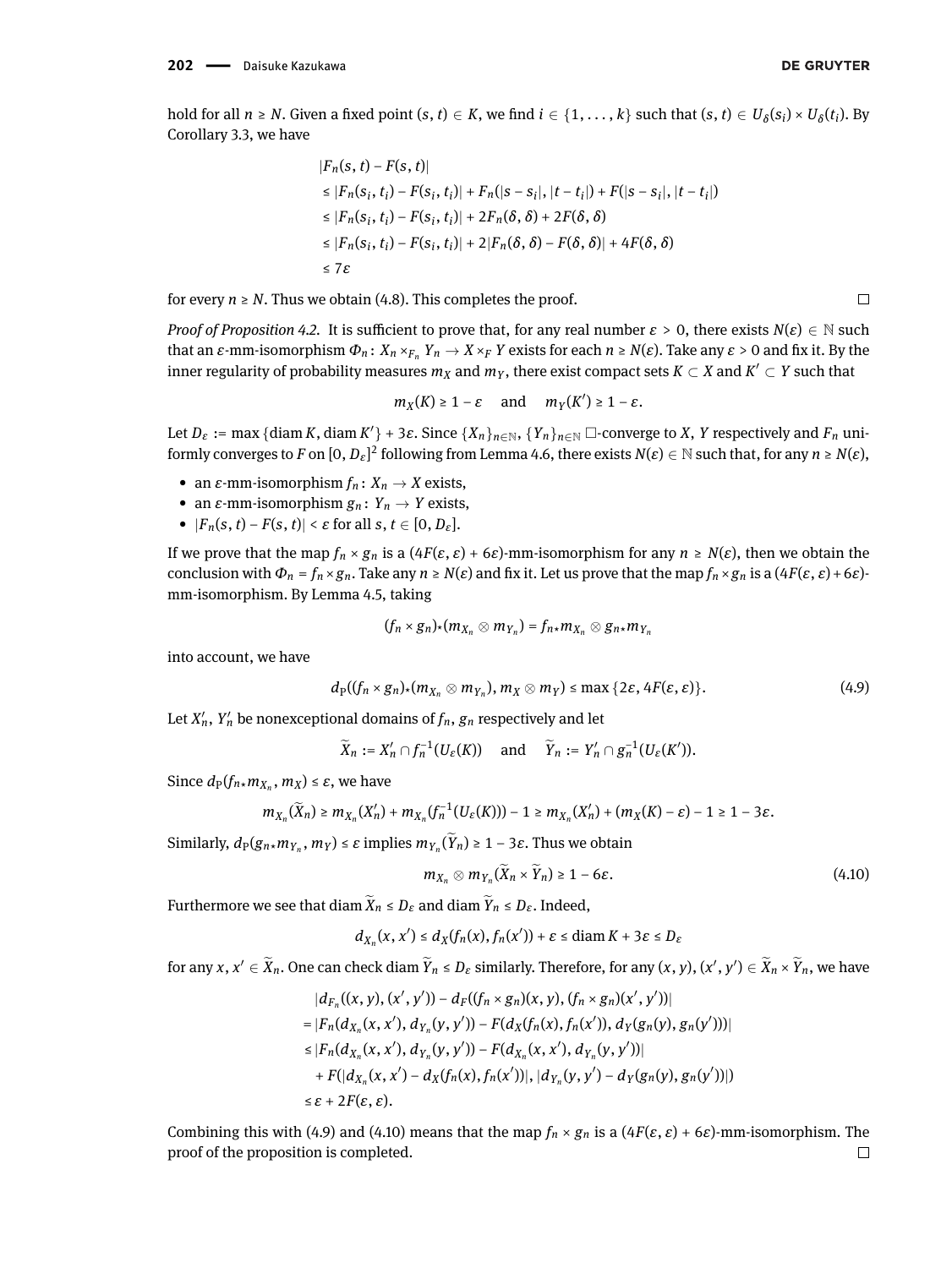*Proof of Corollary* [4.3.](#page-14-3) We apply Proposition [4.2](#page-14-0) with  $F_n = F_{p_n}$ ,  $n = 1, 2, \ldots$ , and  $F = F_p$ , where  $F_p$  is the function of Example [3.7](#page-7-1) [\(1\)](#page-7-2).  $\Box$ 

*Proof of Corollary* [4.4.](#page-14-4) Let  $Y_n$ ,  $n = 1, 2, \ldots$ , and *Y* be one-point mm-spaces and let  $G_n$  and *G* be the functions on  $[0, +\infty)^2$  defined by

 $G_n(s, t) := F_n(s) + t$  and  $G(s, t) := F(s) + t$ 

for  $s, t \in [0, +\infty)$ . We just apply Proposition [4.2.](#page-14-0) Note that the mm-space  $X_n \times_{G_n} Y_n$  is mm-isomorphic to  $\Box$  $(X_n, F_n \circ d_{X_n}, m_{X_n}).$ 

### **4.2 Concentration of product spaces**

Our goals in this subsection are to prove half of Theorem [1.1,](#page-1-0) and to obtain Corollary [1.3](#page-2-3) and half of Theorem [1.4](#page-2-2) as its corollaries.

**Definition 4.7** (1-Lipschitz up to an additive error). Let *X* be an mm-space and *Y* be a metric space. A map *f* :  $X \to Y$  is said to be 1*-Lipschitz up to (an additive error)*  $\varepsilon \ge 0$  if there exists a Borel subset  $X_0 \subset X$  such that

(1)  $m_X(X_0) \geq 1 - \varepsilon$ ,

(2)  $d_Y(f(x), f(x')) \le d_X(x, x') + \varepsilon$  for any  $x, x' \in X_0$ .

We call such a set  $X_0$  a *nonexceptional domain* of  $f$ .

<span id="page-17-2"></span>**Lemma 4.8** ([\[17,](#page-32-9) Lemma 5.4]). If a function  $f: X \to \mathbb{R}$  on an mm-space X is 1-Lipschitz up to an additive error  $\varepsilon \geq 0$ , then there exists a 1-Lipschitz function  $\tilde{f}: X \to \mathbb{R}$  such that

$$
d_{\mathrm{KF}}^{m_X}(f,\tilde{f})\leq \varepsilon.
$$

<span id="page-17-1"></span>**Lemma 4.9** ([\[17,](#page-32-9) Lemma 5.27]). Let *X* and *Y* be two mm-spaces and  $p: X \to Y$  a Borel measurable map. For *two real numbers ε*, *δ* > 0*, we consider the two following conditions.*

- (A*ε*) *p* \*L*ip*1(*Y*) ⊂ *Uε*+*η*(L*ip*1(*X*)) *for any η* > 0*.*
- (B*<sup>δ</sup>* ) *p is* 1*-Lipschitz up to δ.*

*Then we have the following* (1) *and* (2)*.*

- *(1) There exists a real number*  $\delta = \delta(Y, \varepsilon) > 0$  *for any*  $\varepsilon > 0$  *such that*  $\lim_{\varepsilon \to 0} \delta(Y, \varepsilon) = 0$  *and if* (A<sub>ε</sub>) *holds and*  $if d_P(p \star m_X, m_Y) < \varepsilon$ , then we have  $(B_\delta)$ .
- *(2)* If  $(B_\delta)$  holds, then we have  $(A_\delta)$ .

The following lemma gives a condition equivalent to [\(2\)](#page-1-2) of Theorem [1.1.](#page-1-0)

<span id="page-17-0"></span>**Lemma 4.10.** Let  $F_n$ :  $[0, +\infty)^2 \to [0, +\infty)$  be a function,  $n = 1, 2, \ldots$  Assume that  $F_n$  uniformly converges to *a continuous function F on compact sets. Then the following* (1) *and* (2) *are equivalent to each other.*

*(1) For any s*, *t* ∈ [0, +∞),

$$
\lim_{n\to\infty}(F_n(s,t)-\inf_{s\leq s';\,t\leq t'}F_n(s',t'))=0.
$$

*(2) For any D* > 0*,*

$$
\lim_{n\to\infty}\sup_{0\leq s,t\leq D}(F_n(s,t)-\inf_{s\leq s';\,t\leq t'}F_n(s',t'))=0.
$$

*Proof.* It is trivial that (2) implies (1). We prove that (1) implies (2). Suppose that the condition (2) does not hold in order to prove the contraposition. There exists a real number *D* > 0 such that

$$
\limsup_{n\to\infty}\sup_{0\leq s,t\leq D}(F_n(s,t)-\inf_{s\leq s';\,t\leq t'}F_n(s',t'))>0.
$$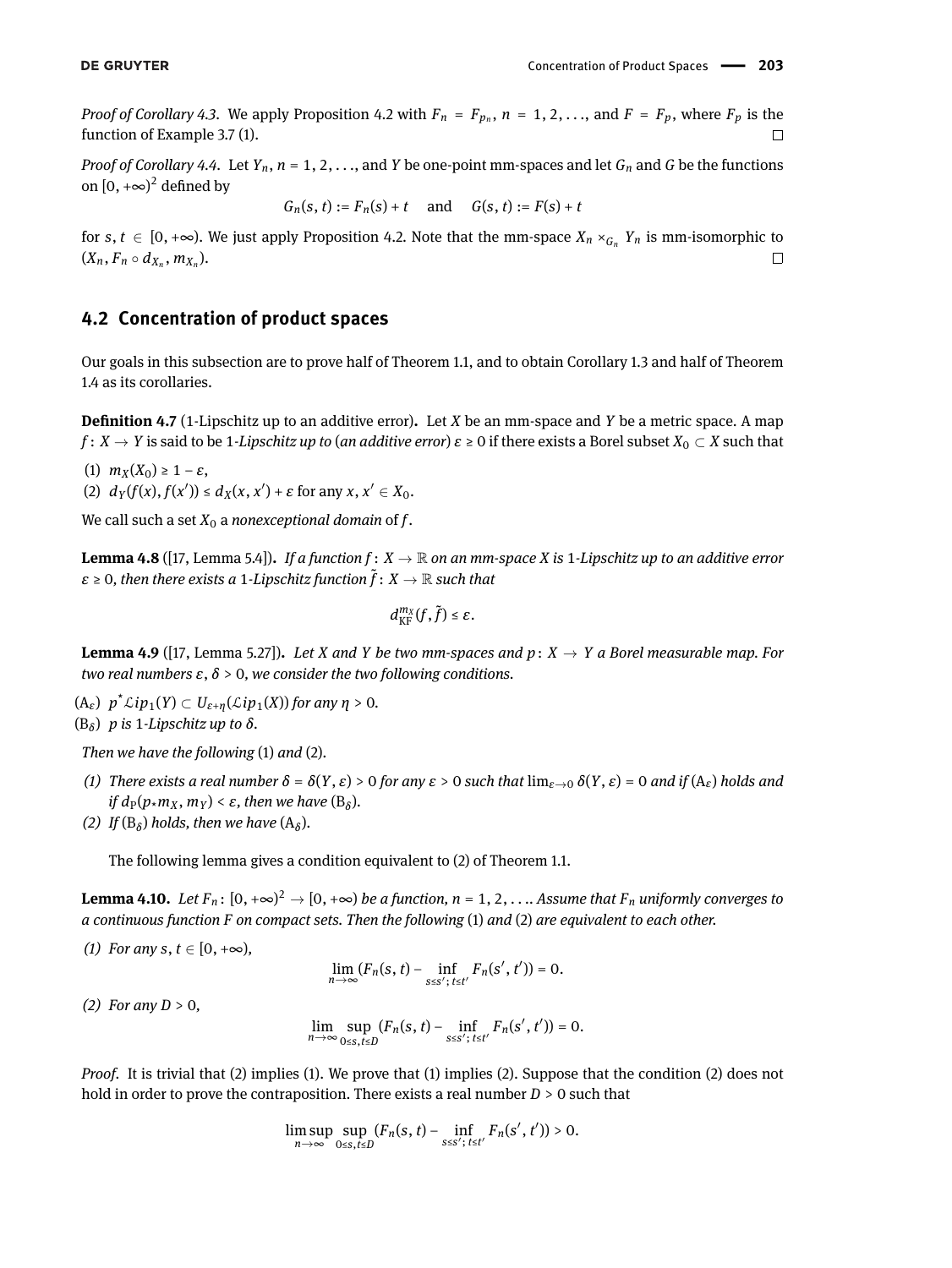Choosing a subsequence of *n*, we can assume that there exist a real number  $\eta > 0$  and a sequence  $\{(s_n,t_n)\}_{n\in\mathbb{N}}\subset[0,D]^2$  such that

$$
F_n(s_n,t_n)-\inf_{s_n\leq s'\,;\,t_n\leq t'}F_n(s',t')>\eta.
$$

Choosing a subsequence again, we can assume that  $s_n$ ,  $t_n$  converge to  $s_{\infty}$ ,  $t_{\infty}$ , respectively, as  $n \to \infty$ . We see that  $s_{\infty}$ ,  $t_{\infty} \leq D$ . By the continuity of *F*, there exists a real number  $\delta > 0$  such that

$$
|F(s, t)-F(s_{\infty}, t_{\infty})|<\frac{\eta}{8}
$$

for any  $s, t \in [0, +\infty)$  with  $|s - s_\infty|, |t - t_\infty| \le \delta$ . Since  $F_n$  uniformly converges to  $F$  on  $[0, D + \delta]^2$ , for every sufficiently large *n*,

$$
\sup_{0\leq s,t\leq D+\delta}|F_n(s,t)-F(s,t)|<\frac{\eta}{8}.
$$

Let  $\Gamma := \{(s, t) \in [0, +\infty)^2 \mid |s - s_\infty|, |t - t_\infty| \le \delta\}$ . For every sufficiently large n and for every  $(s, t), (s', t') \in \Gamma$ , we have

$$
|F_n(s, t) - F_n(s', t')|
$$
  
\n
$$
\leq |F_n(s, t) - F(s, t)| + |F(s, t) - F(s_{\infty}, t_{\infty})|
$$
  
\n
$$
+ |F(s_{\infty}, t_{\infty}) - F(s', t')| + |F(s', t') - F_n(s', t')|
$$
  
\n
$$
< \frac{\eta}{2}.
$$

Let  $s$ \* := max{ $s$ ∞ −  $\delta$ , 0} and  $t$ \* := max{ $t$ ∞ −  $\delta$ , 0}. Taking into account that ( $s$ \*,  $t$ \*)  $\in$   $\Gamma$  and ( $s_n$ ,  $t_n$ )  $\in$   $\Gamma$  for every sufficiently large  $n$ , we have

$$
F_n(s_*, t_*) - \inf_{s_* \le s';\, t_* \le t'} F_n(s', t') > F_n(s_n, t_n) - \frac{\eta}{2} - \inf_{s_n \le s';\, t_n \le t'} F_n(s', t') > \frac{\eta}{2}
$$

for every sufficiently large *n*. This means that the condition (1) does not hold. The proof is completed.  $\Box$ 

<span id="page-18-0"></span>**Lemma 4.11.** Let  $X_n$ ,  $Y_n$ , X, and Y be mm-spaces and let  $F_n$  and F be functions in  $\mathscr{F}^2$ , where  $n = 1, 2, ...$ *Assume that*  $F_n$  *converges pointwise to*  $F$  *and satisfies the condition* [\(2\)](#page-1-2) *of Theorem [1.1.](#page-1-0)* Let  $p_n: X_n \to X$  *and*  $q_n: Y_n \to Y$  *be maps. If*  $p_n$ *,*  $q_n$  *are* 1*-Lipschitz up to*  $\varepsilon_n$ *,*  $\delta_n$  *respectively, and both* 

$$
d_P(p_{n\star}m_{X_n}, m_X) \leq \varepsilon_n \quad \text{and} \quad d_P(q_{n\star}m_{Y_n}, m_Y) \leq \delta_n
$$

hold for some sequences  $\varepsilon_n$ ,  $\delta_n\to 0$  as  $n\to\infty$ , then the map  $p_n\times q_n\colon X_n\times_{F_n}Y_n\to X\times_F Y$  is 1-Lipschitz up to *n*<sub>*n*</sub> *for some sequence*  $\eta_n \to 0$  *as*  $n \to \infty$ *.* 

*Proof.* The proof is similar to that of Proposition [4.2.](#page-14-0)

Take any real number  $\varepsilon > 0$ . It suffices to prove that the map  $p_n \times q_n$  is 1-Lipschitz up to  $F(\varepsilon, \varepsilon) + 6\varepsilon$  for any sufficiently large  $n\in\mathbb{N}$ . By the inner regularity of  $m_X$  and  $m_Y$ , there exist compact sets  $K\subset X$  and  $K'\subset Y$ such that

$$
m_X(K) \ge 1 - \varepsilon
$$
 and  $m_Y(K') \ge 1 - \varepsilon$ .

Let  $D_{\varepsilon}$  := max {diam K, diam K'} + 2 $\varepsilon$ . Then, by the assumptions and Lemma [4.10,](#page-17-0) for any sufficiently large  $n \in \mathbb{N}$ ,

- $p_n$ ,  $q_n$  are both 1-Lipschitz up to  $\varepsilon$ ,
- $d_P(p_{n*}m_{X_n}, m_X) \leq \varepsilon$  and  $d_P(q_{n*}m_{Y_n}, m_Y) \leq \varepsilon$  hold,
- $|F_n(s, t) F(s, t)| < \varepsilon$  holds for all  $s, t \in [0, D_{\varepsilon}],$
- $F_n(s, t) \le F_n(s', t') + \varepsilon$  holds for any  $s, t \in [0, D_{\varepsilon}]$  and for any  $s', t' \in [0, +\infty)$  with  $s \le s'$  and  $t \le t'$ .

Let  $X'_n$ ,  $Y'_n$  be nonexceptional domains of  $p_n$ ,  $q_n$  respectively and let

$$
\widetilde{X}_n := X'_n \cap p_n^{-1}(U_{\varepsilon}(K))
$$
 and  $\widetilde{Y}_n := Y'_n \cap q_n^{-1}(U_{\varepsilon}(K')).$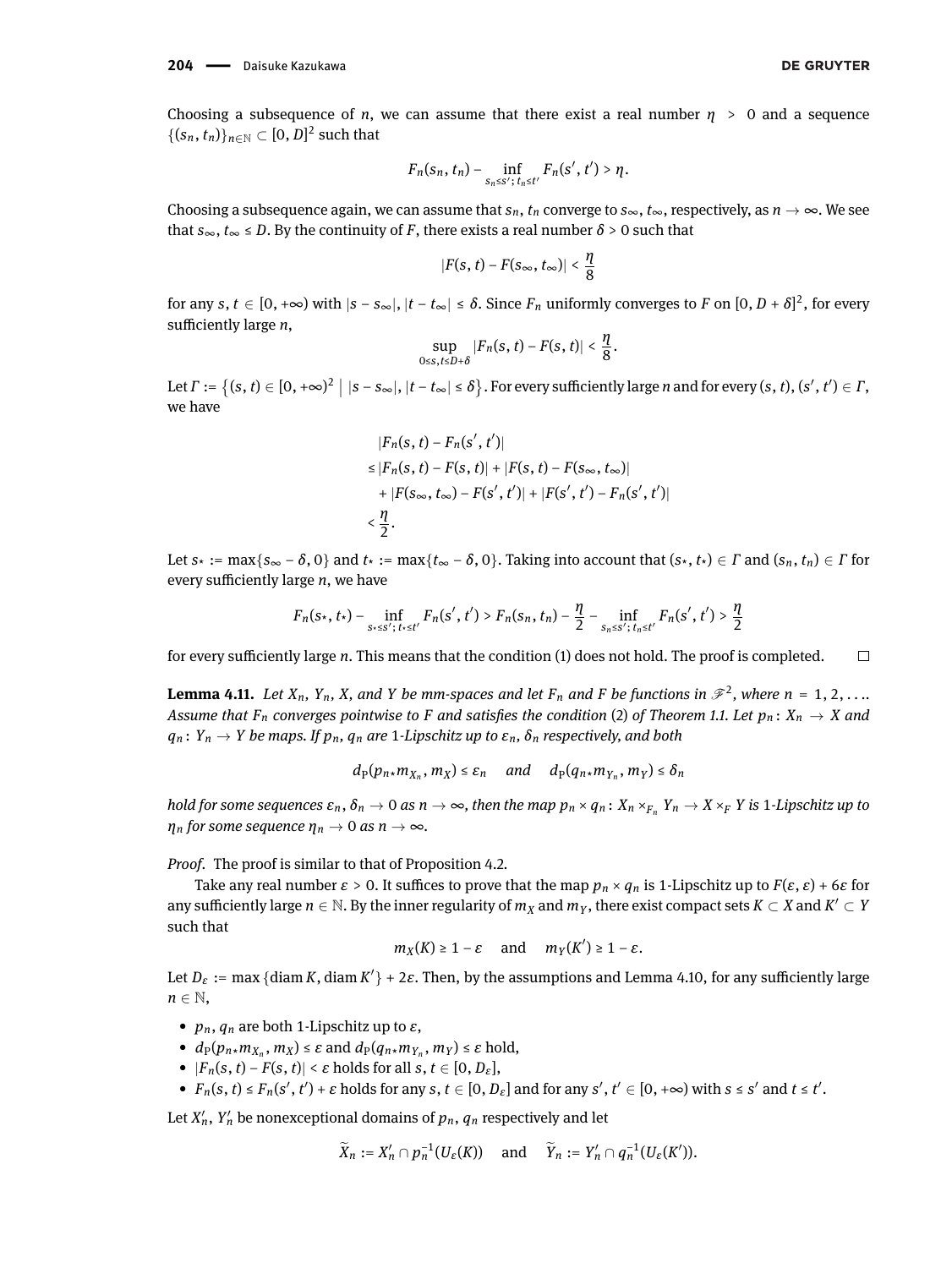By the similar proof to that of [\(4.10\)](#page-16-1), we have

$$
m_{X_n}\otimes m_{Y_n}(\bar{X}_n\times \bar{Y}_n)\geq 1-6\varepsilon.
$$

For any  $(x, y)$ ,  $(x', y') \in \widetilde{X}_n \times \widetilde{Y}_n$ , we have

$$
d_F((\varphi_n \times \psi_n)(x, y), (\varphi_n \times \psi_n)(x', y'))
$$
  
=  $F(d_X(\varphi_n(x), \varphi_n(x')), d_Y(\psi_n(y), \psi_n(y')))$   
 $\leq F_n(d_X(\varphi_n(x), \varphi_n(x')), d_Y(\psi_n(y), \psi_n(y')))+\varepsilon$   
 $\leq F_n(d_{X_n}(x, x') + \varepsilon, d_{Y_n}(y, y') + \varepsilon) + 2\varepsilon$   
 $\leq F_n(d_{X_n}(x, x'), d_{Y_n}(y, y')) + F_n(\varepsilon, \varepsilon) + 2\varepsilon$   
 $\leq d_{F_n}((x, y), (x', y')) + F(\varepsilon, \varepsilon) + 3\varepsilon,$ 

where the first and second inequalities follow from

$$
d_X(\varphi_n(x),\, \varphi_n(x')) \leq D_\varepsilon \quad \text{ and } \quad d_Y(\psi_n(y),\, \psi_n(y')) \leq D_\varepsilon.
$$

Therefore the map  $p_n \times q_n$  is 1-Lipschitz up to  $F(\varepsilon, \varepsilon) + 6\varepsilon$ . This completes the proof.

Given two subsets  $A$  and  $B$  of a metric space  $X$ , we define

$$
d_X(A, B) := \inf_{a \in A, b \in B} d_X(a, b).
$$

**Definition 4.12** (*κ*-distance). Let  $\kappa > 0$  and let *X* be an mm-space. We define the *κ*-distance  $d_+(A_1, A_2; +\kappa)$ between two Borel subsets  $A_1$  and  $A_2$  of *X* as the supremum of  $d_X(B_1, B_2)$  over all Borel subsets  $B_1 \subset A_1$  and  $B_2 \subset A_2$  with  $m_X(B_1) \ge \kappa$  and  $m_X(B_2) \ge \kappa$ . We set  $d_+(A_1, A_2; +\kappa) := 0$  if  $\min\{m_X(A_1), m_X(A_2)\} < \kappa$ .

<span id="page-19-0"></span>**Theorem 4.13** (Fibration theorem, [\[4,](#page-32-1) 3 $\frac{1}{2}$ .47. Proposition], [\[17,](#page-32-9) Theorem 9.8]). *Let*  $p_n: X_n \to X$  *be a Borel measurable map between mm-spaces*  $X_n$  *and*  $X$ *, where*  $n = 1, 2, ...,$  *such that*  $d_P(p_n, m_{X_n}, m_X)$  *tends to 0 as n* → ∞*. Then, each p<sup>n</sup> enforces εn-concentration of X<sup>n</sup> to X for some sequence ε<sup>n</sup>* → 0 *if and only if we have the following* (1)*,* (2)*, and* (3)*.*

- *(1)* Each  $p_n$  is 1-Lipschitz up to some additive error  $\varepsilon'_n$  with  $\varepsilon'_n \to 0$ .
- *(2)* Let  $B ⊂ X$  *be an arbitrary Borel subset and let*  $\mu_{B,n}$  *be the probability measure on*  $X_n$  *defined by*

$$
\mu_{B,n} := m_{X_n}(\cdot \cap p_n^{-1}(B))/m_{X_n}(p_n^{-1}(B)).
$$

*Then, for any κ* > 0*, we have*

$$
\limsup_{n\to\infty} \text{ObsDiam}((p_n^{-1}(B), d_{X_n}, \mu_{B,n}); -\kappa) \leq \text{diam } B.
$$

*(3) For any two Borel subsets*  $B_1, B_2 \subset X$  *and any*  $\kappa > 0$ *, we have* 

$$
\limsup_{n\to\infty} d_+(p_n^{-1}(B_1), p_n^{-1}(B_2); +\kappa) \leq d_X(B_1, B_2) + \text{diam}\, B_1 + \text{diam}\, B_2.
$$

<span id="page-19-1"></span>**Proposition 4.14.** Let *X* and *Y* be two metric spaces and let *F* be a function in  $\mathscr{F}^2$ . If *F* is an isotone, then

$$
d_F(A \times B, A' \times B') = F(d_X(A, A'), d_Y(B, B')) \tag{4.11}
$$

*for any subsets*  $A, A' \subset X$  *and*  $B, B' \subset Y$ .

*Proof.* Since *F* is an isotone, for any  $(a, b) \in A \times B$  and  $(a', b') \in A' \times B'$ ,

$$
d_F((a, b), (a', b')) = F(d_X(a, a'), d_Y(b, b')) \geq F(d_X(A, A'), d_Y(B, B')),
$$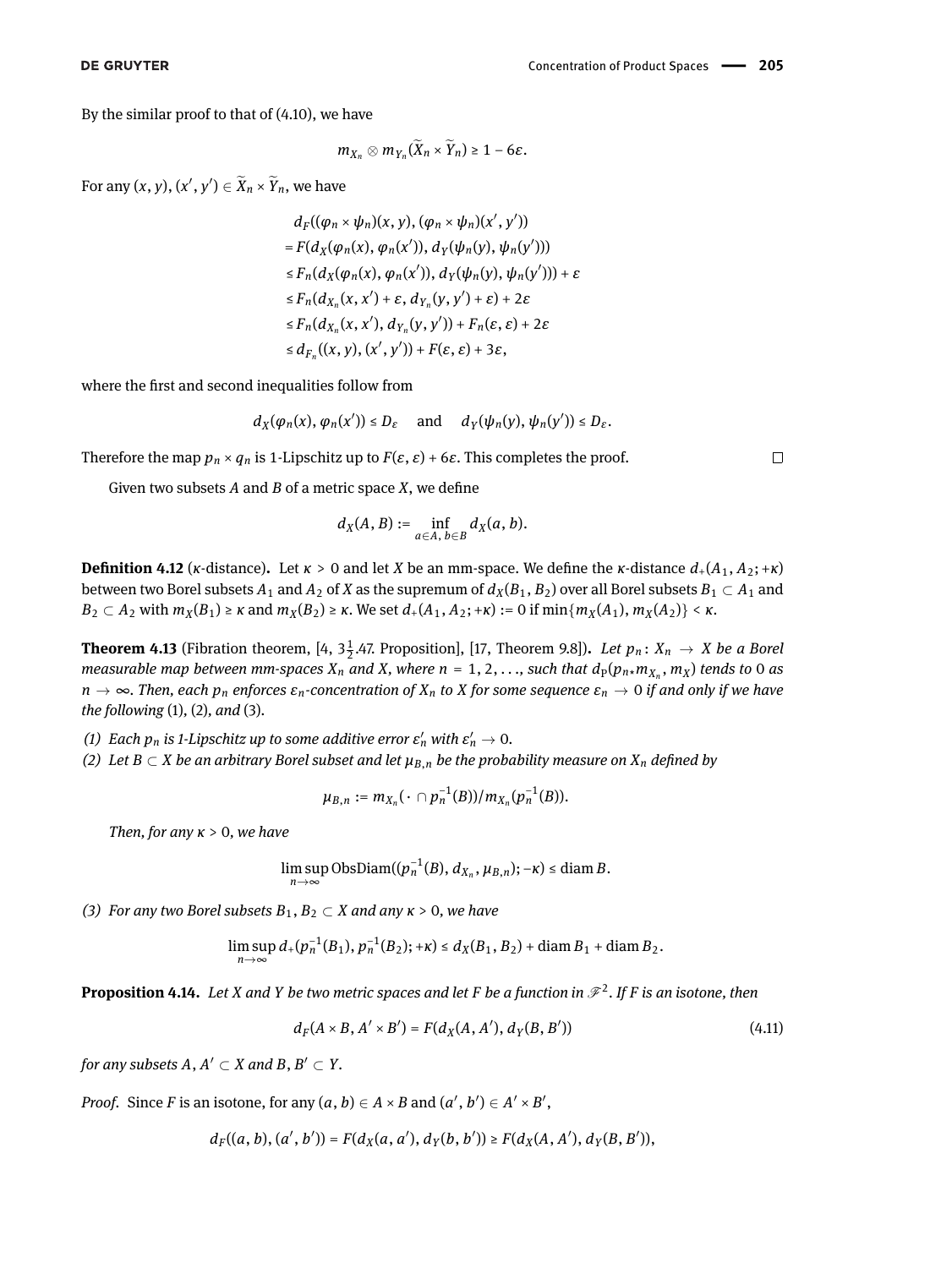which implies  $d_F(A \times B, A' \times B') \ge F(d_X(A, A'), d_Y(B, B')).$  Let us prove the opposite inequality. We take any two real numbers  $\varepsilon$ ,  $\delta$  such that  $d_X(A, A') < \varepsilon$  and  $d_Y(B, B') < \delta$ . There exist  $a \in A$ ,  $a' \in A'$ ,  $b \in B$ , and  $b' \in B'$  such that  $d_X(a, a') < ε$  and  $d_Y(b, b') < δ$ . Then

$$
d_F((a, b), (a', b')) = F(d_X(a, a'), d_Y(b, b')) \leq F(\varepsilon, \delta),
$$

which implies  $d_F(A \times B, A' \times B') \leq F(\varepsilon, \delta)$ . By the continuity of *F*, we have  $d_F(A \times B, A' \times B') \leq$  $F(d_X(A, A'), d_Y(B, B')).$  This completes the proof.  $\Box$ 

*Proof of* " $(2) \Rightarrow (1)$  $(2) \Rightarrow (1)$  $(2) \Rightarrow (1)$ " *of Theorem [1.1.](#page-1-0)* The idea of the proof is based on the same of the proof of the fibration theorem.

Assume that the functions  $F_n$  satisfy the condition [\(2\)](#page-1-2) and two sequences  $\{X_n\}_{n\in\mathbb{N}}$  and  $\{Y_n\}_{n\in\mathbb{N}}$  concentrate to *X* and *Y* respectively. Note that the function *F* is an isotone. By Theorem [2.19,](#page-5-1) there exist Borel measurable maps  $p_n\colon X_n\to X$ , where  $n=1,2,\ldots$ , that enforce  $\varepsilon_n$ -concentration of  $X_n$  to  $X$  and  $d_{\rm P}(p_n$ ,  $m_{X_n},\,m_X)\leq\varepsilon_n$ for some sequence  $\varepsilon_n \to 0$ . Similarly, there exist Borel measurable maps  $q_n: Y_n \to Y$ , where  $n = 1, 2, \ldots$ that enforce  $\varepsilon_n$ -concentration of  $Y_n$  to  $Y$  and  $d_P(q_n \star m_{Y_n}, m_Y) \leq \varepsilon_n$ . Since

$$
d_{\mathrm{P}}((p_n \times q_n) \star (m_{X_n} \otimes m_{Y_n}), m_X \otimes m_Y) \leq \max\{2\varepsilon_n, 4F(\varepsilon_n, \varepsilon_n)\}\tag{4.12}
$$

follows from Lemma [4.5,](#page-15-5) it suffices to prove that the map  $p_n \times q_n$  enforces  $\varepsilon'_n$ -concentration of  $X_n \times_{F_n} Y_n$  to  $X\times_F Y$  for some sequence  $\varepsilon'_n\to 0.$  By Lemma [4.9](#page-17-1) (1) and Lemma [4.11,](#page-18-0) the map  $p_n\times q_n$  is 1-Lipschitz up to  $\varepsilon'_n$ for some  $\varepsilon'_n \to 0$ . By Lemma [4.9](#page-17-1) (2), we have

<span id="page-20-0"></span>
$$
(p_n \times q_n)^{\star} \mathcal{L}ip_1(X \times_F Y) \subset U_{2\varepsilon'_n}(\mathcal{L}ip_1(X_n \times_{F_n} Y_n)). \qquad (4.13)
$$

Therefore, for any real number  $\varepsilon > 0$ , it suffices to prove that

$$
\mathcal{L}ip_1(X_n\times_{F_n}Y_n)\subset U_{42F(\varepsilon,\varepsilon)+5\varepsilon}\left((p_n\times q_n)^*\mathcal{L}ip_1(X\times_F Y)\right)\tag{4.14}
$$

holds for every sufficiently large *n*.

We take any  $\varepsilon > 0$  and any  $f_n \in \mathcal{L}ip_1(X_n \times_{F_n} Y_n)$ . There are finitely many mutually disjoint nonempty open subsets  $B_1^X, B_2^X, \ldots, B_N^X \subset X$  such that  $m_X(\partial B_i^X) = 0$ , diam  $B_i^X < \varepsilon$ , and

$$
m_X\left(X\setminus\bigcup_{i=1}^N B_i^X\right)<\varepsilon.
$$

Similarly, there exist mutually disjoint nonempty open subsets  $B_1^Y, B_2^Y, \ldots, B_M^Y \subset Y$  such that  $m_Y(\partial B_k^Y) = 0$ , diam  $B_k^Y < \varepsilon$ , and

$$
m_Y\left(Y\setminus\bigcup_{k=1}^M B_k^Y\right)<\varepsilon.
$$

For each  $i = 1, 2, ..., N$  and  $k = 1, 2, ..., M$ , we take points  $x_i \in B_i^X$  and  $y_k \in B_k^Y$  and fix them. We put

$$
A_{in}^X := p_n^{-1}(B_i^X), \quad \mu_{in} := m_{X_n}(A_{in}^X)^{-1} m_{X_n}|_{A_{in}^X},
$$
  

$$
A_{kn}^Y := q_n^{-1}(B_k^Y), \quad v_{kn} := m_{Y_n}(A_{kn}^Y)^{-1} m_{Y_n}|_{A_{kn}^Y}
$$

for every  $i$  and  $k.$  Note that  $m_{X_n}(A_{in}^X)$  converges to  $m_X(B_i^X)$  and  $m_{Y_n}(A_{kn}^Y)$  converges to  $m_Y(B_k^Y)$  as  $n\to\infty.$  We define a Borel measurable map  $g_n: X \times Y \to \mathbb{R}$  by

$$
g_n(x, y) := \begin{cases} \operatorname{lm}(f_n|_{A_{in}^X \times A_{kn}^Y}; \mu_{in} \otimes \nu_{kn}) & \text{if } (x, y) \in B_i^X \times B_k^Y, \\ 0 & \text{otherwise.} \end{cases}
$$
(4.15)

Our immediate goal is to prove that  $g_n$  is 1-Lipschitz up to 30*F*( $\varepsilon$ ,  $\varepsilon$ ) + 2 $\varepsilon$  with respect to the metric  $d_F$  and the measure  $(p_n \times q_n)$  $\star$   $(m_{X_n} \otimes m_{Y_n})$  for every sufficiently large *n*.

Setting

$$
\rho_{ijkl} := F(d_X(x_i, x_j), d_Y(y_k, y_l)) + 4F(\varepsilon, \varepsilon) + \varepsilon
$$

for  $i, j = 1, 2, \ldots, N$  and  $k, l = 1, 2, \ldots, M$ , we find  $\lambda > 0$  such that  $0 < \lambda \rho_{iikl} < 1/4$ .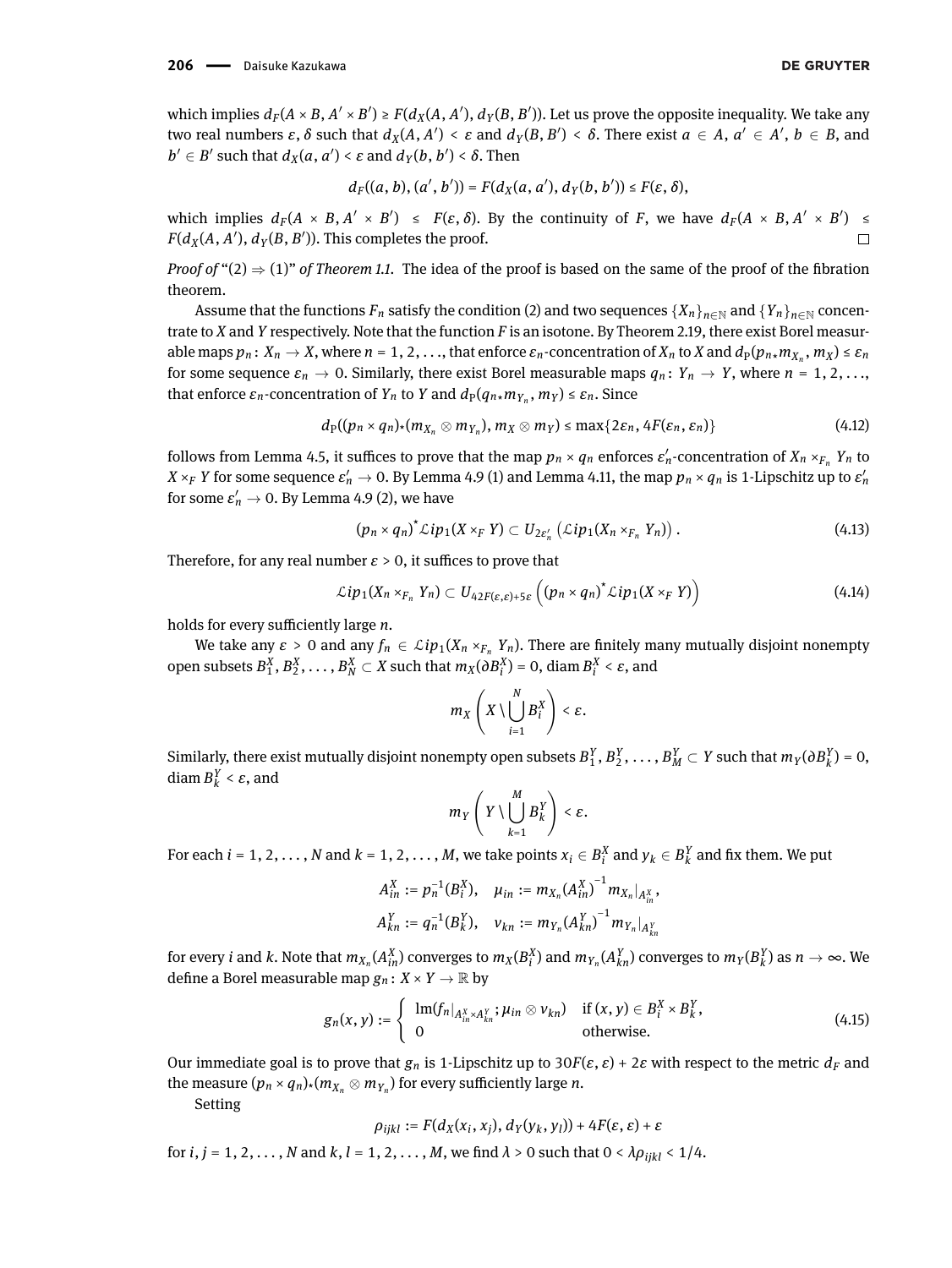<span id="page-21-1"></span>**Claim 4.15.** *For each i*, *j*, *k*, *l and every suciently large n, we have*

<span id="page-21-0"></span>
$$
d_{\mathrm{P}}^{(\lambda)}(\mu_{in} \otimes \nu_{kn}, \mu_{jn} \otimes \nu_{ln}) \leq \rho_{ijkl}, \qquad (4.16)
$$

where  $d_{\rm P}^{(\lambda)}$  in the left-hand side is with respect to  $d_{F_n}.$ 

*Proof.* The proof of the claim is similar to that of [\[17,](#page-32-9) Claim 9.9].

We fix *i*, *j*, *k*, and *l*. By the  $\pi$ - $\lambda$  theorem, it is sufficient to prove that

$$
\mu_{jn} \otimes \nu_{ln}(U_{\rho_{ijkl}}(C_n \times D_n)) \geq \mu_{in} \otimes \nu_{kn}(C_n \times D_n) - \lambda \rho_{ijkl} \tag{4.17}
$$

for any Borel subset  $C_n \subset X_n$  and  $D_n \subset Y_n$ . Take any Borel subsets  $C_n \subset X_n$  and  $D_n \subset Y_n$ . We can assume that  $C_n\subset A_{in}^X$  and  $D_n\subset A_{kn}^Y$  since  $\mu_{in}(C_n)=\mu_{in}(C_n\cap A_{in}^X)$  and  $v_{kn}(D_n)=v_{kn}(D_n\cap A_{kn}^Y)$ . Let  $\kappa$  be a real number such that

$$
0 < \kappa \leq \lambda \rho_{ijkl} \inf_{n \in \mathbb{N}} \min \{ m_{X_n}(A_{in}^X), m_{X_n}(A_{jn}^X), m_{Y_n}(A_{kn}^Y), m_{Y_n}(A_{ln}^Y) \}.
$$

If  $m_{X_n}(C_n) < \kappa$  or  $m_{Y_n}(D_n) < \kappa$ , then we have

$$
\mu_{in} \otimes \nu_{kn}(C_n \times D_n) = \frac{m_{X_n}(C_n) m_{Y_n}(D_n)}{m_{X_n}(A_{in}^X) m_{Y_n}(A_{kn}^Y)} \leq \lambda \rho_{ijkl},
$$

so that we obtain [\(4.17\)](#page-21-0). Assume that  $m_{X_n}(C_n)\geq \kappa$  and  $m_{Y_n}(D_n)\geq \kappa.$  We define two functions  $\varphi_n\colon A^X_{jn}\to\mathbb{R}$ and  $\psi_n \colon A^Y_{ln} \to \mathbb{R}$  by

$$
\varphi_n(x) := d_{X_n}(x, C_n) \text{ and } \psi_n(y) := d_{Y_n}(y, D_n)
$$

for  $x \in A_{jn}^X$  and  $y \in A_{ln}^Y$ , and let

$$
E_n^X := \left\{ x \in A_{jn}^X \middle| \left| \varphi_n(x) - \text{Im}(\varphi_n; \mu_{jn}) \right| \leq \varepsilon \right\},
$$
  

$$
E_n^Y := \left\{ y \in A_{ln}^Y \middle| \left| \psi_n(x) - \text{Im}(\psi_n; \nu_{ln}) \right| \leq \varepsilon \right\}.
$$

For any  $\kappa' \in (0, 1/2)$  and every sufficiently large *n*, by Theorem [4.13,](#page-19-0) we have

$$
\begin{aligned} \text{ObsDiam}(\mu_{jn}; -\kappa')\left(:=\text{ObsDiam}((A_{jn}^X, \mu_{jn}); -\kappa')\right)<\varepsilon, \\ \text{ObsDiam}(v_{ln}; -\kappa')\left(:=\text{ObsDiam}((A_{ln}^Y, \mu_{ln}); -\kappa')\right)<\varepsilon, \end{aligned}
$$

and then, by Lemma [2.26,](#page-6-1) we have

 $\text{LeRad}(\mu_{jn}; -\kappa')$  < *ε* and  $\text{LeRad}(v_{ln}; -\kappa')$  < *ε*.

Thus we have  $\mu_{jn}(E_n^X),$   $\nu_{ln}(E_n^Y) \rightarrow 1$  as  $n \rightarrow \infty,$  which imply

$$
m_{X_n}(E_n^X) \ge \kappa
$$
,  $m_{Y_n}(E_n^Y) \ge \kappa$ , and  $\mu_{jn} \otimes \nu_{ln}(E_n^X \times E_n^Y) \ge 1 - \lambda \rho_{ijkl}$ 

for every sufficiently large *n*. By Theorem [4.13,](#page-19-0) it holds that

$$
d_{X_n}(C_n, E_n^X) \leq d_+(A_{in}^X, A_{in}^X; +\kappa) < d_X(B_i, B_j) + 2\varepsilon \leq d_X(x_i, x_j) + 2\varepsilon
$$

for every sufficiently large *n*. For any two points  $x$  ,  $x' \in E^X_n$  , we have

$$
d_{X_n}(x, C_n) \leq \text{lm}(\varphi_n; \mu_{jn}) + \varepsilon \leq d_{X_n}(x', C_n) + 2\varepsilon,
$$

which implies  $d_{X_n}(x, C_n) \leq d_{X_n}(E_n^X, C_n) + 2\varepsilon < d_X(x_i, x_j) + 4\varepsilon$  for every  $x \in E_n^X$ . Similarly,  $d_{Y_n}(y, D_n)$  $d_Y(y_k, y_l)$  + 4*ε* also holds for every  $y \in E_n^Y$ . By Proposition [4.14,](#page-19-1) we have

$$
d_{F_n}((x, y), C_n \times D_n)
$$
  
=  $F_n(d_{X_n}(x, C_n), d_{Y_n}(y, D_n))$   
 $\langle F(d_{X_n}(x, C_n), d_{Y_n}(y, D_n)) + \varepsilon$   
 $\leq F(d_X(x_i, x_j) + 4\varepsilon, d_Y(y_k, y_l) + 4\varepsilon) + \varepsilon$   
 $\leq F(d_X(x_i, x_j), d_Y(y_k, y_l)) + 4F(\varepsilon, \varepsilon) + \varepsilon = \rho_{ijkl}$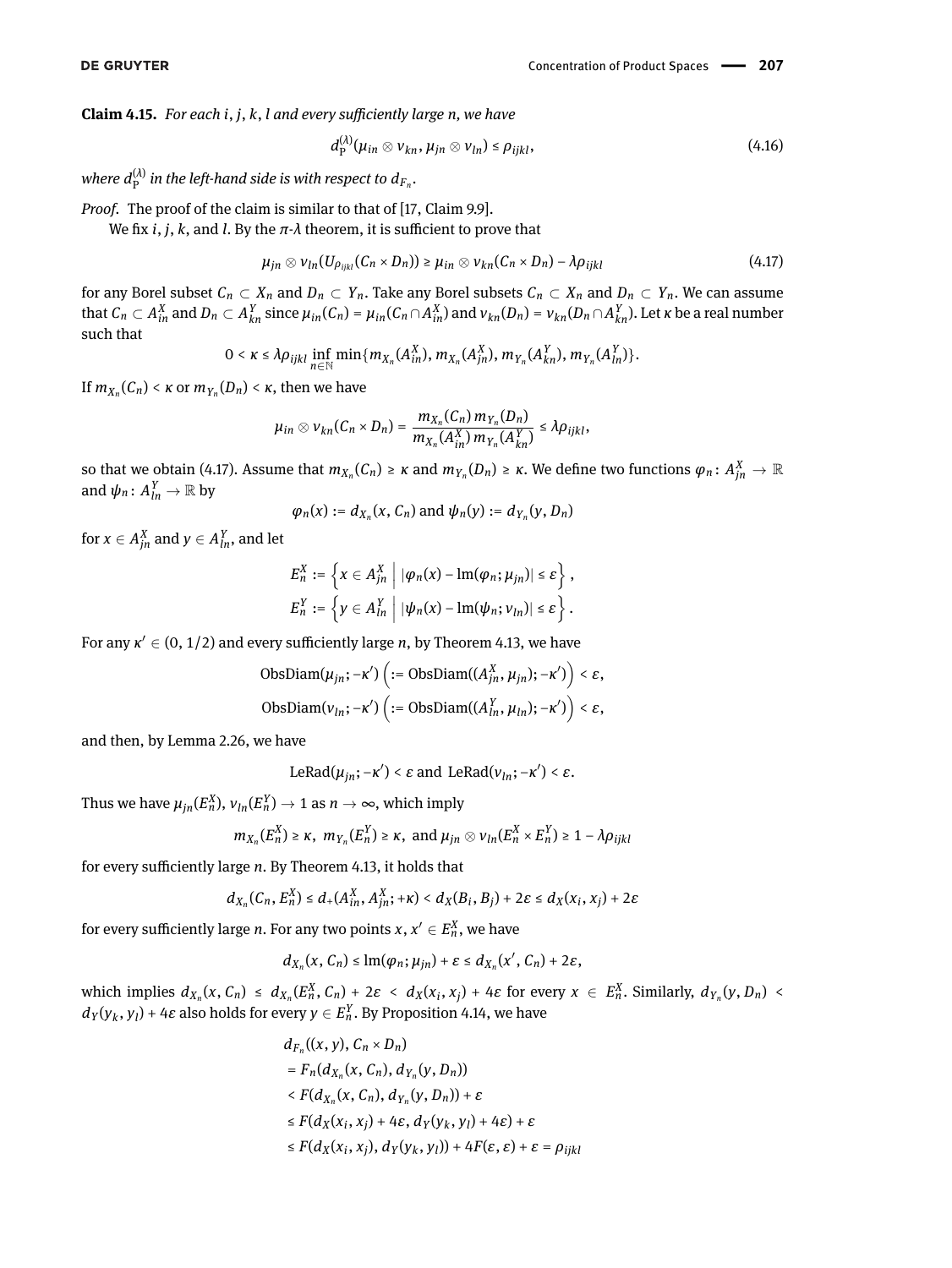for any  $(x,y)\in E_n^X\times E_n^Y$  and every sufficiently large  $n,$  where the first inequality follows from the fact that  $F_n$ uniformly converges to *F* on any compact sets, and the second follows from the fact that *F* is an isotone. This means  $E_n^X \times E_n^Y \subset U_{\rho_{ijkl}} (\mathcal{C}_n \times D_n).$  Therefore we have

$$
\mu_{jn} \otimes \nu_{ln} (U_{\rho_{ijkl}}(C_n \times D_n)) \geq \mu_{jn} \otimes \nu_{ln}(E_n^X \times E_n^Y)
$$
  
\n
$$
\geq 1 - \lambda \rho_{ijkl} \geq \mu_{in} \otimes \nu_{kn}(C_n \times D_n) - \lambda \rho_{ijkl},
$$

so that we obtain [\(4.17\)](#page-21-0). This completes the proof.

By Claim [4.15](#page-21-1) and Strassen's theorem (Theorem [2.22\)](#page-5-2), there exists a  $\rho_{ijkl}$ -subtransport plan  $\pi_{ijkl}^n$  between  $\mu_{in}\otimes\nu_{kn}$  and  $\mu_{jn}\otimes\nu_{ln}$  such that def  $\pi_{ijkl}^n\leq\lambda\rho_{ijkl}.$  Since def  $\pi_{ijkl}^n< 1/4,$  we have

$$
|g_n(x, y) - g_n(x', y')|
$$
  
= | Im( $f_n|_{A^x_m \times A^y_m}$ ;  $\mu_{in} \otimes \nu_{kn}$ ) - Im( $f_n|_{A^x_m \times A^y_n}$ ;  $\mu_{jn} \otimes \nu_{ln}$ )|  
 $\leq \rho_{ijkl}$  + ObsDiam( $\mu_{in} \otimes \nu_{kn}$ ;  $-\frac{1}{4}$ ) + ObsDiam( $\mu_{jn} \otimes \nu_{ln}$ ;  $-\frac{1}{4}$ )

for any  $(x,y)\in B_i^X\times B_k^Y$  and any  $(x',y')\in B_j^X\times B_l^Y,$  where the last inequality follows from Lemma [2.27.](#page-6-2) We have

$$
\rho_{ijkl} = F(d_X(x_i, x_j), d_Y(y_k, y_l)) + 4F(\varepsilon, \varepsilon) + \varepsilon
$$
  
\n
$$
\leq F(d_X(x, x') + 2\varepsilon, d_Y(y, y') + 2\varepsilon) + 4F(\varepsilon, \varepsilon) + \varepsilon
$$
  
\n
$$
\leq d_F((x, y), (x', y')) + 6F(\varepsilon, \varepsilon) + \varepsilon,
$$

where the first inequality follows from the fact that *F* is an isotone. Moreover, by Lemma [3.27,](#page-12-1) we have

ObsDiam(
$$
\mu_{in} \otimes v_{kn}
$$
; - $\frac{1}{4}$ )  
≤ 4F(ObsDiam( $\mu_{in}$ ; - $\frac{1}{16}$ ), 0) + 8F(0, ObsDiam( $v_{kn}$ ; - $\frac{1}{16}$ ))  
≤ 12F(ObsDiam( $\mu_{in}$ ; - $\frac{1}{16}$ ), ObsDiam( $v_{kn}$ ; - $\frac{1}{16}$ )),

and, by Theorem [4.13,](#page-19-0) we see that

$$
\text{ObsDiam}(\mu_{in}; -\frac{1}{16}) < \varepsilon \quad \text{and} \quad \text{ObsDiam}(v_{kn}; -\frac{1}{16}) < \varepsilon
$$

for every sufficiently large *n*. Thus we obtain

<span id="page-22-0"></span>
$$
|g_n(x, y) - g_n(x', y')| \leq d_F((x, y), (x', y')) + 30F(\varepsilon, \varepsilon) + \varepsilon
$$
\n(4.18)

for any  $(x, y), (x', y') \in \bigcup_{i=1}^N \bigcup_{k=1}^M B_i^X \times B_k^Y$  and every sufficiently large *n*. Furthermore it holds that

$$
\lim_{n \to \infty} (p_n \times q_n)_*(m_{X_n} \otimes m_{Y_n}) \left( \bigcup_{i=1}^N \bigcup_{k=1}^M B_i^X \times B_k^Y \right)
$$
\n
$$
= m_X \otimes m_Y \left( \bigcup_{i=1}^N \bigcup_{k=1}^M B_i^X \times B_k^Y \right) = m_X \left( \bigcup_{i=1}^N B_i^X \right) m_Y \left( \bigcup_{k=1}^M B_k^Y \right)
$$
\n
$$
\geq (1 - \varepsilon)^2 > 1 - 2\varepsilon,
$$

where the first equality follows from [\(4.12\)](#page-20-0). Combining this and [\(4.18\)](#page-22-0) implies that  $g_n$  is 1-Lipschitz up to 30 $F(\varepsilon,\varepsilon)$  + 2 $\varepsilon$  with respect to  $d_F$  and  $(p_n \times q_n)_*(m_{X_n} \otimes m_{Y_n})$  for every sufficiently large n. By Lemma [4.8,](#page-17-2) we see that there exists  $\tilde{g}_n \in \mathcal{L}ip_1(X \times_F Y)$  such that

$$
d_{\mathrm{KF}}^{m_{X_n}\otimes m_{Y_n}}\left(\left(p_n\times q_n\right)^*g_n,\left(p_n\times q_n\right)^*\tilde{g}_n\right)\leq 30F(\varepsilon,\varepsilon)+2\varepsilon.
$$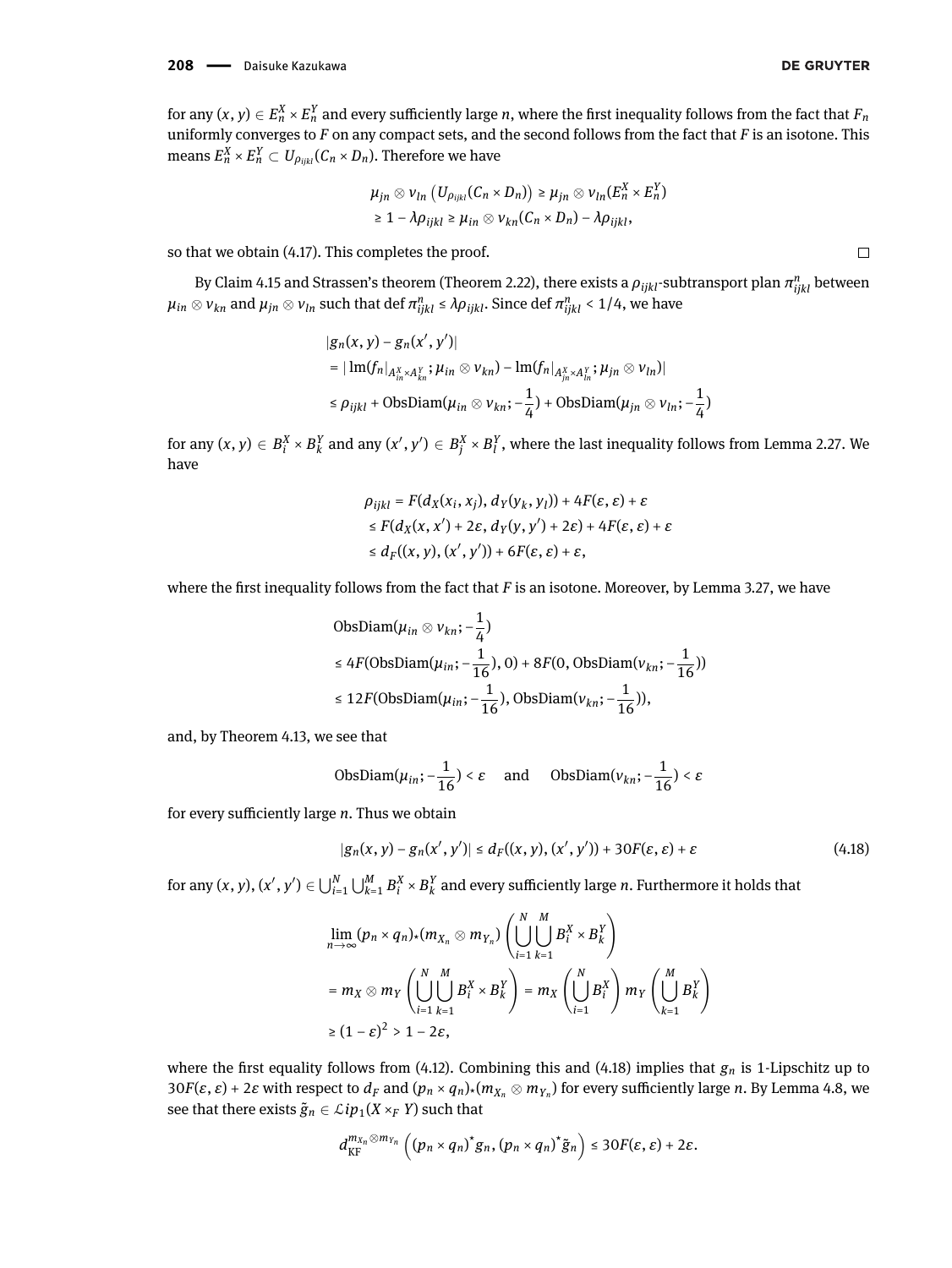Let  $\kappa := \min \{ \varepsilon / NM, 1/4 \}$ . For every sufficiently large *n*, we have

$$
\text{LeRad}(\mu_{in} \otimes \nu_{kn}; -\kappa) \leq \text{ObsDiam}(\mu_{in} \otimes \nu_{kn}; -\kappa) \leq 12F(\varepsilon, \varepsilon)
$$

for each *i* = 1, 2, *. . .* , *N* and *k* = 1, 2, *. . .* , *M*. Setting

$$
K_{ikn}:=\left\{(x,y)\,\Big|\,\|f_n(x,y)-\mathrm{Im}(f_n|_{A_{in}^X\rtimes A_{kn}^Y};\mu_{in}\otimes\nu_{kn})\|>12F(\varepsilon,\varepsilon)\right\},\,
$$

we have

$$
m_{X_n} \otimes m_{Y_n}(|f_n - (p_n \times q_n)^* g_n| > 12F(\varepsilon, \varepsilon))
$$
  
\n
$$
\leq \sum_{i=1}^N \sum_{k=1}^M m_{X_n} \otimes m_{Y_n} \left( (A_{in}^X \times A_{kn}^Y) \cap K_{ikn} \right) + m_{X_n} \otimes m_{Y_n} \left( (X_n \times Y_n) \setminus \bigcup_{i=1}^N \bigcup_{k=1}^M A_{in}^X \times A_{kn}^Y \right)
$$
  
\n
$$
\leq NMK + (p_n \times q_n) \times (m_{X_n} \otimes m_{Y_n}) \left( (X \times Y) \setminus \bigcup_{i=1}^N \bigcup_{k=1}^M B_i^X \times B_k^Y \right)
$$
  
\n
$$
\leq \varepsilon + 2\varepsilon = 3\varepsilon.
$$

Thus we obtain

$$
d_{\text{KF}}^{m_{X_n}\otimes m_{Y_n}}\left(f_n,\left(p_n\times q_n\right)^*g_n\right)<12F(\varepsilon,\varepsilon)+3\varepsilon,
$$

which implies

 $d_{\textrm{KF}}^{m_{X_n} \otimes m_{Y_n}}\left(f_n, \left(p_n \times q_n\right)^* \tilde{g}_n\right) < 42F(\varepsilon, \varepsilon) + 5\varepsilon.$ 

This completes the proof.

*Proof of Corollary [1.3.](#page-2-3)* We just apply Theorem [1.1](#page-1-0) with  $F_n = F_{p_n}$ ,  $n = 1, 2, ...,$  and  $F = F_p$ , where  $F_p$  is the function of Example [3.7](#page-7-1) [\(1\)](#page-7-2).  $\Box$ 

*Proof of* [\(2\)](#page-2-0)  $\Rightarrow$  [\(1\)](#page-2-1) *of Theorem [1.4.](#page-2-2)* Let *Y<sub>n</sub>*, *n* = 1, 2, ..., and *Y* be one-point mm-spaces and let *G<sub>n</sub>* and *G* be the functions on  $[0, +\infty)^2$  defined by

$$
G_n(s, t) := F_n(s) + t
$$
 and  $G(s, t) := F(s) + t$ 

for *s*,  $t \in [0, +\infty)$ . We apply "[\(2\)](#page-1-2)  $\Rightarrow$  [\(1\)](#page-1-3)" of Theorem [1.1.](#page-1-0)

# **4.3 A new specific example of the concentration**

<span id="page-23-0"></span>**Example 4.16.** We consider the *n*-dimensional unit sphere  $S<sup>n</sup>(1)$  and the interval [0,  $\pi$ ]. These spaces are both equipped with the distance and normalized measure induced by the standard Riemannian metric. We take an arbitrary point  $\bar{x} \in S^n(1)$  and fix it. We attach the interval  $[0, \pi]$  to the sphere  $S^n(1)$  at their points  $\pi\in[0,\pi]$  and  $\bar{x}\in S^n(1)$ , and denote their united space by  $X_n$ . That is, the space  $X_n$  is defined as the mm-space

$$
X_n:=\left[0,\pi\right]\sqcup S^n(1)\big/_{\pi=\bar x},
$$

where the distance  $d_{X_n}$  is defined by

$$
d_{X_n}(x,x'):=\left\{\begin{array}{ll} d_{[0,\pi]}(x,x') & \text{if } x,x'\in [0,\pi],\\ d_{S^n(1)}(x,x') & \text{if } x,x'\in S^n(1),\\ d_{[0,\pi]}(x,\pi)+d_{S^n(1)}(\bar x,x') & \text{if } x\in [0,\pi], x'\in S^n(1),\\ d_{[0,\pi]}(x',\pi)+d_{S^n(1)}(\bar x,x) & \text{if } x'\in [0,\pi], x\in S^n(1)\end{array}\right.
$$

for  $x, x' \in X_n$ , and the measure  $m_{X_n}$  is defined by

$$
m_{X_n}:=\frac{1}{2}m_{[0,\pi]}+\frac{1}{2}m_{S^n(1)}.
$$

$$
\Box
$$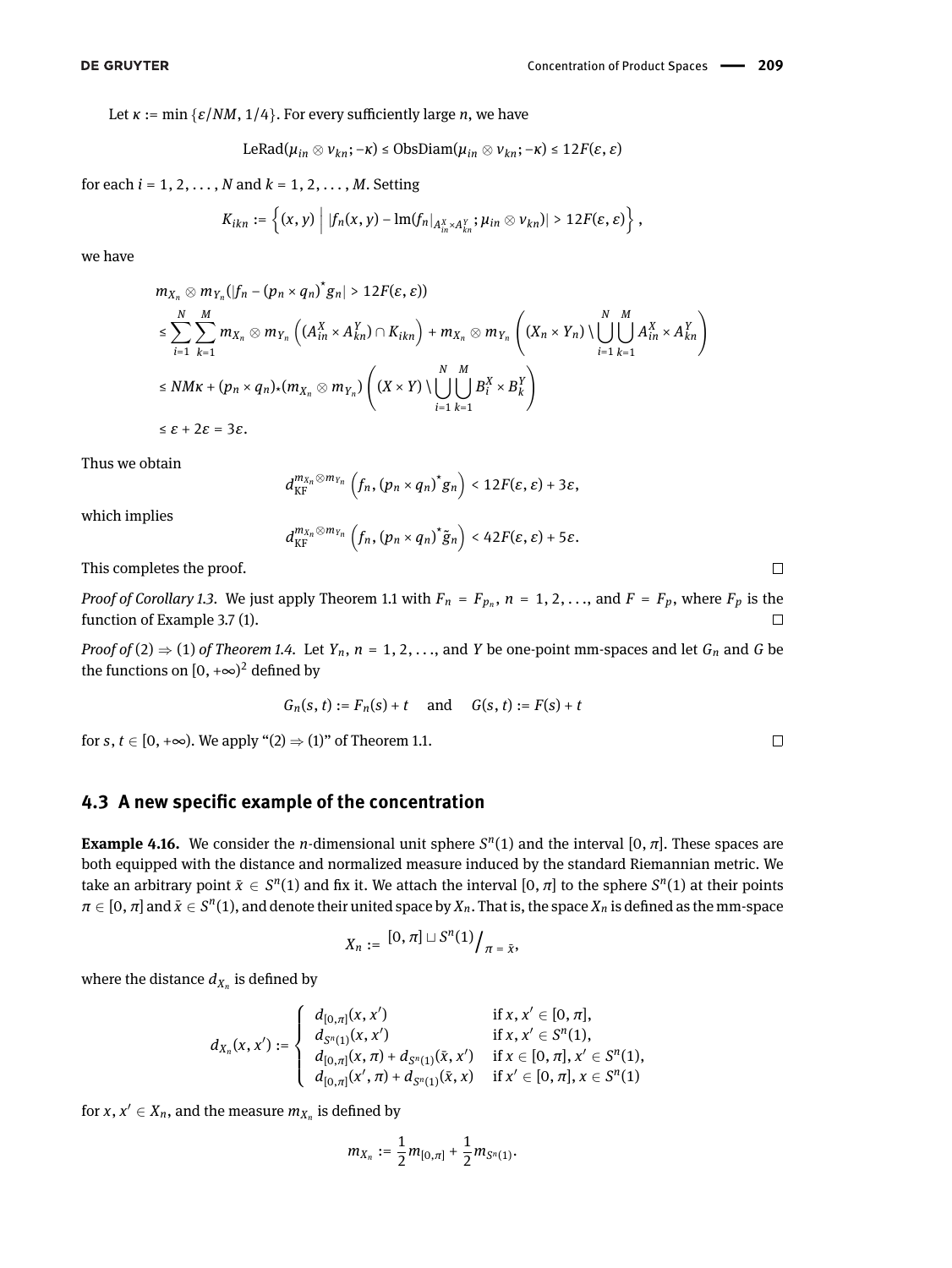The sequence  $\{X_n\}_{n\in\mathbb{N}}$  concentrates to the following mm-space *X*. The mm-space *X* is the subset  $[0, \pi]$  ∪  $\{3\pi/2\}$  of the one-dimensional Euclidean space R with the Euclidean distance and the measure

$$
m_X:=\frac{1}{2}m_{[0,\pi]}+\frac{1}{2}\delta_{\frac{3}{2}\pi},
$$

where  $\delta_x$  is the Dirac measure at a point *x*. This is proved by applying Theorem [2.19](#page-5-1) to the maps  $p_n: X_n \to X$ ,  $n = 1, 2, \ldots$ , defined by

$$
p_n(x) := \begin{cases} x & \text{if } x \in [0, \pi], \\ \frac{3}{2}\pi & \text{if } x \in S^n(1). \end{cases}
$$
 (4.19)

If the reader wishes to prove its details, one reads Section 5. The proof is similar to that of Claim [5.1](#page-25-0) and [5.3](#page-27-0) (and is easier than them).

Applying the implication " $(2) \Rightarrow (1)$  $(2) \Rightarrow (1)$  $(2) \Rightarrow (1)$ " of Theorem [1.1,](#page-1-0) we understand the concentration of product spaces of two copies of  $X_n$  in Example [4.16.](#page-23-0)

**Example 4.17.** Let  $X_n$ ,  $n = 1, 2, \ldots$ , and *X* be mm-spaces of Example [4.16.](#page-23-0) Corollary [1.3](#page-2-3) implies that the sequence of the *l<sub>p</sub>*-product spaces  $\{X_n \times_p X_n\}_{n \in \mathbb{N}}$  concentrates to the *l<sub>p</sub>*-product space  $X \times_p X$  for any  $p \in$ [1,  $+∞$ ]. The limit space *X* ×<sub>*p</sub> X* is mm-isomorphic to the subset</sub>

$$
\left\{(x,y)\in\mathbb{R}^2\mid x,y\in[0,\pi]\cup\{3\pi/2\}\right\}
$$

of the  $l_p$ -normed space ( $\mathbb{R}^2$ ,  $\|\cdot\|_p$ ).

# **5 The necessity of the isotonicity**

In this section, we prove " $(1) \Rightarrow (2)$  $(1) \Rightarrow (2)$  $(1) \Rightarrow (2)$ " of Theorem [1.1](#page-1-0) and Theorem [1.4.](#page-2-2) In order to prove them, we construct some counterexample of the condition [\(1\)](#page-1-3) if the condition [\(2\)](#page-1-2) does not hold.

We first prove Theorem [1.4.](#page-2-2)

*Proof of* " $(1) \Rightarrow (2)$  $(1) \Rightarrow (2)$  $(1) \Rightarrow (2)$ " *of Theorem [1.4.](#page-2-2)* Assume that the condition (2) does not hold. That is, up to choosing a subsequence of *n*, we can assume that there exist two real numbers  $s, \eta > 0$  and a sequence  $\{s_n\}_{n\in\mathbb{N}} \subset$  $(0, +\infty)$  such that

$$
s < s_n \quad \text{and} \quad F_n(s) > F_n(s_n) + \eta
$$

for any  $n \in \mathbb{N}$ . Moreover, we can assume that

<span id="page-24-0"></span>
$$
F_n(s_n) = \min_{s \le t \le s_n} F_n(t). \tag{5.1}
$$

Choosing a subsequence of *n*, we can assume that there exists a limit of  ${F_n(s_n)}_{n\in\mathbb{N}}$  as  $n \to \infty$ . we see that

$$
F(s) \geq \lim_{n \to \infty} F_n(s_n) + \eta.
$$

We define an mm-space *X* as

$$
X := (\{x_0, x_1\}, d_X, \frac{1}{2}\delta_{x_0} + \frac{1}{2}\delta_{x_1}), \qquad d_X(x_0, x_1) := s.
$$

We set

$$
r_n := \frac{\sqrt{s_n^2 - s^2}}{2} > 0 \quad \text{ and } \quad k_n := \max\{n, \lceil r_n^4 \rceil\}
$$

for each *n*, where  $\lceil \cdot \rceil$  is the ceiling function. Let  $S^{k_n}(r_n)$  be the  $k_n$ -dimensional sphere of radius  $r_n$  in  $\mathbb{R}^{k_n+1}$ centered at the origin. The sphere  $S^{k_n}(r_n)$  is equipped with the Euclidean distance  $\|\cdot\|$  and the normalized probability volume measure  $\sigma^{k_n}.$  Define an mm-space  $X_n$  for each *n* as

$$
X_n:=X\times_2(S^{k_n}(r_n),\|\cdot\|,\sigma^{k_n}).
$$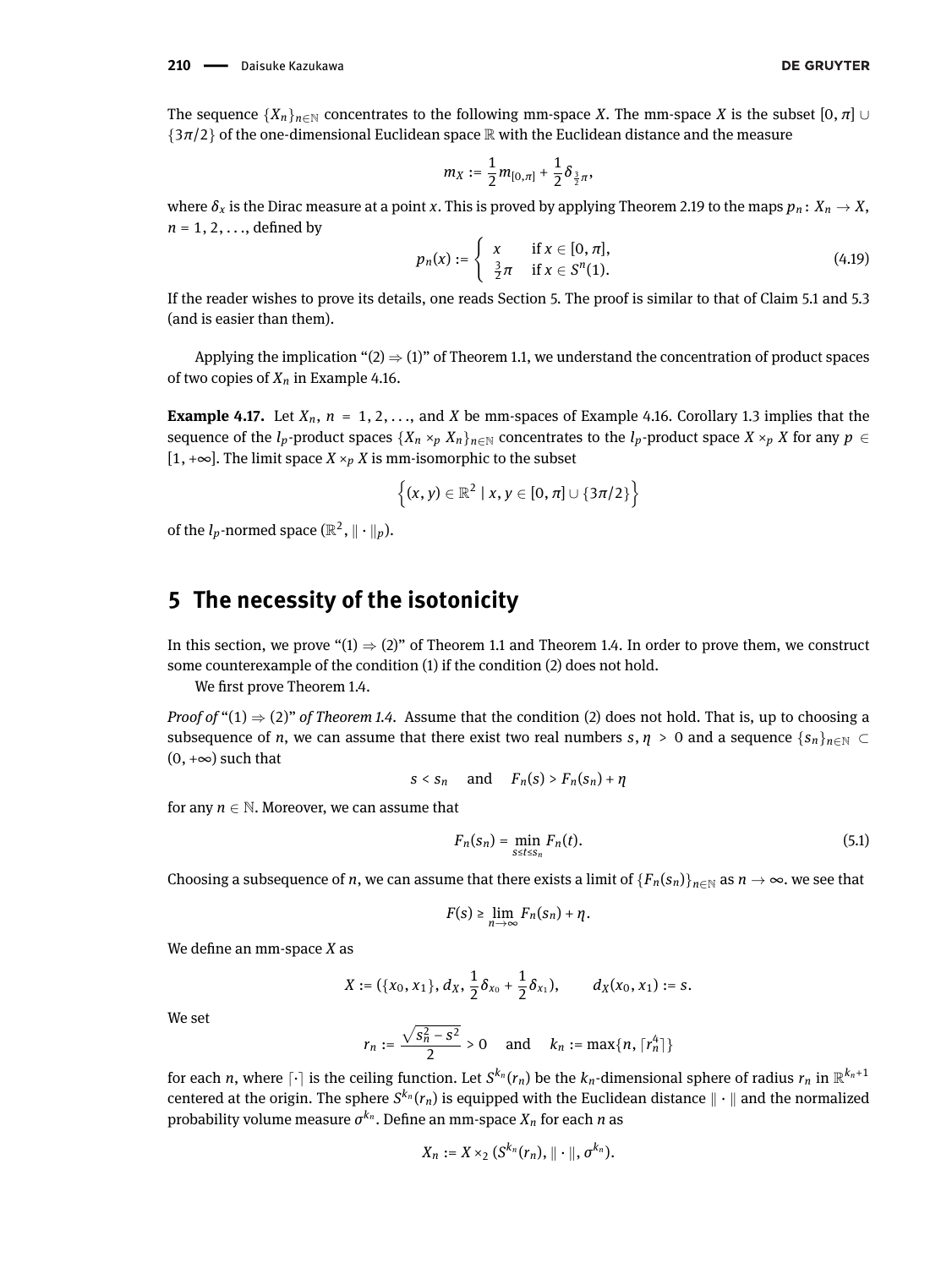Note that embedding *X* into the 1-dimensional Euclidean space,  $X_n$  is regarded as a subset of the  $(k_n + 2)$ dimensional Euclidean space ( $\R^{k_n+2}$ ,  $\|\cdot\|$ ) naturally. By Corollary [1.3](#page-2-3) and Example [3.28,](#page-13-3) the sequence  $\{X_n\}_{n\in\mathbb{N}}$ concentrates to *X*. Let us prove the following claim.

<span id="page-25-0"></span>**Claim 5.1.** *The sequence*  $\{(X_n, F_n \circ d_{X_n}, m_{X_n})\}_{n \in \mathbb{N}}$  concentrates to the mm-space Y defined by

$$
Y := (\{y_0, y_1\}, d_Y, \frac{1}{2}\delta_{y_0} + \frac{1}{2}\delta_{y_1}), \qquad d_Y(y_0, y_1) := \lim_{n \to \infty} F_n(s_n),
$$

 $as n \rightarrow \infty$ .

*Proof.* For  $i = 0, 1$ , we set a subset  $S_i^n$  of  $X_n$  and a measure  $\sigma_i^n$  on  $S_i^n$  by

$$
S_i^n := \{x_i\} \times S^{k_n}(r_n) \subset X_n \subset \mathbb{R}^{k_n+2}, \qquad \sigma_i^n := \delta_{x_i} \otimes \sigma^{k_n}.
$$

Note that  $(S_i^n, \|\cdot\|, \sigma_i^n)$  is mm-isomorphic to  $(S^{k_n}(r_n), \|\cdot\|, \sigma^{k_n})$  for both  $i=0,1.$  Let  $p_n\colon X_n\to Y$  be the map defined by

$$
p_n(x) := \begin{cases} y_0 & \text{if } x \in S_0^n, \\ y_1 & \text{if } x \in S_1^n. \end{cases}
$$

Note that  $p_n$ *x* $m_{X_n}$  =  $m_Y$ . Let  $\varepsilon > 0$  be a sufficiently small arbitrary real number. We find a number  $N \in \mathbb{N}$  such that

$$
|F_n(\varepsilon) - F(\varepsilon)| < \varepsilon, \qquad |F_n(s_n) - d_Y(y_0, y_1)| < \varepsilon,
$$
\nand 
$$
\text{ObsDiam}((S_i^n, \|\cdot\|, \sigma_i^n); -\varepsilon) < \varepsilon
$$

hold for any  $n \ge N$  and  $i = 0, 1$ . Let us prove that  $p_n$  enforces (24F( $\varepsilon$ )+27 $\varepsilon$ )-concentration of ( $X_n$ ,  $F_n \circ d_{X_n}$ ,  $m_{X_n}$ ) to *Y* for any  $n \ge N$ . We fix *n* with  $n \ge N$ . For any  $x \in S_0^n$  and  $x' \in S_1^n$ , it holds that

$$
s\leq||x-x'||\leq s_n,
$$

so that

$$
F_n(||x-x'||) \geq F_n(s_n) > d_Y(y_0, y_1) - \varepsilon,
$$

where the first inequality follows from [\(5.1\)](#page-24-0). Thus, the map  $p_n$  is 1-Lipschitz up to  $\varepsilon$  with respect to  $F_n \circ d_{X_n}.$ By Lemma [4.9,](#page-17-1) we have

$$
{p_n}^{\star}\mathcal{L}{ip_1}(Y) \subset U_{2\varepsilon}(\mathcal{L}{ip_1}(X_n)).
$$

We prove the other side inclusion. We take any function  $f_n\in \mathcal{L}ip_1(X_n,F_n\circ d_{X_n})$  and define a function  $g_n$  :  $Y \to \mathbb{R}$  by

$$
g_n(y_0) := \text{Im}(f_n; \sigma_0^n), \qquad g_n(y_1) := \text{Im}(f_n; \sigma_1^n).
$$

By Lemma [2.26](#page-6-1) and Lemma [3.22,](#page-10-2)

$$
LeRad((S_i^n, F_n \circ || \cdot ||, \sigma_i^n); -2\varepsilon)
$$
  
\n
$$
\leq \text{ObsDiam}((S_i^n, F_n \circ || \cdot ||, \sigma_i^n); -2\varepsilon)
$$
  
\n
$$
\leq 4F_n(\text{ObsDiam}((S_i^n, || \cdot ||, \sigma_i^n); -\varepsilon)) \leq 8F_n(\varepsilon).
$$

Thus we have

$$
m_{X_n}\left\{x\in X_n \middle| |f_n(x)-p_n\right\}g_n(x)| > 8F_n(\varepsilon)\right\}
$$
  
=  $\frac{1}{2}\sum_{i=0}^1\sigma_i^n\left\{x\in S_i^n \middle| |f_n(x)-\text{Im}(f_n;\sigma_i^n)| > 8F_n(\varepsilon)\right\} \leq 2\varepsilon$ ,

which implies  $d_{\text{KF}}^{m_{X_n}}(f_n,p_n^*g_n) < 8F_n(\varepsilon) + 2\varepsilon < 8F(\varepsilon) + 10\varepsilon.$  Let  $T_n\colon S_0^n\to S_1^n$  be the map defined by

$$
T_n(x_0, a) := (x_1, -a)
$$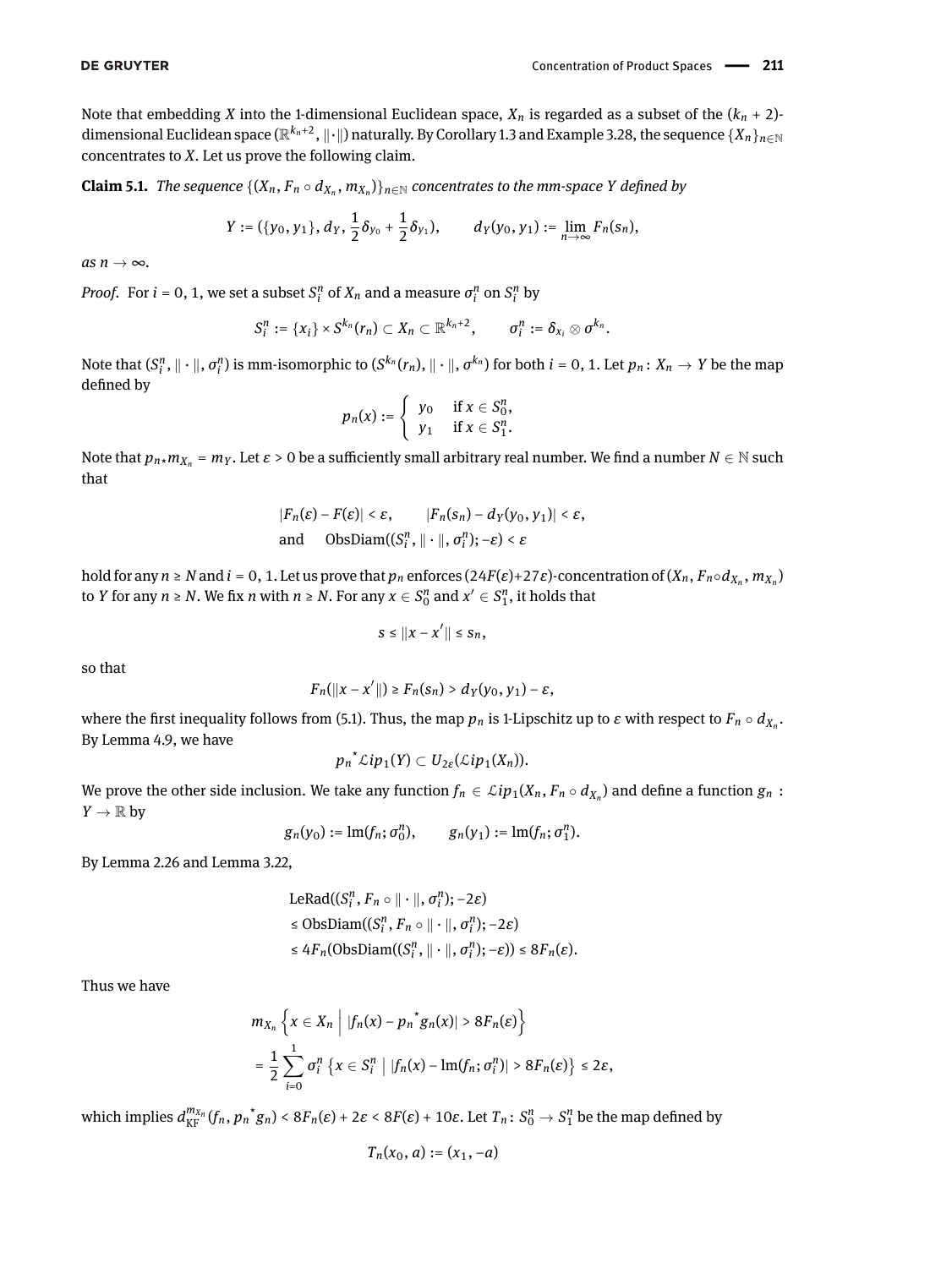$$
||x-T_n(x)||^2 = s^2 + (2r_n)^2 = s_n^2,
$$

so that

$$
F_n(||x - T_n(x)||) = F_n(s_n).
$$

Thus, the measure (id,  $T_n$ ) $\star \sigma_0^n$  is an  $F_n(s_n)$ -(sub)transport plan between  $\sigma_0^n$  and  $\sigma_1^n$  (with def ((id,  $T_n$ ) $\star \sigma_0^n$ ) = 0). By Lemma [2.27](#page-6-2) and Lemma [3.22,](#page-10-2) we have

$$
|g_n(y_0) - g_n(y_1)| = |\operatorname{Im}(f_n; \sigma_0^n) - \operatorname{Im}(f_n; \sigma_1^n)|
$$
  
\n
$$
\leq F_n(s_n) + \sum_{i=0}^1 \operatorname{ObsDiam}((S_i^n, F_n \circ || \cdot ||, \sigma_i^n); -2\varepsilon)
$$
  
\n
$$
\leq F_n(s_n) + \sum_{i=0}^1 4F_n(\operatorname{ObsDiam}((S_i^n, || \cdot ||, \sigma_i^n); -\varepsilon))
$$
  
\n
$$
\leq F_n(s_n) + 16F_n(\varepsilon) < d_Y(y_0, y_1) + 16F(\varepsilon) + 17\varepsilon.
$$

Lemma [4.8](#page-17-2) implies  $d_{\mathrm{KF}}^{m_X}(g_n, \mathcal{L}ip_1(Y)) < 16F(\varepsilon) + 17\varepsilon$ . Taking

$$
d_{\mathrm{KF}}^{m_Y}(g_n,\mathcal{L}ip_1(Y))=d_{\mathrm{KF}}^{m_{X_n}}(p_n\big\uparrow g_n,p_n\big\uparrow\mathcal{L}ip_1(Y))
$$

into account, we have

$$
d_{\mathrm{KF}}^{m_{X_n}}(f_n, {p_n}^{\star}\mathcal{L}ip_1(Y)) \leq d_{\mathrm{KF}}^{m_{X_n}}(f_n, {p_n}^{\star}g_n) + d_{\mathrm{KF}}^{m_Y}(g_n, \mathcal{L}ip_1(Y)) < 24F(\varepsilon) + 27\varepsilon.
$$

Thus we obtain  $\mathcal{L}ip_1(X_n) \subset U_{24F(\varepsilon)+27\varepsilon}(p_n \times \mathcal{L}ip_1(Y))$  and then the map  $p_n$  enforces  $(24F(\varepsilon)+27\varepsilon)$ concentration of  $(X_n, F_n \circ d_{X_n}, m_{X_n})$  to *Y* for every  $n \geq N$ . By Theorem [2.19,](#page-5-1) the sequence  $\{(X_n, F_n \circ d_{X_n}, m_{X_n})\}$  $d_{X_n}, m_{X_n})\}_{n\in\mathbb{N}}$  concentrates to  $Y$  as  $n\to\infty.$  The proof of the claim is now completed.  $\Box$ 

Since

$$
d_X(x_0, x_1) = F(s) \ge \lim_{n \to \infty} F_n(s_n) + \eta = d_Y(y_0, y_1) + \eta,
$$

the mm-space  $(X, F \circ d_X, m_X)$  is not mm-isomorphic to *Y*. Thus Claim [5.1](#page-25-0) means that the condition [\(1\)](#page-2-1) of Theorem [1.4](#page-2-2) does not hold. Therefore we obtain"[\(1\)](#page-2-1)  $\Rightarrow$  [\(2\)](#page-2-0)" of Theorem [1.4.](#page-2-2)  $\Box$ 

We next prove Theorem [1.1.](#page-1-0) The idea of the proof is same as that of the above proof but the following proof is more complicated.

*Proof of* " $(1) \Rightarrow (2)$  $(1) \Rightarrow (2)$  $(1) \Rightarrow (2)$ " *of Theorem [1.1.](#page-1-0)* Assume that the condition (2) does not hold. Up to choosing a subsequence of *n*, we can assume that there exist a real number  $\eta > 0$ , a pair  $(s, t) \in [0, +\infty)^2$ , and a sequence  $\{(s_n, t_n)\}_{n \in \mathbb{N}} \subset [0, +\infty)^2$  such that

$$
s < s_n, \qquad t < t_n, \quad \text{and} \quad F_n(s, t) > F_n(s_n, t_n) + \eta
$$

for any  $n \in \mathbb{N}$ . We define two mm-spaces *X* and *Y* as

$$
X := (\{\bar{x}_0, \bar{x}_1\}, d_X, \frac{1}{2}\delta_{\bar{x}_0} + \frac{1}{2}\delta_{\bar{x}_1}),
$$
  
\n
$$
d_X(\bar{x}_0, \bar{x}_1) := s,
$$
  
\n
$$
Y := (\{\bar{y}_0, \bar{y}_1\}, d_Y, \frac{1}{2}\delta_{\bar{y}_0} + \frac{1}{2}\delta_{\bar{y}_1}),
$$
  
\n
$$
d_Y(\bar{y}_0, \bar{y}_1) := t.
$$

For each *n*, let

$$
r_n := \frac{\sqrt{s_n^2 - s^2}}{2} > 0, \qquad \rho_n := \frac{\sqrt{t_n^2 - t^2}}{2} > 0,
$$
  

$$
k_n := 2 \max\{n, \lceil r_n^4 \rceil\} + 1, \qquad l_n := 2 \max\{n, \lceil \rho_n^4 \rceil\} + 1.
$$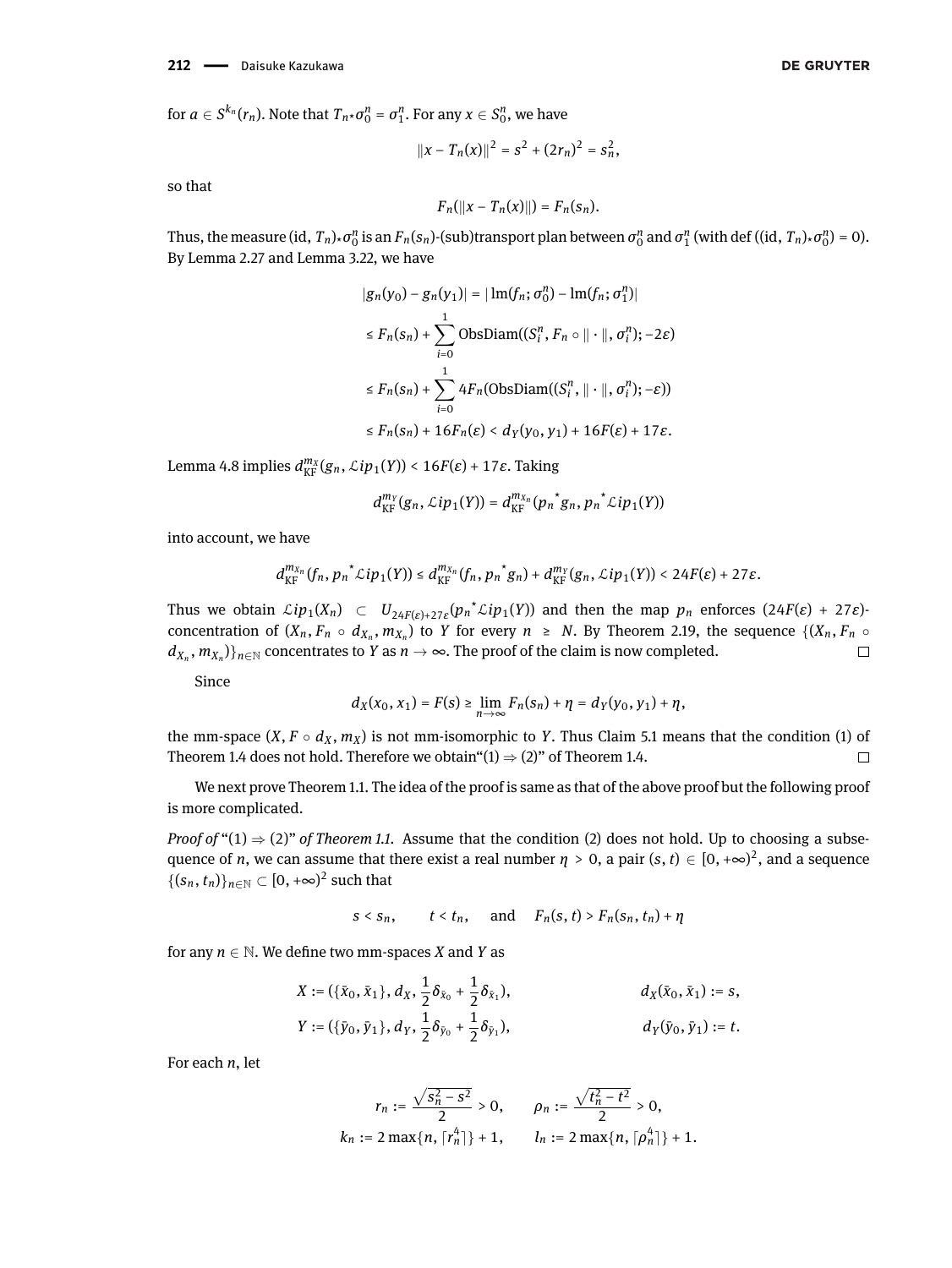Define two mm-spaces  $X_n$  and  $Y_n$  for each *n* as

$$
X_n := X \times_2 (S^{k_n}(r_n), \|\cdot\|, \sigma^{k_n}) \quad \text{and} \quad Y_n := Y \times_2 (S^{l_n}(\rho_n), \|\cdot\|, \sigma^{l_n}).
$$

Note that we regard  $X_n$  and  $Y_n$  as subsets of the Euclidean spaces with dimensions  $k_n+2$  and  $l_n+2$  respectively, and that the two sequences  ${X_n}_{n \in \mathbb{N}}$  and  ${Y_n}_{n \in \mathbb{N}}$  concentrate to *X* and *Y* respectively.

In addition, we define three numbers  $\alpha_n$ ,  $\beta_n$ ,  $\gamma_n$  for each *n* by

$$
\alpha_n := \min_{\substack{s \leq u_1 \leq s_n, \\ 0 \leq v_1 \leq 2\rho_n}} F_n(u_1, v_1), \quad \beta_n := \min_{\substack{0 \leq u_2 \leq 2r_n, \\ t \leq v_2 \leq t_n}} F_n(u_2, v_2), \quad \gamma_n := \min_{\substack{s \leq u_3 \leq s_n \\ t \leq v_3 \leq t_n}} F_n(u_3, v_3).
$$

**Claim 5.2.** *For each*  $n \in \mathbb{N}$ , the triplet  $(\alpha_n, \beta_n, \gamma_n)$  is a triangle triplet.

*Proof.* We fix  $n \in \mathbb{N}$  and take any  $u_1, u_3 \in [s, s_n]$ ,  $u_2 \in [0, 2r_n]$ ,  $v_2, v_3 \in [t, t_n]$ ,  $v_1 \in [0, 2\rho_n]$ . We first prove  $\alpha_n \leq \beta_n + \gamma_n$ . If  $u_2 \leq u_3$ , then we have

$$
\alpha_n \leq F_n(u_3, |v_2 - v_3|) \leq F_n(u_2, v_2) + F_n(u_3, v_3)
$$

since  $|v_2 - v_3| \le t_n - t \le 2\rho_n$  and  $(u_3, u_2, u_3)$ ,  $(|v_2 - v_3|, v_2, v_3)$  are triangle triplets. If  $u_2 \ge u_3$ , then we see that

$$
s\leq u_3\leq u_2\leq 2r_n\leq s_n.
$$

By this, we have

$$
\alpha_n \leq F_n(u_2, |v_2-v_3|) \leq F_n(u_2, v_2) + F_n(u_3, v_3).
$$

These inequalities imply  $\alpha_n \le \beta_n + \gamma_n$ . We have  $\beta_n \le \alpha_n + \gamma_n$  by the symmetric discussion as the proof of  $\alpha_n \leq \beta_n + \gamma_n$ . We next prove  $\gamma_n \leq \alpha_n + \beta_n$ . If  $u_{3-i} \leq u_i$  and  $v_{3-j} \leq v_j$  for  $i, j = 1, 2$ , then we have

$$
s \le u_i \le s_n, \quad t \le v_j \le t_n
$$

and then

$$
\gamma_n \le F_n(u_i, v_j) \le F_n(u_1, v_1) + F_n(u_2, v_2),
$$

which implies  $\gamma_n \leq \alpha_n + \beta_n$ . The proof is completed.

Choosing a subsequence of *n*, we can assume that there exist limits of  $\{\alpha_n\}_{n\in\mathbb{N}}$ ,  $\{\beta_n\}_{n\in\mathbb{N}}$ , and  $\{\gamma_n\}_{n\in\mathbb{N}}$  as *n* → ∞ and we denote these limits by *α*, *β*, and  $\gamma$  respectively. Note that *α*, *β*, and  $\gamma$  are positive, their triplet  $(\alpha, \beta, \gamma)$  is a triangle triplet, and

$$
\alpha \leq F(s, 0), \qquad \beta \leq F(0, t), \qquad \gamma \leq F(s, t) - \eta.
$$

Indeed, for each *n*, it holds that

$$
\alpha_n \leq F_n(s,0), \qquad \beta_n \leq F_n(0,t), \qquad \gamma_n \leq F_n(s_n,t_n) \leq F_n(s,t) - \eta.
$$

Define an mm-space *Z* by

$$
Z:=(\{z_{00},z_{10},z_{01},z_{11}\},d_Z,\frac{1}{4}\sum_{i,j=0}^1\delta_{z_{ij}}),
$$

where  $d_Z$  is a metric on  $Z$  defined as

$$
d_Z(z_{ij}, z_{ij}) := 0, \t d_Z(z_{ij}, z_{1-i,j}) := \alpha,
$$
  

$$
d_Z(z_{ij}, z_{i,1-j}) := \beta, \t d_Z(z_{ij}, z_{1-i,1-j}) := \gamma
$$

for every  $i, j = 0, 1$ . Let us prove the following claim.

<span id="page-27-0"></span>**Claim 5.3.** *The sequence*  $\{X_n \times_{F_n} Y_n\}_{n \in \mathbb{N}}$  *concentrates to Z as*  $n \to \infty$ *.*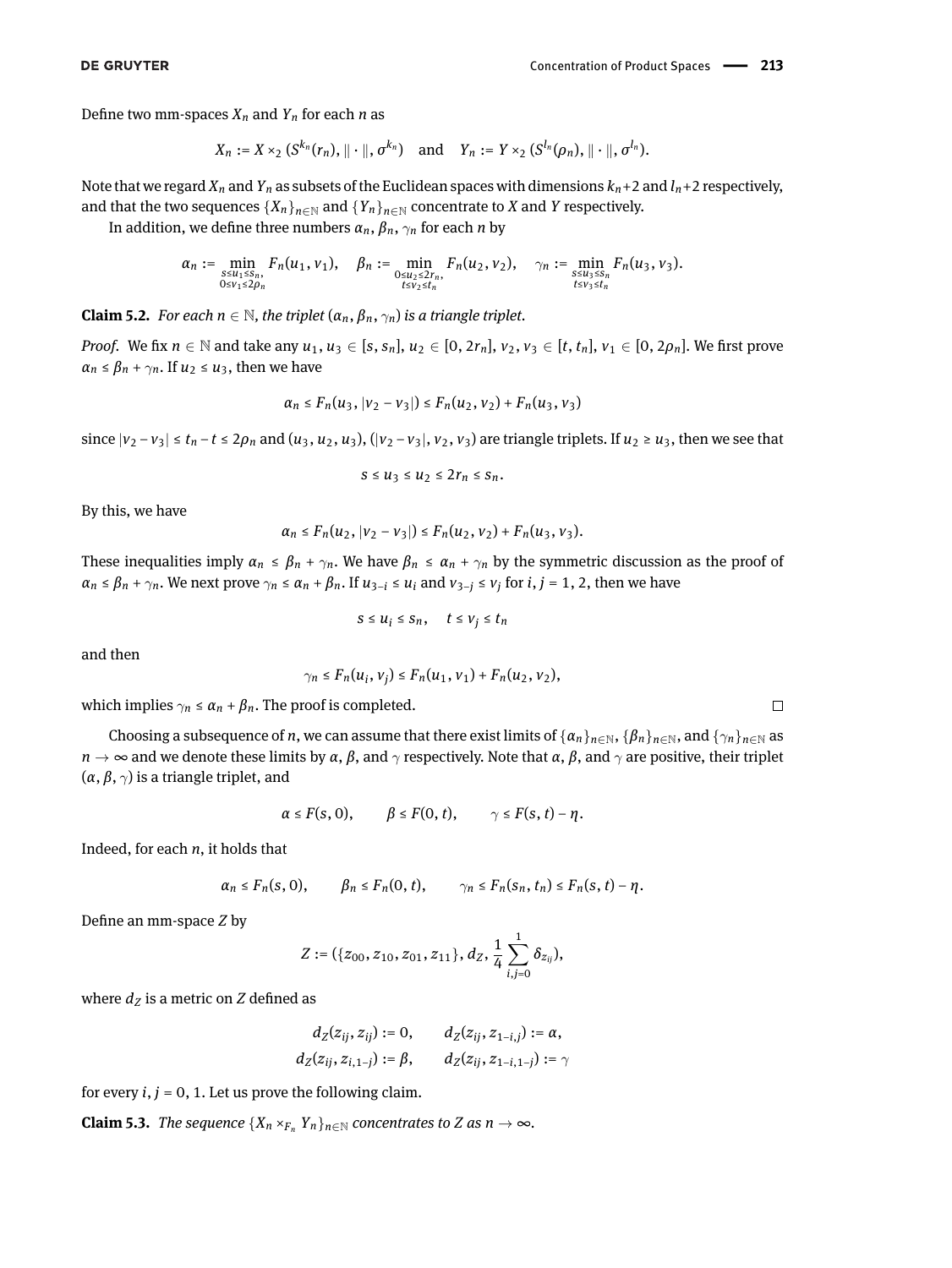$$
S_i^n := {\bar{x}_i} \times S^{k_n}(r_n) \subset X_n, \qquad \sigma_i^n := \delta_{\bar{x}_i} \otimes \sigma^{k_n},
$$
  
\n
$$
T_j^n := {\bar{y}_j} \times S^{l_n}(\rho_n) \subset Y_n, \qquad \tau_j^n := \delta_{\bar{y}_j} \otimes \sigma^{l_n},
$$
  
\n
$$
\Omega_{ij}^n := S_i^n \times T_j^n \subset X_n \times Y_n, \qquad \omega_{ij}^n := \sigma_i^n \otimes \tau_j^n
$$

for every *i*,  $j = 0, 1$ , and let  $p_n: X_n \times Y_n \to Z$  be the map defined by

$$
p_n(x) := z_{ij} \text{ if } x \in \Omega_{ij}^n.
$$

Note that  $p_{n\star}(m_{X_n}\otimes m_{Y_n})=m_Z.$  Let  $\varepsilon>0$  be a sufficiently small arbitrary real number. We find a number  $N \in \mathbb{N}$  such that

$$
|F_n(\varepsilon, \varepsilon) - F(\varepsilon, \varepsilon)| < \varepsilon, \qquad |\alpha_n - \alpha| < \varepsilon, \qquad |\beta_n - \beta| < \varepsilon, \qquad |\gamma_n - \gamma| < \varepsilon,
$$
\n
$$
\text{ObsDiam}((S_i^n, \|\cdot\|, \sigma_i^n); -\varepsilon) < \varepsilon, \qquad \text{and} \qquad \text{ObsDiam}((T_j^n, \|\cdot\|, \tau_i^n); -\varepsilon) < \varepsilon
$$

hold for any  $n \ge N$  and  $i, j = 0, 1$ . Let us prove that  $p_n$  enforces  $(72F(\varepsilon, \varepsilon) + 75\varepsilon)$ -concentration of  $X_n \times_{F_n} Y_n$  to Z for any  $n\ge N.$  Fix  $n$  with  $n\ge N.$  We first prove that  $p_n$  is 1-Lipschitz up to  $\varepsilon.$  Take any  $x_0,x_0'\in S_0^n, x_1,x_1'\in S_1^n,$  $y_0, y'_0 \in T_0^n$ , and  $y_1, y'_1 \in T_1^n$  . We see that

$$
s \le ||x_0 - x_1|| \le s_n, \qquad 0 \le ||x_i - x'_i|| \le 2r_n, \n t \le ||y_0 - y_1|| \le t_n, \qquad 0 \le ||y_j - y'_j|| \le 2\rho_n.
$$

Thus we have

$$
d_{F_n}((x_0, y_j), (x_1, y_j')) = F_n(\|x_0 - x_1\|, \|y_j - y_j'\|) \ge \alpha_n \ge \alpha - \varepsilon = d_Z(z_{0j}, z_{1j}) - \varepsilon
$$

for every  $j = 0, 1$ , and

$$
d_{F_n}((x_i,y_0),(x'_i,y_1)) = F_n(\|x_i-x'_i\|, \|y_0-y_1\|) \geq \beta_n \geq \beta - \varepsilon = d_Z(z_{i0},z_{i1}) - \varepsilon
$$

for every  $i = 0, 1$ , and

$$
d_{F_n}((x_0, y_j), (x_1, y_{1-j})) = F_n(\|x_0 - x_1\|, \|y_0 - y_1\|) \ge \gamma_n \ge \gamma - \varepsilon = d_Z(z_{0j}, z_{1, 1-j}) - \varepsilon
$$

for every *j* = 0, 1. These imply that the map *p<sup>n</sup>* is 1-Lipschitz up to *ε*. By Lemma [4.9,](#page-17-1) we have

$$
p_n\hat{\;} \mathcal{L}ip_1(Z)\subset U_{2\varepsilon}(\mathcal{L}ip_1(X_n\times_{F_n}Y_n)).
$$

We prove the other side inclusion. We take any function  $f_n \in \mathcal{L}ip_1(X_n \times_{F_n} Y_n)$  and define a function  $g_n : Z \to \mathbb{R}$ by

$$
g_n(z_{ij}):=\mathrm{lm}(f_n;\omega_{ij}^n)
$$

for every *i*, *j* = 0, 1. By Lemma [2.26](#page-6-1) and Lemma [3.22,](#page-10-2)

$$
\begin{aligned}\n\text{LeRad}((\Omega_{ij}^n, d_{F_n}, \omega_{ij}^n); -2\varepsilon) \\
&\leq \text{ObsDiam}((\Omega_{ij}^n, d_{F_n}, \omega_{ij}^n); -2\varepsilon) \\
&\leq 4F_n(\text{ObsDiam}((S_i^n, \|\cdot\|, \sigma_i^n); -\varepsilon), 0) + 8F_n(0, \text{ObsDiam}((T_j^n, \|\cdot\|, \tau_j^n); -\varepsilon)) \\
&\leq 8F_n(\varepsilon, \varepsilon) + 16F_n(\varepsilon, \varepsilon) = 24F_n(\varepsilon, \varepsilon).\n\end{aligned}
$$

Thus we have

$$
m_{X_n} \otimes m_{Y_n} \left\{ z \in X_n \times Y_n \middle| |f_n(z) - p_n^* g_n(z)| > 24 F_n(\varepsilon, \varepsilon) \right\}
$$
  
= 
$$
\frac{1}{4} \sum_{i,j=0}^1 \omega_{ij}^n \left\{ z \in \Omega_{ij}^n \middle| |f_n(z) - \text{Im}(f_n; \omega_{ij}^n)| > 24 F_n(\varepsilon, \varepsilon) \right\} \le 2\varepsilon,
$$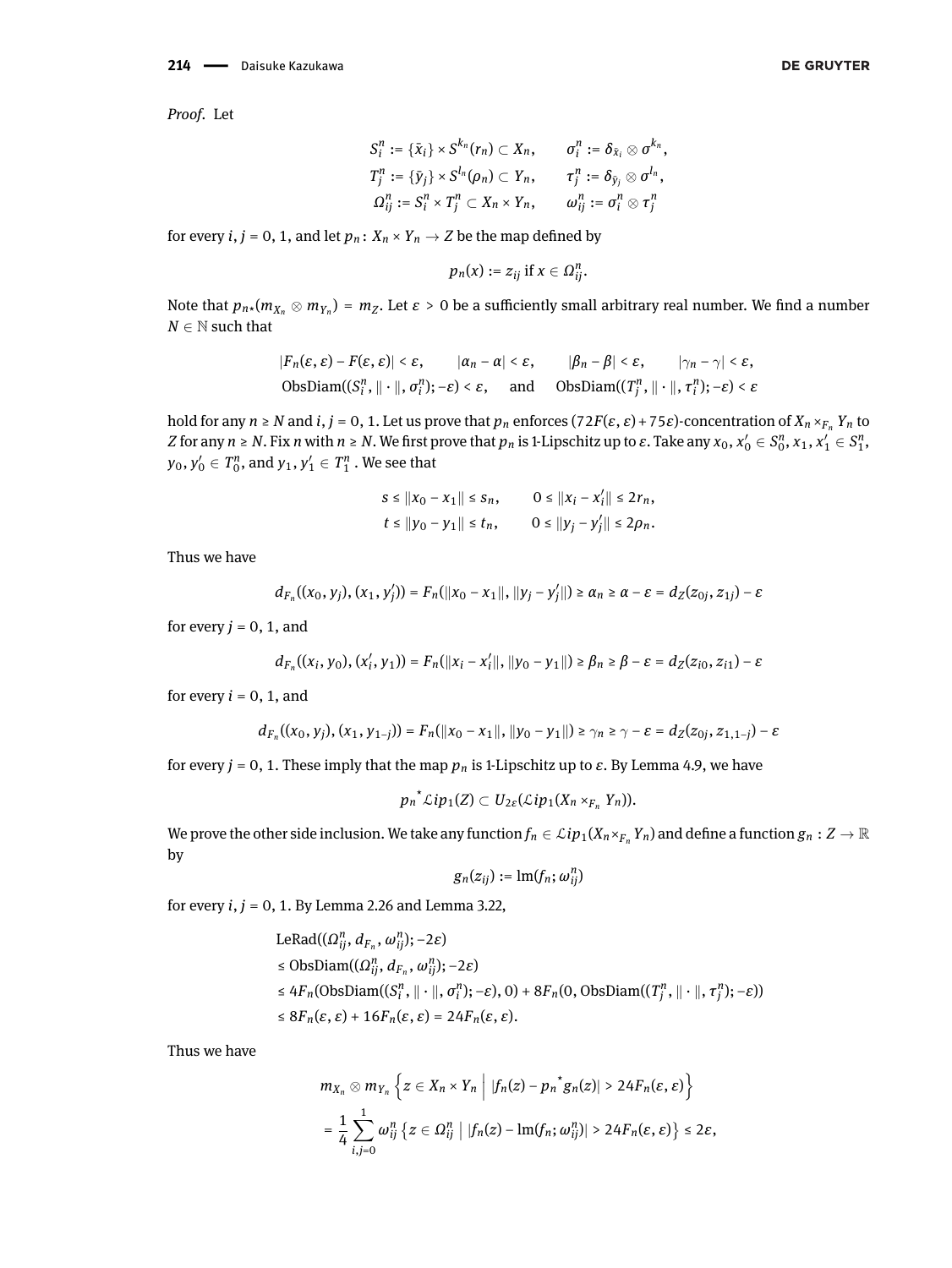$W$  which implies  $d_{\text{KF}}^{m_{X_n} \otimes m_{Y_n}}(f_n, p_n \circ g_n) < 24F_n(\varepsilon, \varepsilon) + 2\varepsilon < 24F(\varepsilon, \varepsilon) + 26\varepsilon$ .

Let us prove the following three inequalities. For every  $i, j = 0, 1$ ,

$$
|\operatorname{Im}(f_n; \omega_{0j}^n) - \operatorname{Im}(f_n; \omega_{1j}^n)| < \alpha + 48F(\varepsilon, \varepsilon) + 49\varepsilon,
$$
\n(5.2)

<span id="page-29-2"></span><span id="page-29-1"></span><span id="page-29-0"></span>
$$
|\operatorname{Im}(f_n; \omega_{i0}^n) - \operatorname{Im}(f_n; \omega_{i1}^n)| < \beta + 48F(\varepsilon, \varepsilon) + 49\varepsilon,
$$
\n(5.3)

$$
|\operatorname{Im}(f_n; \omega_{0j}^n) - \operatorname{Im}(f_n; \omega_{1,1-j}^n)| < \gamma + 48F(\varepsilon, \varepsilon) + 49\varepsilon.
$$
 (5.4)

We define angles  $\theta_n$ ,  $\theta_n'$ ,  $\theta_n''$ ,  $\phi_n$ ,  $\phi_n'$ ,  $\phi_n'' \in [0, \pi]$  by

$$
\left\{\begin{array}{l} \cos\theta_{n}:=\frac{1}{2r_{n}^{2}}\left(\frac{s_{n}^{2}+s^{2}}{2}-u_{\alpha_{n}}^{2}\right), \\ \cos\theta_{n}^{\prime}:=\frac{1}{2r_{n}^{2}}\left(2r_{n}^{2}-u_{\beta_{n}}^{2}\right), \\ \cos\theta_{n}^{\prime\prime}:=\frac{1}{2r_{n}^{2}}\left(\frac{s_{n}^{2}+s^{2}}{2}-u_{\gamma_{n}}^{2}\right), \end{array}\right\}\begin{array}{l} \cos\phi_{n}:=\frac{1}{2\rho_{n}^{2}}\left(2\rho_{n}^{2}-v_{\alpha_{n}}^{2}\right), \\ \cos\phi_{n}^{\prime}:=\frac{1}{2\rho_{n}^{2}}\left(\frac{t_{n}^{2}+t^{2}}{2}-v_{\beta_{n}}^{2}\right), \\ \cos\phi_{n}^{\prime\prime}:=\frac{1}{2\rho_{n}^{2}}\left(\frac{t_{n}^{2}+t^{2}}{2}-v_{\gamma_{n}}^{2}\right), \end{array}\right.
$$

where  $(u_{\alpha_n},v_{\alpha_n}),$   $(u_{\beta_n},v_{\beta_n}),$  and  $(u_{\gamma_n},v_{\gamma_n})$  are minimizers of  $\alpha_n,$   $\beta_n$  and  $\gamma_n$  respectively, that is,  $u_{\alpha_n},u_{\gamma_n}\in$  $[s, s_n], u_{\beta_n} \in [0, 2r_n], v_{\beta_n}, v_{\gamma_n} \in [t, t_n], v_{\alpha_n} \in [0, 2\rho_n]$  such that

$$
F_n(u_{\alpha_n},v_{\alpha_n})=\alpha_n, F_n(u_{\beta_n},v_{\beta_n})=\beta_n, \text{ and } F_n(u_{\gamma_n},v_{\gamma_n})=\gamma_n.
$$

In addition, we define rotations  $\varTheta_n, \varTheta'_n, \varTheta''_n \colon \mathbb{R}^{k_n+1} \to \mathbb{R}^{k_n+1}$  by

$$
\theta_n^*(a_1, \ldots, a_{k_n+1})
$$
  
:= $(a_1 \cos \theta_n^* - a_2 \sin \theta_n^*, a_1 \sin \theta_n^* + a_2 \cos \theta_n^*, \ldots,$   
 $a_{k_n} \cos \theta_n^* - a_{k_n+1} \sin \theta_n^*, a_{k_n} \sin \theta_n^* + a_{k_n+1} \cos \theta_n^*)$ 

for  $(a_1,\ldots,a_{k_n+1})\in\mathbb{R}^{k_n+1}$ , where  $(\theta_n^*,\theta_n^*)$  is each of  $(\theta_n,\theta_n),(\theta_n',\theta_n')$ , and  $(\theta_n'',\theta_n'')$ , and we recall that  $k_n$  is odd. We also define rotations  $\Phi_n,$   $\Phi'_n,$   $\Phi''_n\colon\R^{l_n+1}\to\R^{l_n+1}$  by the same way as above  $\Theta^{\star}_n$ , that is,

$$
\Phi_n^*(b_1, \ldots, b_{l_n+1})
$$
  
:= $(b_1 \cos \phi_n^* - b_2 \sin \phi_n^*, b_1 \sin \phi_n^* + b_2 \cos \phi_n^*, \ldots, b_{l_n} \cos \phi_n^* - b_{l_{n+1}} \sin \phi_n^*, b_{l_n} \sin \phi_n^* + b_{l_{n+1}} \cos \phi_n^*).$ 

We prove [\(5.2\)](#page-29-0). Fix  $j \in \{0, 1\}$ . Let  $T_n \colon \Omega_{0j}^n \to \Omega_{1j}^n$  be the map defined by

$$
T_n ((\bar{x}_0, a), (\bar{y}_j, b)) := ((\bar{x}_1, \Theta_n(a)), (\bar{y}_j, \Phi_n(b)))
$$

for  $a\in S^{k_n}(r_n),$   $b\in S^{l_n}(\rho_n).$  Note that  $T_n\star\omega_{0j}^n=\omega_{1j}^n.$  For any  $a\in S^{k_n}(r_n),$   $b\in S^{l_n}(\rho_n),$  we have

$$
||(\bar{x}_0, a) - (\bar{x}_1, \Theta_n(a))|| = \sqrt{s^2 + 2r_n^2(1 - \cos \theta_n)} = u_{\alpha_n},
$$
  

$$
||(\bar{y}_j, b) - (\bar{y}_j, \Phi_n(b))|| = \sqrt{2\rho_n^2(1 - \cos \Phi_n)} = v_{\alpha_n},
$$

so that for any  $z \in \Omega_{0j}^n$ ,

$$
d_{F_n}(z, T_n(z)) = F_n(u_{\alpha_n}, v_{\alpha_n}) = \alpha_n.
$$

The measure (id,  $T_n)$ \*( $\omega_{0j}^n$ ) is an  $\alpha_n$ -transport plan between  $\omega_{0j}^n$  and  $\omega_{1j}^n$ . By Lemma [2.27](#page-6-2) and Lemma [3.22,](#page-10-2) we have

$$
|\operatorname{Im}(f_n; \omega_{0j}^n) - \operatorname{Im}(f_n; \omega_{1j}^n)|
$$
  
\n
$$
\leq \alpha_n + \sum_{i=0}^1 \operatorname{ObsDiam}((\Omega_{ij}^n, d_{F_n}, \omega_{ij}^n); -2\varepsilon) \leq \alpha_n + \sum_{i=0}^1 24F_n(\varepsilon, \varepsilon)
$$
  
\n
$$
< \alpha + 48F(\varepsilon, \varepsilon) + 49\varepsilon.
$$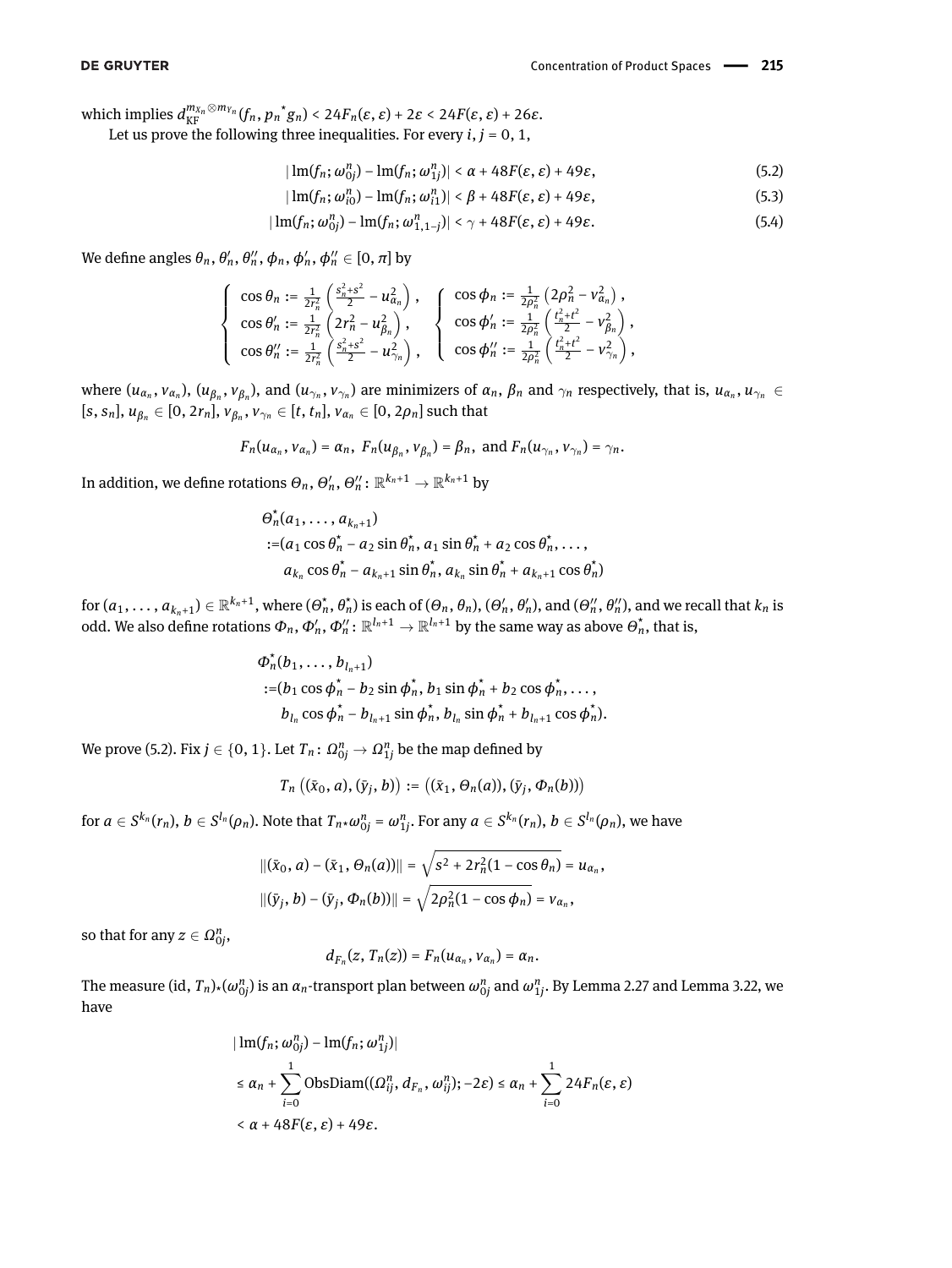Thus [\(5.2\)](#page-29-0) is obtained. By means of similar arguments, one can prove [\(5.3\)](#page-29-1) and [\(5.4\)](#page-29-2). Indeed, one can use maps  $T_n':\,\Omega_{i0}^n\to\Omega_{i1}^n$  and  $T_n'':\,\Omega_{0j}^n\to\Omega_{1,1-j}^n$  for  $i,j\in\{0,1\}$  defined by

$$
T'_{n} ((\bar{x}_{i}, a), (\bar{y}_{0}, b)) := ((\bar{x}_{i}, \Theta'_{n}(a)), (\bar{y}_{1}, \Phi'_{n}(b))) ,
$$
  

$$
T''_{n} ((\bar{x}_{0}, a), (\bar{y}_{j}, b)) := ((\bar{x}_{1}, \Theta''_{n}(a)), (\bar{y}_{1-j}, \Phi''_{n}(b)))
$$

for  $a \in S^{k_n}(r_n)$ ,  $b \in S^{l_n}(\rho_n)$ .

Combining [\(5.2\)](#page-29-0) – [\(5.4\)](#page-29-2) and Lemma [4.8](#page-17-2) implies  $d_{\text{KF}}^{m_Z}(g_n, \mathcal{L}ip_1(Z)) < 48F(\varepsilon, \varepsilon) + 49\varepsilon$ . Thus we have

$$
d_{\mathrm{KF}}^{m_{X_n}\otimes m_{Y_n}}(f_n,{p_n}^{\star}\mathcal{L}ip_1(Z))\leq d_{\mathrm{KF}}^{m_{X_n}\otimes m_{Y_n}}(f_n,{p_n}^{\star}g_n)+d_{\mathrm{KF}}^{m_Z}(g_n,\mathcal{L}ip_1(Z))<72F(\varepsilon,\varepsilon)+75\varepsilon.
$$

Therefore the map  $p_n$  enforces (72*F*( $\varepsilon$ ,  $\varepsilon$ ) + 75 $\varepsilon$ )-concentration of  $X_n \times_{F_n} Y_n$  to *Z* for every  $n \ge N$ . By Theorem [2.19,](#page-5-1) the sequence  $\{X_n \times_{F_n} Y_n\}_{n \in \mathbb{N}}$  concentrates to *Z* as  $n \to \infty$ . The proof of the claim is now completed.  $\Box$ 

Since

$$
\alpha \le F(s, 0), \qquad \beta \le F(0, t), \quad \text{and} \quad \gamma \le F(s, t) - \eta,
$$

the mm-space  $X \times_F Y$  is not mm-isomorphic to Z. Thus Claim [5.3](#page-27-0) means that the condition [\(1\)](#page-1-3) of Theorem [1.1](#page-1-0) does not hold. Therefore we obtain " $(1) \Rightarrow (2)$  $(1) \Rightarrow (2)$  $(1) \Rightarrow (2)$ " of Theorem [1.1.](#page-1-0)  $\Box$ 

*Remark* 5.4. In the above proof of Theorem [1.1,](#page-1-0) if there exist finite limits of both  $\{s_n\}_{n\in\mathbb{N}}$  and  $\{t_n\}_{n\in\mathbb{N}}$ , then the three sequences  $\{\alpha_n\}_{n\in\mathbb{N}}, \{\beta_n\}_{n\in\mathbb{N}}$ , and  $\{\gamma_n\}_{n\in\mathbb{N}}$  converge without taking a subsequence and these limits are

$$
\alpha = \min_{\substack{s \leq u_1 \leq s_\infty \\ 0 \leq v_1 \leq 2\rho}} F(u_1, v_1), \quad \beta = \min_{\substack{0 \leq u_2 \leq 2r \\ t \leq v_2 \leq t_\infty}} F(u_2, v_2), \quad \gamma = \min_{\substack{s \leq u_3 \leq s_\infty \\ t \leq v_3 \leq t_\infty}} F(u_3, v_3),
$$

where

$$
s_{\infty} := \lim_{n \to \infty} s_n, \ t_{\infty} := \lim_{n \to \infty} t_n, \ r := \frac{\sqrt{s_{\infty}^2 - s^2}}{2}, \ \rho := \frac{\sqrt{t_{\infty}^2 - t^2}}{2}.
$$

# **6 Product of** *N* **metric measure spaces**

In this section, we consider the concentration of product spaces of *N* mm-spaces. Indeed, we generalize Theorem [1.1](#page-1-0) to the following.

<span id="page-30-0"></span>**Theorem 6.1.** Let  $F_n, F \in \mathscr{F}^N$ ,  $n = 1, 2, ...$  Assume that  $F_n$  converges pointwise to F as  $n \to \infty$ . Then the *following conditions are equivalent to each other.*

(1) For any N sequences  $\{X_n^i\}_{n\in\mathbb{N}}, i=1,\ldots,N,$  of mm-spaces concentrating to mm-spaces  $X^i$  respectively, the *sequence*

$$
\{(\prod_{i=1}^N X_n^i, d_{F_n}, \otimes_{i=1}^N m_{X_n^i})\}_{n \in \mathbb{N}}
$$

*of their product spaces concentrates to the product space*

$$
(\prod_{i=1}^N X^i, d_F, \otimes_{i=1}^N m_{X^i})
$$

 $as n \rightarrow \infty$ .

*(2) For any*  $(s_1, \ldots, s_N) \in [0, +\infty)^N$ ,

$$
\lim_{n\to\infty}(F_n(s_1,\ldots,s_N)-\inf_{s_i\leq s'_i}F_n(s'_1,\ldots,s'_N))=0.
$$

*(3) For any D* > 0*,*

$$
\lim_{n\to\infty}\sup_{0\leq s_i\leq D}(F_n(s_1,\ldots,s_N)-\inf_{s_i\leq s'_i}F_n(s'_1,\ldots,s'_N))=0.
$$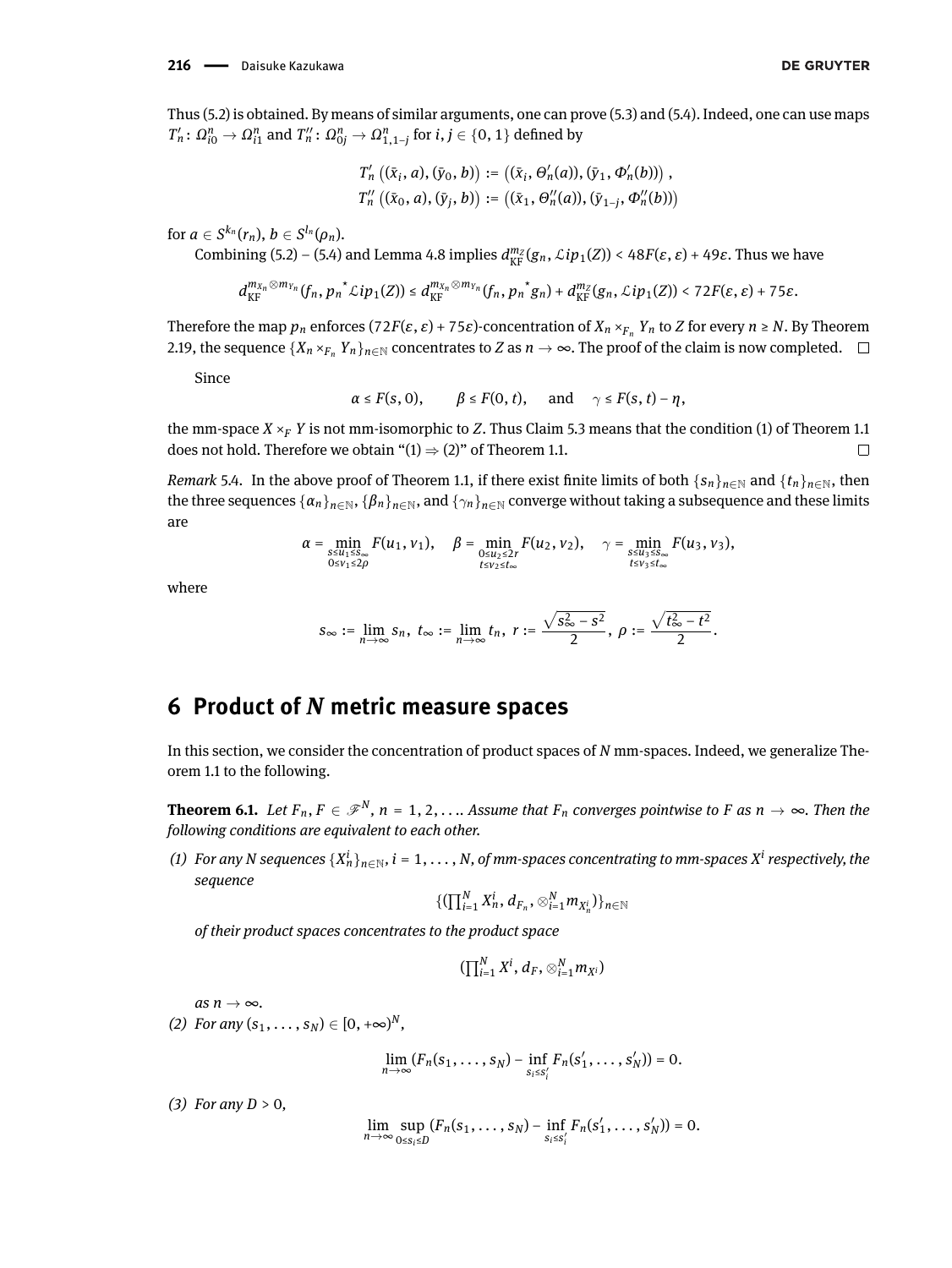$\Box$ 

 $\Box$ 

We denote by  $(\prod_{i=1}^N X^i)_p$  the  $l_p$ -product spaces of  $X^1,\ldots,X^N,$  which are generated by

<span id="page-31-1"></span>
$$
F_p^N(s_1,\ldots,s_N):=\left\{\begin{array}{cc}\left(\sum_{i=1}^N s_i^p\right)^{\frac{1}{p}}&\text{if }p<+\infty,\\ \max_{i=1,\ldots,N}s_i&\text{if }p=+\infty.\end{array}\right.
$$

<span id="page-31-0"></span>**Lemma 6.2.** Let  $p \in [1, +\infty]$  and let  $X^1, \ldots, X^N$  be N mm-spaces. Then we have

$$
ObsDiam((\prod_{i=1}^{N} X^{i})_{p}; -\sum_{i=1}^{N} \kappa_{i}) \leq ObsDiam(X^{1}; -\kappa_{1}) + 2\sum_{i=2}^{N} ObsDiam(X^{i}; -\kappa_{i})
$$
(6.1)

*for any*  $\kappa_1 > 0$  *and any*  $\kappa_2, \ldots, \kappa_N \in (0, 1/2)$ *.* 

<span id="page-31-2"></span>**Lemma 6.3.** Let  $F \in \mathscr{F}^N$  and let  $X^1, \ldots, X^N$  be N mm-spaces. Then

$$
\text{ObsDiam}((\prod_{i=1}^{N} X^{i}, d_{F}, \bigotimes_{i=1}^{N} m_{X^{i}}); -2 \sum_{i=1}^{N} \kappa_{i}) \leq 4F^{1}(\text{ObsDiam}(X^{1}; -\kappa_{1})) + 8 \sum_{i=2}^{N} F^{i}(\text{ObsDiam}(X^{i}; -\kappa_{i})).
$$
 (6.2)

for any  $\kappa_1>0$  and any  $\kappa_2,\ldots,\kappa_N\in(0,1/4),$  where  $F^i:=F\circ\iota_i$  and  $\iota_i\colon[0,+\infty)\to[0,+\infty)^N$  is the natural  $i$ -th *inclusion map.*

*Proof of Lemma [6.2.](#page-31-0)* Since the *lp*-product has the iterated property

<span id="page-31-3"></span>
$$
(\prod_{i=1}^N X^i)_p = (\prod_{i=1}^{N-1} X^i)_p \times_p X^N,
$$

by Lemma [3.26,](#page-11-2) we have

$$
\begin{aligned} \n\text{ObsDiam}((\prod_{i=1}^N X^i)_p; -\sum_{i=1}^N \kappa_i) \\ \n&\leq \text{ObsDiam}((\prod_{i=1}^{N-1} X^i)_p; -\sum_{i=1}^{N-1} \kappa_i) + 2 \text{ObsDiam}(X^N; -\kappa_N). \n\end{aligned}
$$

We obtain  $(6.1)$  by induction.

*Proof of Lemma* [6.3.](#page-31-2) In the same way as the proof of Lemma [3.27,](#page-12-1) since  $F \leq \sum_{i=1}^{N} F^i := G$  and the mm-space  $(\prod_{i=1}^N X^i, d_G, \otimes_{i=1}^N m_{X^i})$  is mm-isomorphic to

$$
(\prod_{i=1}^N (X^i, F^i \circ d_{X^i}, m_{X^i}))_1,
$$

by Lemma [6.2,](#page-31-0) we have [\(6.2\)](#page-31-3).

*Proof of Theorem [6.1.](#page-30-0)* We can prove Theorem [6.1](#page-30-0) by imitating the proof of Theorem [1.1.](#page-1-0) We obtain the implication from (2) to (3) by imitating Lemmas [4.6](#page-15-0) and [4.10.](#page-17-0) In the proof of the implication from (3) to (1), the key to imitate is an estimate of the observable diameter of the product space. We have already obtained Lemma [6.3,](#page-31-2) so that we obtain this implication. Let us prove the implication from (1) to (2). Assume that the condition (2) does not hold. Up to choosing a subsequence of *n*, we can assume that there exist a real numbers *η* > 0, an *N*-tuple  $(s^1,\ldots,s^N)\in[0,+\infty)$  and a sequence  $\{(s_n^1,\ldots,s_n^N)\}_{n\in\mathbb{N}}\subset[0,+\infty)$  such that

$$
s^i < s_n^i \quad \text{ and } \quad F_n(s^1, \ldots, s^N) > F_n(s_n^1, \ldots, s_n^N) + \eta
$$

for any  $n \in \mathbb{N}$  and every *i*. Let  $X^i$ ,  $i = 1, \ldots, N$ , be the  $N$  mm-spaces defined by

$$
X^i := (\{x_0^i, x_1^i\}, d_{X^i}, \frac{1}{2}\delta_{x_0^i} + \frac{1}{2}\delta_{x_1^i}), \qquad d_{X^i}(x_0^i, x_1^i) := s^i.
$$